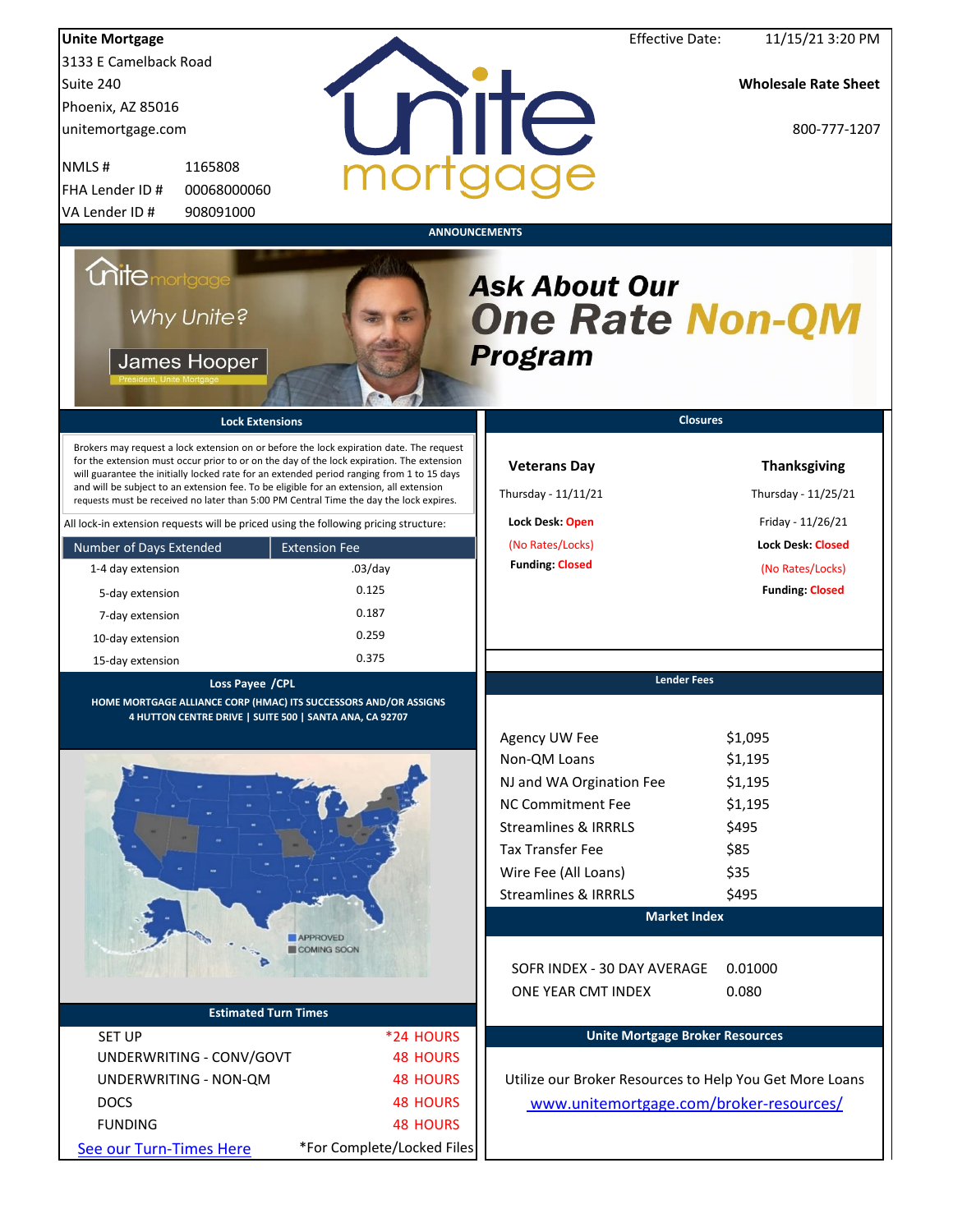

Rates are subject to change without prior notice Not for Public View • For Professional Use Only **Lock Desk**

[locks@unitemtg.com](mailto:locks@unitemtg.com) File Update: 15-Nov-2021

Effective Date: 15-Nov-2021 **Date: 15-Nov-2021** Price Change Effective: 9:00 AM PST Lock Hours: 9:00 A.M. - 3:00 P.M. PST

# **ONE RATE - DSCR/ Bank Statements**

Price Change Effective: 9:00 AM PST



**24 MO BANK STATEMENT**

## **HIGHLIGHTS**

|                                                                                                      |          | <b>Credit</b>      | $700+$                        | $720+$                        |
|------------------------------------------------------------------------------------------------------|----------|--------------------|-------------------------------|-------------------------------|
|                                                                                                      | 100.0000 | <b>Product</b>     | 30 yr fixed Full Amortization | 30 yr fixed Full Amortization |
|                                                                                                      |          | <b>Loan Amount</b> | 300,001-1.0MM                 | 300,001-1.0MM                 |
| 4.375<br>4 MO BANK STATEMENT<br><b>25 DAY PRICING</b><br><b>RATE</b><br>30YR FIX<br>4.125<br>00.0000 |          | <b>DSCR</b>        | $+1.100$                      | Not Applicable                |
|                                                                                                      |          |                    | Purchase 70%                  | Purchase 80%                  |
|                                                                                                      |          | <b>Purpose</b>     | Rate-Term 70%                 | Rate-Term 80%                 |
|                                                                                                      |          |                    | Cash-Out 65%                  | Cash-Out 75%                  |
|                                                                                                      |          | Occupancy          | Non Owner Occupied            | Owner Occupied                |
|                                                                                                      |          | <b>ACH</b>         | Required                      | Required                      |
|                                                                                                      |          | <b>PPP</b>         | 5 Years                       | None                          |
|                                                                                                      |          | <b>Reserves</b>    | 12 Month PITIA                | 12 Month PITIA                |
|                                                                                                      |          | <b>Escrows</b>     | Required                      | Required                      |
|                                                                                                      |          | <b>Property</b>    | Single Unit only              | Single Unit Only              |
|                                                                                                      |          |                    |                               |                               |

#### **No Hits for LLPAs !!!**

## **DSCR PRIME PLUS**

| <b>30 DAY PRICING</b> |                |                 |  |  |  |  |
|-----------------------|----------------|-----------------|--|--|--|--|
| <b>RATE</b>           | <b>5/6 ARM</b> | <b>30YR FIX</b> |  |  |  |  |
| 6.500                 | 105.8750       | 105.6250        |  |  |  |  |
| 6.375                 | 105.6250       | 105.3750        |  |  |  |  |
| 6.250                 | 105.3750       | 105.1250        |  |  |  |  |
| 6.125                 | 105.1250       | 104.8750        |  |  |  |  |
| 6.000                 | 104.8750       | 104.6250        |  |  |  |  |
| 5.875                 | 104.6250       | 104.3750        |  |  |  |  |
| 5.750                 | 104.3750       | 104.1250        |  |  |  |  |
| 5.625                 | 104.1250       | 103.8750        |  |  |  |  |
| 5.500                 | 103.8750       | 103.6250        |  |  |  |  |
| 5.375                 | 103.6250       | 103.3750        |  |  |  |  |
| 5.250                 | 103.3750       | 103.1250        |  |  |  |  |
| 5.125                 | 103.1250       | 102.8750        |  |  |  |  |
| 5.000                 | 102.8750       | 102.6250        |  |  |  |  |
| 4.875                 | 102.6250       | 102.3750        |  |  |  |  |
| 4.750                 | 102.2500       | 102,0000        |  |  |  |  |
| 4.625                 | 101.8750       | 101.6250        |  |  |  |  |
| 4.500                 | 101.5000       | 101.2500        |  |  |  |  |
| 4.375                 | 101.1250       | 100.8750        |  |  |  |  |

| MAX PRICING (Lower of Price or Premium) |          |
|-----------------------------------------|----------|
| No Prepay - Hard                        | 100.5000 |
| 1yr Prepay - Hard                       | 100.7500 |
| 2yr Prepay - Hard                       | 101.0000 |
| 3yr Prepay - Hard                       | 101.2500 |
| 4yr Prepay - Hard                       | 101.5000 |
| 5yr Prepay - Hard                       | 101.7500 |

| <b>ARM MARGIN</b> |             |  |  |  |  |  |
|-------------------|-------------|--|--|--|--|--|
| 5.000             | <b>SOFR</b> |  |  |  |  |  |
|                   |             |  |  |  |  |  |

| <b>LOCK FEES</b>        |         |  |  |  |  |  |
|-------------------------|---------|--|--|--|--|--|
| Relock Fee:             | .250    |  |  |  |  |  |
| Extension Fee Per Diem: | .030    |  |  |  |  |  |
| <b>Extension Max:</b>   | 15 Days |  |  |  |  |  |
|                         |         |  |  |  |  |  |

|                   | <b>PRICING ADJUSTMENTS</b><br><b>30 DAY PRICING</b> |                                         |  |                                 |                      |          |          |          |          |          |          |
|-------------------|-----------------------------------------------------|-----------------------------------------|--|---------------------------------|----------------------|----------|----------|----------|----------|----------|----------|
| <b>RATE</b>       | <b>5/6 ARM</b>                                      | 30YR FIX                                |  |                                 |                      |          |          |          | LTV      |          |          |
| 6.500             | 105.8750                                            | 105.6250                                |  | <b>Documentation</b>            | <b>Credit Score</b>  | 00.01-50 | 50.01-55 | 55.01-60 | 60.01-65 | 65.01-70 | 70.01-75 |
| 6.375             | 105.6250                                            | 105.3750                                |  |                                 | $\geq 780$           | (0.250)  | (0.375)  | (0.500)  | (0.625)  | (0.875)  | (1.125)  |
| 6.250             | 105.3750                                            | 105.1250                                |  |                                 | 760 - 779            | (0.375)  | (0.375)  | (0.625)  | (0.875)  | (1.000)  | (1.375)  |
| 6.125             | 105.1250                                            | 104.8750                                |  |                                 | 740 - 759            | (0.375)  | (0.500)  | (0.750)  | (1.000)  | (1.250)  | (1.625)  |
| 6.000             | 104.8750                                            | 104.6250                                |  | <b>DSCR</b>                     | 720 - 739            | (0.500)  | (0.625)  | (0.875)  | (1.125)  | (1.500)  | (2.000)  |
| 5.875             | 104.6250                                            | 104.3750                                |  |                                 | 700 - 719            | (0.625)  | (0.750)  | (1.000)  | (1.375)  | (1.875)  | #N/A     |
| 5.750             | 104.3750                                            | 104.1250                                |  |                                 | 680 - 699            | (0.875)  | (1.000)  | (1.250)  | (1.750)  | $\#N/A$  | $\#N/A$  |
| 5.625             | 104.1250                                            | 103.8750                                |  |                                 | 660 - 679            | (1.375)  | (1.500)  | (1.625)  | (2.250)  | $\#N/A$  | $\#N/A$  |
| 5.500             | 103.8750                                            | 103.6250                                |  |                                 | 5/6 40yr ARM SOFR    | (0.250)  | (0.250)  | (0.250)  | (0.250)  | (0.250)  | (0.250)  |
| 5.375             | 103.6250                                            | 103.3750                                |  | Product                         | 40yr Fixed           | (0.250)  | (0.250)  | (0.250)  | (0.250)  | (0.250)  | (0.250)  |
| 5.250             | 103.3750                                            | 103.1250                                |  |                                 | Interest-Only        | (0.250)  | (0.250)  | (0.375)  | (0.500)  | (0.625)  | (0.750)  |
| 5.125             | 103.1250                                            | 102.8750                                |  |                                 | 150,000-200k         | (0.500)  | (0.500)  | (0.500)  | (0.500)  | (0.500)  | (0.750)  |
| 5.000             | 102.8750                                            | 102.6250                                |  |                                 | 200,001-300k         | 0.000    | 0.000    | 0.000    | 0.000    | (0.250)  | (0.250)  |
| 4.875             | 102.6250                                            | 102.3750                                |  |                                 | 300,001-1.0m         | 0.000    | 0.000    | 0.000    | 0.000    | 0.000    | 0.000    |
| 4.750             | 102.2500                                            | 102.0000                                |  | <b>Loan Amount</b>              | 1,000,001-1.5m       | (0.250)  | (0.250)  | (0.250)  | (0.250)  | (0.250)  | (0.250)  |
| 4.625             | 101.8750                                            | 101.6250                                |  |                                 | 1,500,001-2.0m       | (0.500)  | (0.500)  | (0.500)  | $\#N/A$  | #N/A     | #N/A     |
| 4.500             | 101.5000                                            | 101.2500                                |  |                                 | 2,000,001-2.5m       | (0.750)  | (0.750)  | (0.750)  | $\#N/A$  | $\#N/A$  | #N/A     |
| 4.375             | 101.1250                                            | 100.8750                                |  |                                 | 2,500,001-3.0m       | (0.750)  | (0.750)  | (0.750)  | $\#N/A$  | #N/A     | #N/A     |
|                   |                                                     |                                         |  |                                 | $DSCR \geq 1.5$      | 0.250    | 0.250    | 0.250    | 0.250    | 0.250    | 0.250    |
|                   |                                                     | MAX PRICING (Lower of Price or Premium) |  | <b>DSCR</b>                     | DSCR 1.25-1.49       | 0.250    | 0.250    | 0.250    | 0.250    | 0.250    | 0.250    |
| No Prepay - Hard  |                                                     | 100.5000                                |  |                                 | DSCR 1.10-1.24       | 0.000    | 0.000    | 0.000    | 0.000    | 0.000    | 0.000    |
| 1yr Prepay - Hard |                                                     | 100.7500                                |  | <b>Purpose</b>                  | Cash-Out             | (0.250)  | (0.375)  | (0.375)  | (0.375)  | #N/A     | #N/A     |
| 2yr Prepay - Hard |                                                     | 101.0000                                |  |                                 | Condo-Warrantable    | (0.250)  | (0.250)  | (0.250)  | (0.250)  | (0.500)  | (0.500)  |
| 3yr Prepay - Hard |                                                     | 101.2500                                |  | <b>Property Type</b>            | Condo-NonWarrantable | (0.500)  | (0.500)  | (0.500)  | (0.500)  | #N/A     | #N/A     |
| 4yr Prepay - Hard |                                                     | 101.5000                                |  |                                 | 2-4 Unit             | (0.250)  | (0.250)  | (0.250)  | (0.250)  | $\#N/A$  | #N/A     |
| 5yr Prepay - Hard |                                                     | 101.7500                                |  | <b>Credit / Housing History</b> | 1x30x12              | (0.750)  | (0.750)  | (0.750)  | (0.750)  | (0.750)  | (0.750)  |
|                   |                                                     |                                         |  | <b>Other Miscellaneous</b>      | <b>ACH</b>           | 0.125    | 0.125    | 0.125    | 0.125    | 0.125    | 0.125    |
|                   | <b>ARM MARGIN</b>                                   |                                         |  |                                 | No Escrows (No HPML) | (0.150)  | (0.150)  | (0.150)  | (0.150)  | (0.150)  | (0.150)  |
|                   | 5.000                                               | SOFR                                    |  |                                 | No Prepay            | (1.500)  | (1.500)  | (1.500)  | (1.500)  | (1.500)  | (1.500)  |
|                   |                                                     |                                         |  |                                 | 1yr Prepay           | (1.000)  | (1.000)  | (1.000)  | (1.000)  | (1.000)  | (1.000)  |
|                   |                                                     |                                         |  | <b>Prepay Penalty</b>           | 2yr Prepay           | (0.500)  | (0.500)  | (0.500)  | (0.500)  | (0.500)  | (0.500)  |
|                   | <b>LOCK FEES</b>                                    |                                         |  |                                 | <b>3yr Prepay</b>    | 0.000    | 0.000    | 0.000    | 0.000    | 0.000    | 0.000    |
|                   | Relock Fee:                                         | .250                                    |  |                                 | 4yr Prepay           | 0.375    | 0.375    | 0.375    | 0.375    | 0.375    | 0.375    |
|                   | Extension Fee Per Diem:                             | .030                                    |  |                                 | 5yr Prepay           | 0.750    | 0.750    | 0.750    | 0.750    | 0.750    | 0.750    |
|                   | Extension Max:                                      | 15 Days                                 |  |                                 | 25 Day               | 0.000    | 0.000    | 0.000    | 0.000    | 0.000    | 0.000    |
|                   |                                                     |                                         |  | <b>Lock Term</b>                | 40 Day               | (0.150)  | (0.150)  | (0.150)  | (0.150)  | (0.150)  | (0.150)  |
|                   |                                                     |                                         |  |                                 | 55 Day               | #N/A     | #N/A     | #N/A     | #N/A     | #N/A     | #N/A     |
|                   |                                                     |                                         |  |                                 |                      |          |          |          |          |          |          |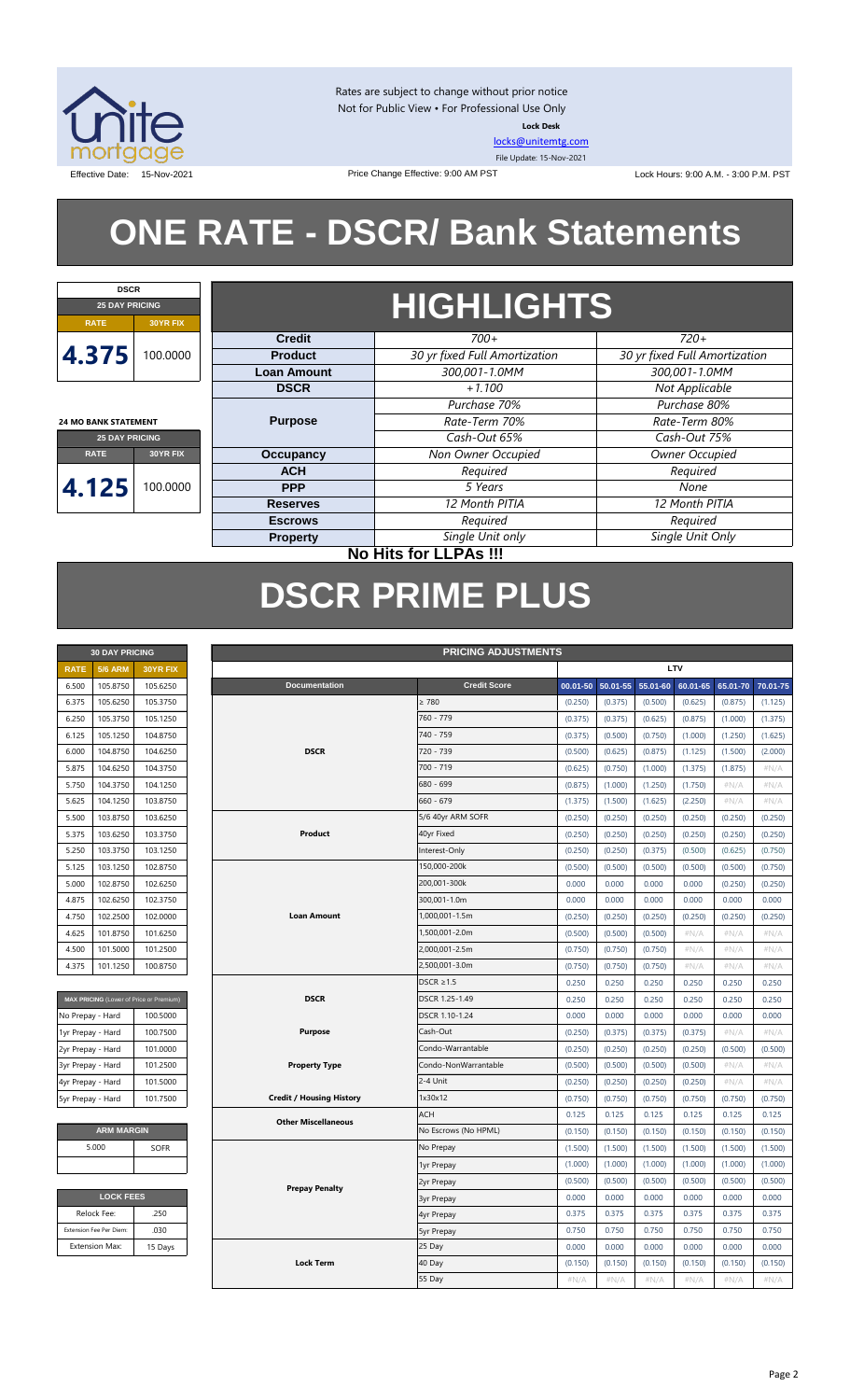

Rates are subject to change without prior notice Not for Public View • For Professional Use Only **Lock Desk**

[locks@unitemtg.com](mailto:locks@unitemtg.com) File Update: 15-Nov-2021

Effective Date: 15-Nov-2021 Price Change Effective: 9:00 AM PST Lock Hours: 9:00 A.M. - 3:00 P.M. PST

## **DSCR PRIME & FOREIGN NATIONAL**

|             | <b>30 DAY PRICING</b> |                 |
|-------------|-----------------------|-----------------|
| <b>RATE</b> | <b>5/6 ARM</b>        | <b>30YR FIX</b> |
| 6.750       | 105.6250              | 105.3750        |
| 6.625       | 105.3750              | 105.1250        |
| 6.500       | 105.1250              | 104.8750        |
| 6.375       | 104.8750              | 104.6250        |
| 6.250       | 104.6250              | 104.3750        |
| 6.125       | 104.3750              | 104.1250        |
| 6,000       | 104.1250              | 103.8750        |
| 5.875       | 103.8750              | 103.6250        |
| 5.750       | 103.6250              | 103.3750        |
| 5.625       | 103.3750              | 103.1250        |
| 5.500       | 103.1250              | 102.8750        |
| 5.375       | 102.8750              | 102.6250        |
| 5.250       | 102.6250              | 102.3750        |
| 5.125       | 102.3750              | 102.1250        |
| 5.000       | 102.1250              | 101.8750        |
| 4.875       | 101.8750              | 101.6250        |
| 4.750       | 101.5000              | 101.2500        |
| 4.625       | 101.1250              | 100.8750        |
| 4.500       | 100.7500              | 100.5000        |

| MAX PRICING (Lower of Price or Premium) |          |  |  |  |  |  |
|-----------------------------------------|----------|--|--|--|--|--|
| No Prepay - Hard                        | 100.7500 |  |  |  |  |  |
| 1yr Prepay - Hard                       | 101.0000 |  |  |  |  |  |
| 2yr Prepay - Hard                       | 101.2500 |  |  |  |  |  |
| 3yr Prepay - Hard                       | 101.5000 |  |  |  |  |  |
| 4yr Prepay - Hard                       | 101.7500 |  |  |  |  |  |
| 5yr Prepay - Hard                       | 102,0000 |  |  |  |  |  |

| <b>ARM MARGIN</b> |             |
|-------------------|-------------|
| 5.000             | <b>SOFR</b> |

| <b>LOCK FEES</b>        |         |  |  |  |  |  |
|-------------------------|---------|--|--|--|--|--|
| Relock Fee:             | .250    |  |  |  |  |  |
| Extension Fee Per Diem: | .030    |  |  |  |  |  |
| <b>Extension Max:</b>   | 15 Days |  |  |  |  |  |

|                   | <b>30 DAY PRICING</b><br><b>PRICING ADJUSTMENTS</b> |                                         |                                 |                           |         |                            |         |          |          |          |          |
|-------------------|-----------------------------------------------------|-----------------------------------------|---------------------------------|---------------------------|---------|----------------------------|---------|----------|----------|----------|----------|
| <b>RATE</b>       | <b>5/6 ARM</b>                                      | 30YR FIX                                |                                 |                           |         |                            |         | LTV      |          |          |          |
| 6.750             | 105.6250                                            | 105.3750                                | <b>Documentation</b>            | <b>Credit Score</b>       |         | 00.01-50 50.01-55 55.01-60 |         | 60.01-65 | 65.01-70 | 70.01-75 | 75.01-80 |
| 6.625             | 105.3750                                            | 105.1250                                |                                 | $\geq 780$                | (0.250) | (0.375)                    | (0.500) | (0.625)  | (0.875)  | (1.125)  | (1.750)  |
| 6.500             | 105.1250                                            | 104.8750                                |                                 | 760 - 779                 | (0.375) | (0.375)                    | (0.625) | (0.875)  | (1.000)  | (1.375)  | (2.000)  |
| 6.375             | 104.8750                                            | 104.6250                                |                                 | 740 - 759                 | (0.375) | (0.500)                    | (0.750) | (1.000)  | (1.250)  | (1.625)  | (2.250)  |
| 6.250             | 104.6250                                            | 104.3750                                |                                 | 720 - 739                 | (0.500) | (0.625)                    | (0.875) | (1.125)  | (1.500)  | (2.000)  | (2.750)  |
| 6.125             | 104.3750                                            | 104.1250                                | <b>DSCR</b>                     | 700 - 719                 | (0.625) | (0.750)                    | (1.000) | (1.375)  | (1.875)  | (2.500)  | (3.500)  |
| 6.000             | 104.1250                                            | 103.8750                                |                                 | 680 - 699                 | (0.875) | (1.000)                    | (1.250) | (1.750)  | (2.250)  | (3.000)  | (3.875)  |
| 5.875             | 103.8750                                            | 103.6250                                |                                 | $660 - 679$               | (1.375) | (1.500)                    | (1.625) | (2.250)  | (3.125)  | (3.750)  | (4.500)  |
| 5.750             | 103.6250                                            | 103.3750                                |                                 | $640 - 659$               | (1.875) | (2.000)                    | (2.125) | (2.750)  | (3.625)  | (4.750)  | $\#N/A$  |
| 5.625             | 103.3750                                            | 103.1250                                |                                 | $620 - 639$               | (2.375) | (2.500)                    | (2.625) | (3.250)  | (4.125)  | $\#N/A$  | $\#N/A$  |
| 5.500             | 103.1250                                            | 102.8750                                |                                 | 5/6 30yr ARM SOFR         | 0.000   | 0.000                      | 0.000   | 0.000    | 0.000    | 0.000    | 0.000    |
| 5.375             | 102.8750                                            | 102.6250                                |                                 | 7/6 30yr ARM SOFR         | (0.250) | (0.250)                    | (0.250) | (0.250)  | (0.250)  | (0.250)  | (0.250)  |
|                   |                                                     |                                         |                                 |                           |         |                            |         |          |          |          |          |
| 5.250             | 102.6250                                            | 102.3750                                | Product                         | 5/6 40yr ARM SOFR         | (0.250) | (0.250)                    | (0.250) | (0.250)  | (0.250)  | (0.250)  | (0.250)  |
| 5.125             | 102.3750                                            | 102.1250                                |                                 | 7/6 40yr ARM SOFR         | (0.500) | (0.500)                    | (0.500) | (0.500)  | (0.500)  | (0.500)  | (0.500)  |
| 5.000             | 102.1250                                            | 101.8750                                |                                 | 40yr Fixed                | (0.250) | (0.250)                    | (0.250) | (0.250)  | (0.250)  | (0.250)  | (0.250)  |
| 4.875             | 101.8750                                            | 101.6250                                |                                 | Interest-Only             | (0.250) | (0.250)                    | (0.375) | (0.500)  | (0.625)  | (0.750)  | (1.000)  |
| 4.750             | 101.5000                                            | 101.2500                                |                                 | 150,000-200k              | (0.500) | (0.500)                    | (0.500) | (0.500)  | (0.500)  | (0.750)  | (0.750)  |
| 4.625             | 101.1250                                            | 100.8750                                |                                 | 200,001-300k              | 0.000   | 0.000                      | 0.000   | 0.000    | (0.250)  | (0.250)  | (0.500)  |
| 4.500             | 100.7500                                            | 100.5000                                |                                 | 300,001-1.0m              | 0.000   | 0.000                      | 0.000   | 0.000    | 0.000    | 0.000    | 0.000    |
|                   |                                                     |                                         | <b>Loan Amount</b>              | 1,000,001-1.5m            | (0.250) | (0.250)                    | (0.250) | (0.250)  | (0.250)  | (0.250)  | (0.500)  |
|                   |                                                     | MAX PRICING (Lower of Price or Premium) |                                 | 1,500,001-2.0m            | (0.500) | (0.500)                    | (0.500) | (0.500)  | $\#N/A$  | $\#N/A$  | $\#N/A$  |
| No Prepay - Hard  |                                                     | 100.7500                                |                                 | 2,000,001-2.5m            | (0.750) | (0.750)                    | (0.750) | (0.750)  | $\#N/A$  | $\#N/A$  | # $N/A$  |
| 1yr Prepay - Hard |                                                     | 101.0000                                |                                 | 2,500,001-3.0m            | (0.750) | (0.750)                    | (0.750) | (0.750)  | $\#N/A$  | $\#N/A$  | $\#N/A$  |
| 2yr Prepay - Hard |                                                     | 101.2500                                |                                 | DSCR $\geq$ 1.5           | 0.250   | 0.250                      | 0.250   | 0.250    | 0.250    | 0.250    | 0.250    |
| 3yr Prepay - Hard |                                                     | 101.5000                                |                                 | DSCR 1.25-1.49            | 0.250   | 0.250                      | 0.250   | 0.250    | 0.250    | 0.250    | 0.250    |
| 4yr Prepay - Hard |                                                     | 101.7500                                | <b>DSCR</b>                     | DSCR 1.10-1.24            | 0.000   | 0.000                      | 0.000   | 0.000    | 0.000    | 0.000    | 0.000    |
| 5yr Prepay - Hard |                                                     | 102.0000                                |                                 | DSCR 1.00-1.09            | (0.250) | (0.250)                    | (0.375) | (0.375)  | (0.500)  | (0.500)  | (0.750)  |
|                   |                                                     |                                         |                                 | DSCR 0.75-0.99            | (1.500) | (1.500)                    | (1.625) | (1.625)  | (1.750)  | (1.750)  | $\#N/A$  |
|                   | <b>ARM MARGIN</b>                                   |                                         | <b>Purpose</b>                  | Cash-Out                  | (0.250) | (0.375)                    | (0.375) | (0.375)  | (0.500)  | (0.625)  | $\#N/A$  |
|                   | 5.000                                               | <b>SOFR</b>                             |                                 | Condo-Warrantable         | (0.250) | (0.250)                    | (0.250) | (0.250)  | (0.500)  | (0.500)  | (0.500)  |
|                   |                                                     |                                         |                                 | Condo-NonWarrantable      | (0.500) | (0.500)                    | (0.500) | (0.500)  | (0.750)  | $\#N/A$  | #N/A     |
|                   | <b>LOCK FEES</b>                                    |                                         | <b>Property Type</b>            | 2-4Unit                   | (0.250) | (0.250)                    | (0.250) | (0.250)  | (0.500)  | (0.500)  | (0.500)  |
|                   | Relock Fee:                                         | .250                                    |                                 | Modular                   | (1.000) | (1.000)                    | (1.000) | (1.000)  | (1.000)  | (1.000)  | (1.000)  |
|                   | Extension Fee Per Diem:                             | .030                                    | Citizenship                     | Foreign Nat'l (DSCR Only) | (0.750) | (0.750)                    | (0.750) | (0.750)  | $\#N/A$  | $\#N/A$  | $\#N/A$  |
|                   | <b>Extension Max:</b>                               | 15 Days                                 |                                 | 1x30x12                   | (0.750) | (0.750)                    | (0.750) | (0.750)  | (0.750)  | (0.750)  | (0.750)  |
|                   |                                                     |                                         |                                 | Multiple30x12             | (2.250) | (2.250)                    | (2.250) | (2.250)  | (2.250)  | (2.250)  | $\#N/A$  |
|                   |                                                     |                                         |                                 | FC/SS/DIL/BK7 36-47mo     |         |                            | (1.000) |          |          |          | (1.000)  |
|                   |                                                     |                                         | <b>Credit / Housing History</b> |                           | (1.000) | (1.000)                    |         | (1.000)  | (1.000)  | (1.000)  |          |
|                   |                                                     |                                         |                                 | FC/SS/DIL/BK7 24-35mo     | (1.750) | (1.750)                    | (1.750) | (1.750)  | (1.750)  | (1.750)  | # $N/A$  |
|                   |                                                     |                                         |                                 | BK7 12-23mo               | (2.500) | (2.500)                    | (2.500) | (2.500)  | (2.500)  | (2.500)  | # $N/A$  |
|                   |                                                     |                                         |                                 | BK13DC                    | (1.000) | (1.000)                    | (1.000) | (1.000)  | (1.000)  | (1.000)  | (1.000)  |
|                   |                                                     |                                         | <b>Other Miscellaneous</b>      | ACH                       | 0.125   | 0.125                      | 0.125   | 0.125    | 0.125    | 0.125    | 0.125    |
|                   |                                                     |                                         |                                 | Escrows                   | 0.000   | 0.000                      | 0.000   | 0.000    | 0.000    | 0.000    | 0.000    |
|                   |                                                     |                                         |                                 | No Prepay                 | (1.500) | (1.500)                    | (1.500) | (1.500)  | (1.500)  | (1.500)  | (1.500)  |
|                   |                                                     |                                         |                                 | 1yr Prepay                | (1.000) | (1.000)                    | (1.000) | (1.000)  | (1.000)  | (1.000)  | (1.000)  |
|                   |                                                     |                                         | <b>Prepay Penalty</b>           | 2yr Prepay                | (0.500) | (0.500)                    | (0.500) | (0.500)  | (0.500)  | (0.500)  | (0.500)  |
|                   |                                                     |                                         |                                 | 3yr Prepay                | 0.000   | 0.000                      | 0.000   | 0.000    | 0.000    | 0.000    | 0.000    |
|                   |                                                     |                                         |                                 | 4yr Prepay                | 0.375   | 0.375                      | 0.375   | 0.375    | 0.375    | 0.375    | 0.375    |
|                   |                                                     |                                         |                                 | 5yr Prepay                | 0.750   | 0.750                      | 0.750   | 0.750    | 0.750    | 0.750    | 0.750    |
|                   |                                                     |                                         |                                 | 25 Day                    | 0.000   | 0.000                      | 0.000   | 0.000    | 0.000    | 0.000    | 0.000    |
|                   |                                                     |                                         | <b>Lock Term</b>                | 40 Day                    | (0.150) | (0.150)                    | (0.150) | (0.150)  | (0.150)  | (0.150)  | (0.150)  |
|                   |                                                     |                                         |                                 | 55 Day                    | (0.300) | (0.300)                    | (0.300) | (0.300)  | (0.300)  | (0.300)  | (0.300)  |
|                   |                                                     |                                         |                                 |                           |         |                            |         |          |          |          |          |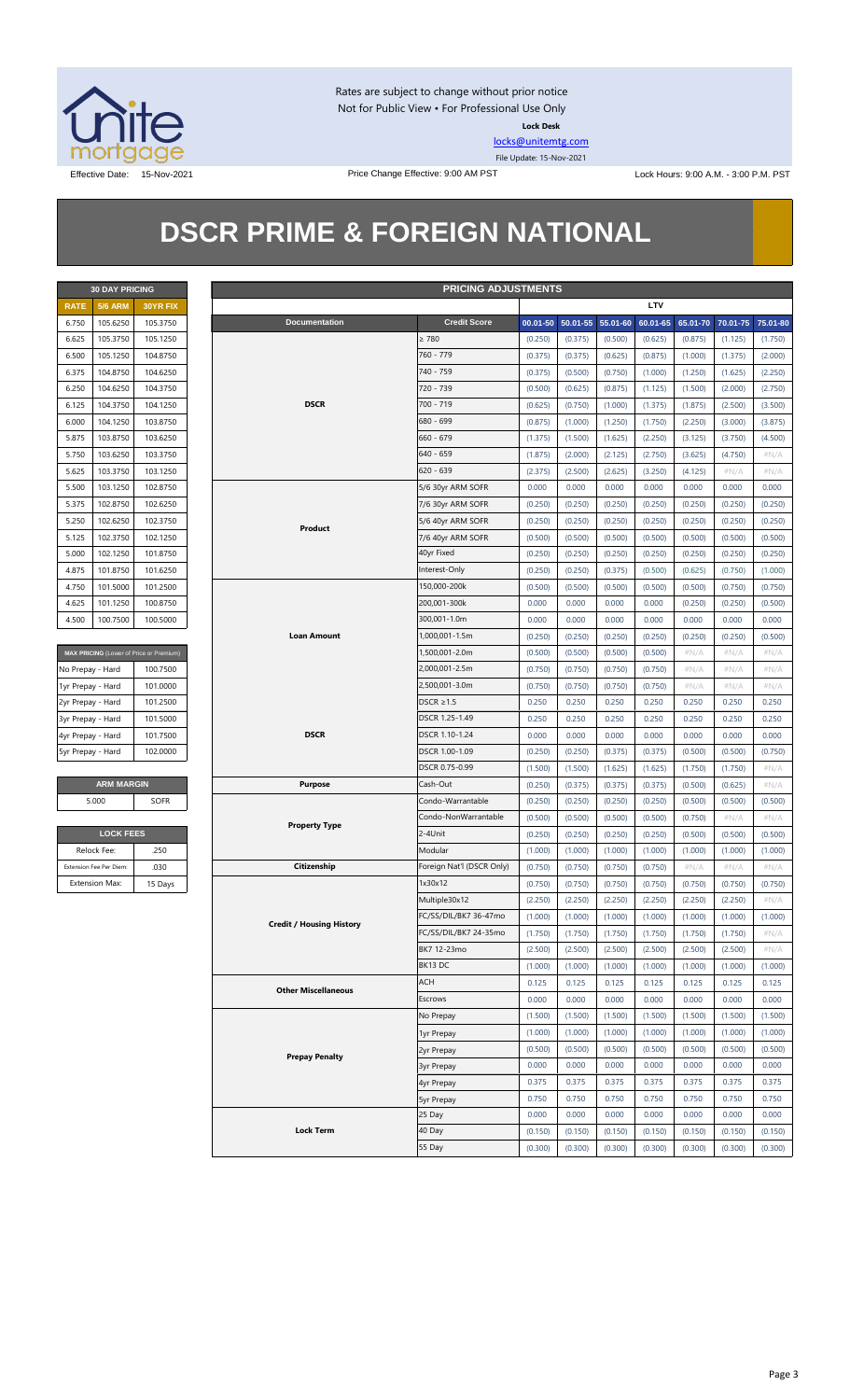

Rates are subject to change without prior notice Not for Public View • For Professional Use Only **Lock Desk** locks@unitemtg.com File Update: 15-Nov-2021

Effective Date: 15-Nov-2021 Price Change Effective: 9:00 AM PST Lock Hours: 9:00 A.M. - 3:00 P.M. PST

# **Alt Doc PRIME PLUS**

|             | <b>PRIMARY &amp; SECONDARY HOME</b> |                 |
|-------------|-------------------------------------|-----------------|
| <b>RATE</b> | <b>5/6 ARM</b>                      | <b>30YR FIX</b> |
| 6.125       | 105.875                             | 105.625         |
| 6.000       | 105.625                             | 105.375         |
| 5.875       | 105.375                             | 105.125         |
| 5.750       | 105.125                             | 104.875         |
| 5.625       | 104.875                             | 104.625         |
| 5.500       | 104.625                             | 104.375         |
| 5.375       | 104.375                             | 104.125         |
| 5.250       | 104.125                             | 103.875         |
| 5.125       | 103.875                             | 103.625         |
| 5.000       | 103.625                             | 103.375         |
| 4.875       | 103.375                             | 103.125         |
| 4.750       | 103.125                             | 102.875         |
| 4.625       | 102.875                             | 102.625         |
| 4.500       | 102.625                             | 102.375         |
| 4.375       | 102.250                             | 102.000         |
| 4.250       | 101.875                             | 101.625         |
| 4.125       | 101.500                             | 101.250         |
| 4.000       | 101.125                             | 100.875         |
|             |                                     |                 |
|             | <b>ARM MARGIN</b>                   |                 |

| <b>LOCK FEES</b>              |         |
|-------------------------------|---------|
| Relock Fee:                   | 250     |
| <b>Extension Fee Per Diem</b> | .030    |
| <b>Extension Max:</b>         | 15 Days |

|                       | PRIMARY & SECONDARY HOME |          | <b>PRICING ADJUSTMENTS</b>    |                        |          |          |          |          |          |          |             |  |  |
|-----------------------|--------------------------|----------|-------------------------------|------------------------|----------|----------|----------|----------|----------|----------|-------------|--|--|
| <b>RATE</b>           | <b>5/6 ARM</b>           | 30YR FIX |                               |                        |          |          |          | LTV      |          |          |             |  |  |
| 6.125                 | 105.875                  | 105.625  | <b>Documentation</b>          | <b>Credit Score</b>    | 00.01-50 | 50.01-55 | 55.01-60 | 60.01-65 | 65.01-70 | 70.01-75 | 75.01-80    |  |  |
| 6.000                 | 105.625                  | 105.375  | <b>Full Doc</b>               | 2780                   | 0.000    | 0.000    | 0.000    | (0.250)  | (0.375)  | (0.375)  | (0.500)     |  |  |
| 5.875                 | 105.375                  | 105.125  |                               | 760 - 779              | 0.000    | 0.000    | 0.000    | (0.250)  | (0.375)  | (0.500)  | (0.625)     |  |  |
| 5.750                 | 105.125                  | 104.875  |                               | 740 - 759              | 0.000    | 0.000    | 0.000    | (0.250)  | (0.375)  | (0.625)  | (0.750)     |  |  |
| 5.625                 | 104.875                  | 104.625  |                               | 720 - 739              | (0.125)  | (0.125)  | (0.125)  | (0.250)  | (0.500)  | (0.750)  | (1.000)     |  |  |
| 5.500                 | 104.625                  | 104.375  |                               | 700 - 719              | (0.250)  | (0.250)  | (0.375)  | (0.500)  | (0.625)  | (0.875)  | #N/A        |  |  |
| 5.375                 | 104.375                  | 104.125  |                               | 680 - 699              | (0.250)  | (0.250)  | (0.500)  | (0.625)  | (0.750)  | $\#N/F$  | #N/A        |  |  |
| 5.250                 | 104.125                  | 103.875  |                               | 660 - 679              | (0.250)  | (0.375)  | (0.500)  | (1.000)  | (1.375)  | #N/A     | #N/A        |  |  |
| 5.125                 | 103.875                  | 103.625  |                               | 540 - 659              | #N/A     | #N/A     | #N/A     | $\#N/A$  | #N/A     | #N/A     | #N/A        |  |  |
| 5.000                 | 103.625                  | 103.375  |                               | 620 - 639              | $\#N/A$  | $\#N/A$  | #N/A     | #N/A     | #N/A     | #N/A     | #N/A        |  |  |
| 4.875                 | 103.375                  | 103.125  | <b>Bank</b>                   | > 780                  | (0.125)  | (0.250)  | (0.250)  | (0.375)  | (0.500)  | (0.625)  | (0.875)     |  |  |
| 4.750                 | 103.125                  | 102.875  | <b>Statement</b>              | 760 - 779              | (0.250)  | (0.250)  | (0.250)  | (0.500)  | (0.625)  | (0.750)  | (1.125)     |  |  |
| 4.625                 | 102.875                  | 102.625  |                               | 740 - 759              | (0.250)  | (0.250)  | (0.250)  | (0.625)  | (0.750)  | (1.000)  | (1.375)     |  |  |
| 4.500                 | 102.625                  | 102.375  |                               | 720 - 739              | (0.250)  | (0.375)  | (0.375)  | (0.750)  | (0.875)  | (1.125)  | (1.625)     |  |  |
| 4.375                 | 102.250                  | 102.000  |                               | 700 - 719              | (0.375)  | (0.375)  | (0.625)  | (0.875)  | (1.125)  | (1.500)  | #N/A        |  |  |
| 4.250                 | 101.875                  | 101.625  |                               | 680 - 699              | (0.375)  | (0.500)  | (0.750)  | (1.000)  | (1.375)  | #N/A     | #N/A        |  |  |
| 4.125                 | 101.500                  | 101.250  |                               | 560 - 679              | (0.500)  | (0.750)  | (1.000)  | (1.500)  | (2.250)  | #N/A     | #N/A        |  |  |
| 4.000                 | 101.125                  | 100.875  |                               | 640 - 659              | #N/A     | #N/A     | #N/A     | #N/A     | #N/A     | #N/A     | $\#N/A$     |  |  |
|                       |                          |          |                               | 620 - 639              | $\#N/A$  | #N/A     | $\#N/A$  | $\#N/A$  | #N/A     | #N/A     | #N/A        |  |  |
|                       | <b>ARM MARGIN</b>        |          |                               | 12 Mth Bank Statements | (0.125)  | (0.125)  | (0.125)  | (0.250)  | (0.375)  | (0.375)  | (0.375)     |  |  |
| 5.000                 |                          | SOFR     | Asset                         | 2780                   | (0.125)  | (0.250)  | (0.250)  | (0.625)  | (0.875)  | (1.125)  | (1.500)     |  |  |
|                       |                          |          | <b>Depletion</b>              | 760 - 779              | (0.125)  | (0.250)  | (0.375)  | (0.750)  | (1.000)  | (1.375)  | (1.875)     |  |  |
|                       |                          |          |                               | 740 - 759              | (0.250)  | (0.250)  | (0.500)  | (0.875)  | (1.125)  | (1.625)  | (2.250)     |  |  |
|                       | <b>LOCK FEES</b>         |          |                               | 720 - 739              | (0.375)  | (0.500)  | (0.625)  | (1.000)  | (1.500)  | (2.000)  | (2.750)     |  |  |
| Relock Fee:           |                          | .250     |                               | 700 - 719              | (0.500)  | (0.625)  | (1.000)  | (1.375)  | (1.875)  | (2.500)  | #N/A        |  |  |
|                       | xtension Fee Per Diem    | .030     |                               | 680 - 699              | (0.625)  | (0.750)  | (1.250)  | (1.750)  | (2.250)  | #N/A     | #N/A        |  |  |
| <b>Extension Max:</b> |                          | 15 Days  |                               | 660 - 679              | (0.750)  | (1.000)  | (1.500)  | (2.250)  | (3.125)  | #N/A     | #N/A        |  |  |
|                       |                          |          |                               | 640 - 659              | #N/A     | #N/A     | #N/A     | #N/A     | #N/A     | #N/A     | #N/A        |  |  |
|                       |                          |          |                               | 620 - 639              | $\#N/A$  | $\#N/A$  | $\#N/A$  | $\#N/A$  | $\#N/A$  | #N/A     | $\#N/A$     |  |  |
|                       |                          |          | Product                       | 5/6 30yr ARM SOFR      | 0.000    | 0.000    | 0.000    | 0.000    | 0.000    | 0.000    | 0.000       |  |  |
|                       |                          |          |                               | 5/6 40yr ARM SOFR      | (0.250)  | (0.250)  | (0.250)  | (0.250)  | (0.250)  | (0.250)  | (0.250)     |  |  |
|                       |                          |          |                               | 30yr Fixed             | 0.000    | 0.000    | 0.000    | 0.000    | 0.000    | 0.000    | 0.000       |  |  |
|                       |                          |          |                               | 40yr Fixed             | (0.250)  | (0.250)  | (0.250)  | (0.250)  | (0.250)  | (0.250)  | (0.250)     |  |  |
|                       |                          |          |                               | nterest-Only           | (0.250)  | (0.250)  | (0.375)  | (0.500)  | (0.625)  | (0.750)  | #N/A        |  |  |
|                       |                          |          | Loan                          | 150,000-200k           | (0.500)  | (0.500)  | (0.500)  | (0.500)  | (0.500)  | (0.750)  | (0.750)     |  |  |
|                       |                          |          | Amount                        | 200.001-300k           | 0.000    | 0.000    | 0.000    | 0.000    | (0.250)  | (0.250)  | (0.250)     |  |  |
|                       |                          |          |                               | 300,001-1,000,000      | 0.000    | 0.000    | 0.000    | 0.000    | 0.000    | 0.000    | 0.000       |  |  |
|                       |                          |          |                               | 1,000,001-1.5m         | (0.250)  | (0.250)  | (0.250)  | (0.250)  | (0.250)  | (0.250)  | (0.250)     |  |  |
|                       |                          |          |                               | L,500,001-2.0m         | (0.500)  | (0.500)  | (0.500)  | (0.500)  | (0.500)  | #N/A     | #N/A        |  |  |
|                       |                          |          |                               | .000,001-2.5m          | (0.750)  | (0.750)  | (0.750)  | (0.750)  | (0.750)  | #N/A     | $\#N/A$     |  |  |
|                       |                          |          |                               | 2,500,001-3.0m         | (0.750)  | (0.750)  | (0.750)  | (0.750)  | (0.750)  | #N/A     | $\#N/\beta$ |  |  |
|                       |                          |          | DTI                           | 43.01-50               | 0.000    | 0.000    | 0.000    | 0.000    | 0.000    | 0.000    | 0.000       |  |  |
|                       |                          |          |                               | 50.01-55               | 0.000    | 0.000    | 0.000    | 0.000    | 0.000    | (0.125)  | #N/A        |  |  |
|                       |                          |          | Cash Out                      |                        | (0.250)  | (0.375)  | (0.375)  | (0.375)  | (0.500)  | (0.625)  | $\#N/A$     |  |  |
|                       |                          |          | <b>Second Home</b>            |                        | (0.500)  | (0.500)  | (0.500)  | (0.500)  | (0.500)  | (0.500)  | (0.500)     |  |  |
|                       |                          |          | <b>Property Type</b>          | Condo-Warrantable      | (0.250)  | (0.250)  | (0.250)  | (0.250)  | (0.500)  | (0.500)  | $\#N/A$     |  |  |
|                       |                          |          |                               | Condo-NonWarrantable   | (0.500)  | (0.500)  | (0.500)  | (0.500)  | #N/A     | #N/A     | #N/A        |  |  |
|                       |                          |          |                               | 2-Unit                 | (0.250)  | (0.250)  | (0.250)  | (0.250)  | (0.500)  | #N/A     | $\#N/A$     |  |  |
|                       |                          |          | <b>Credit/Housing History</b> | 1x30x12                | (0.750)  | (0.750)  | (0.750)  | (0.750)  | (0.750)  | (0.750)  | (0.750)     |  |  |
|                       |                          |          |                               | Multiple30x12          | (2.250)  | (2.250)  | (2.250)  | (2.250)  | (2.250)  | (2.250)  | (2.250)     |  |  |
|                       |                          |          | <b>Misccellaneous</b>         | ACH                    | 0.125    | 0.125    | 0.125    | 0.125    | 0.125    | 0.125    | 0.125       |  |  |
|                       |                          |          |                               | No Escrows (No HPML)   | (0.150)  | (0.150)  | (0.150)  | (0.150)  | (0.150)  | (0.150)  | (0.150)     |  |  |
|                       |                          |          | <b>Lock Term</b>              | 45 Day                 | (0.150)  | (0.150)  | (0.150)  | (0.150)  | (0.150)  | (0.150)  | (0.150)     |  |  |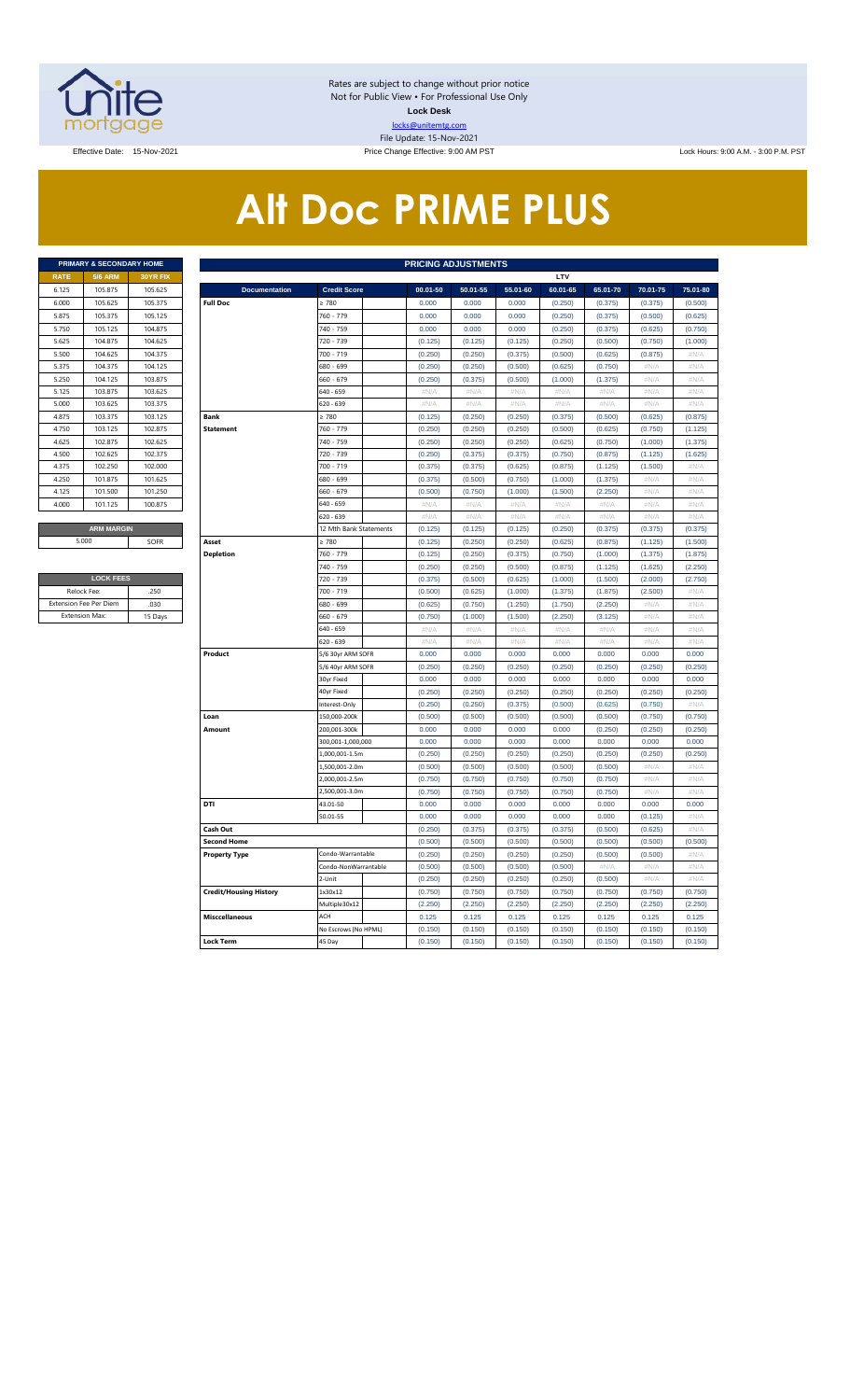

Rates are subject to change without prior notice Not for Public View • For Professional Use Only **Lock Desk** locks@unitemtg.com File Update: 15-Nov-2021

Effective Date: 15-Nov-2021 Price Change Effective: 9:00 AM PST Lock Hours: 9:00 A.M. - 3:00 P.M. PST

# **Alt Doc PRIME**

|             | PRIMARY & SECONDARY HOME |                 |
|-------------|--------------------------|-----------------|
| <b>RATE</b> | <b>5/6 ARM</b>           | <b>30YR FIX</b> |
| 6.250       | 105.375                  | 105.125         |
| 6.125       | 105.125                  | 104.875         |
| 6.000       | 104.875                  | 104.625         |
| 5.875       | 104.625                  | 104.375         |
| 5.750       | 104.375                  | 104.125         |
| 5.625       | 104.125                  | 103.875         |
| 5.500       | 103.875                  | 103.625         |
| 5.375       | 103.625                  | 103.375         |
| 5.250       | 103.375                  | 103.125         |
| 5.125       | 103.125                  | 102.875         |
| 5.000       | 102.875                  | 102.625         |
| 4.875       | 102.625                  | 102.375         |
| 4.750       | 102.375                  | 102.125         |
| 4.625       | 102.125                  | 101.875         |
| 4.500       | 101.875                  | 101.625         |
| 4.375       | 101.500                  | 101.250         |
| 4.250       | 101.125                  | 100.875         |
| 4.125       | 100.750                  | 100.500         |

#### **ARM MARGIN** 5.000

| <b>LOCK FEES</b>              |         |
|-------------------------------|---------|
| Relock Fee:                   | 250     |
| <b>Extension Fee Per Diem</b> | .030    |
| <b>Extension Max:</b>         | 15 Days |

| <b>5/6 ARM</b><br>30YR FIX<br>LTV<br>105.375<br>105.125<br><b>Documentation</b><br><b>Credit Score</b><br>00.01-50<br>50.01-55<br>55.01-60<br>60.01-65<br>65.01-70<br>70.01-75<br>75.01-80<br>80.01-85<br>85.01-90<br>105.125<br>104.875<br><b>Full Doc</b><br>2780<br>0.000<br>0.000<br>0.000<br>(0.250)<br>(0.375)<br>(0.500)<br>(0.750)<br>(0.375)<br>(1.125)<br>104.875<br>104.625<br>760 - 779<br>0.000<br>0.000<br>0.000<br>(0.250)<br>(0.375)<br>(0.500)<br>(0.625)<br>(0.875)<br>(1.375)<br>104.625<br>104.375<br>740 - 759<br>0.000<br>5.875<br>0.000<br>0.000<br>(0.250)<br>(0.375)<br>(0.625)<br>(0.750)<br>(1.125)<br>(1.625)<br>104.375<br>104.125<br>5.750<br>720 - 739<br>(0.125)<br>(0.125)<br>(0.125)<br>(0.250)<br>(0.500)<br>(0.750)<br>(1.000)<br>(1.250)<br>(1.875)<br>104.125<br>103.875<br>700 - 719<br>(0.250)<br>5.625<br>(0.250)<br>(0.375)<br>(0.500)<br>(0.625)<br>(0.875)<br>(1.250)<br>(1.625)<br>(2.250)<br>103.875<br>103.625<br>5.500<br>680 - 699<br>(0.250)<br>(0.250)<br>(0.500)<br>(0.625)<br>(0.750)<br>(1.000)<br>(1.375)<br>(2.000)<br>#N/A<br>103.625<br>103.375<br>660 - 679<br>5.375<br>(0.250)<br>(0.375)<br>(0.500)<br>(1.000)<br>(1.375)<br>(1.625)<br>(2.000)<br>(2.750)<br>#N/A<br>103.375<br>103.125<br>640 - 659<br>5.250<br>(0.375)<br>(0.375)<br>(0.500)<br>(1.250)<br>(1.500)<br>(1.750)<br>(2.250)<br>#N/A<br>#N/A<br>103.125<br>102.875<br>620 - 639<br>(0.500)<br>5.125<br>(0.500)<br>(0.500)<br>(1.500)<br>(1.750)<br>(2.000)<br>(2.500)<br>#N/A<br>#N/A<br>102.875<br>102.625<br>5.000<br>Bank<br>$\geq 780$<br>(0.125)<br>(0.250)<br>(0.250)<br>(0.375)<br>(0.500)<br>(0.625)<br>(0.875)<br>(1.250)<br>(2.000)<br>102.625<br>102.375<br>760 - 779<br><b>Statement</b><br>(0.250)<br>(0.250)<br>(0.250)<br>(0.500)<br>(0.625)<br>(0.750)<br>(1.125)<br>(1.625)<br>(2.375)<br>102.375<br>102.125<br>740 - 759<br>(0.250)<br>(0.250)<br>(0.250)<br>(0.625)<br>(0.750)<br>(1.000)<br>(1.375)<br>(1.875)<br>(2.875)<br>102.125<br>101.875<br>720 - 739<br>4.625<br>(0.250)<br>(0.375)<br>(0.375)<br>(0.750)<br>(0.875)<br>(1.125)<br>(1.625)<br>(2.250)<br>(3.375)<br>101.875<br>101.625<br>4.500<br>700 - 719<br>(0.375)<br>(0.375)<br>(0.625)<br>(0.875)<br>(1.125)<br>(1.500)<br>(2.000)<br>(2.750)<br>(4.000)<br>101.500<br>101.250<br>680 - 699<br>4.375<br>(0.375)<br>(0.500)<br>(0.750)<br>(1.000)<br>(1.375)<br>(1.750)<br>(2.500)<br>(3.500)<br>#N/A<br>101.125<br>100.875<br>4.250<br>660 - 679<br>(0.500)<br>(0.750)<br>(1.000)<br>(1.500)<br>(2.250)<br>(2.750)<br>(3.500)<br>(4.250)<br>#N/A<br>100.750<br>100.500<br>640 - 659<br>4.125<br>(0.750)<br>(1.000)<br>(1.250)<br>(1.750)<br>(2.500)<br>(3.125)<br>(4.000)<br>#N/A<br>#N/A<br>620 - 639<br>(1.250)<br>(1.500)<br>(1.750)<br>(2.250)<br>(3.000)<br>(3.625)<br>#N/A<br>#N/A<br>#N/A<br>3 Mth Bank Statements<br>(0.750)<br>(0.750)<br>(0.750)<br>(0.875)<br>(1.000)<br>(1.000)<br>(1.000)<br>#N/A<br>#N/A<br><b>ARM MARGIN</b><br>12 Mth Bank Statements<br>(0.125)<br>(0.125)<br>(0.125)<br>(0.250)<br>(0.375)<br>(0.375)<br>(0.375)<br>(0.500)<br>(0.500)<br>5.000<br>SOFR<br>Asset<br>$\geq 780$<br>(0.125)<br>(0.250)<br>(0.250)<br>(0.625)<br>(0.875)<br>(1.125)<br>(1.500)<br>#N/A<br>#N/A<br><b>Depletion</b><br>760 - 779<br>(0.125)<br>(0.250)<br>(0.375)<br>(0.750)<br>(1.000)<br>(1.375)<br>(1.875)<br>#N/A<br>#N/A<br>(0.250)<br>740 - 759<br>(0.250)<br>(0.500)<br>(0.875)<br>(1.125)<br>(1.625)<br>(2.250)<br>#N/A<br>#N/A<br><b>LOCK FEES</b><br>720 - 739<br>(0.375)<br>(0.500)<br>(0.625)<br>(1.000)<br>(1.500)<br>(2.000)<br>(2.750)<br>#N/A<br>#N/A<br>Relock Fee:<br>.250<br>700 - 719<br>(0.500)<br>(0.625)<br>(1.000)<br>(1.375)<br>(1.875)<br>(2.500)<br>(3.500)<br>#N/A<br>#N/A<br>xtension Fee Per Diem<br>.030<br>680 - 699<br>(0.625)<br>(0.750)<br>(1.250)<br>(1.750)<br>(2.250)<br>(3.000)<br>(4.125)<br>#N/A<br>#N/A<br>Extension Max:<br>15 Days<br>660 - 679<br>(0.750)<br>(1.000)<br>(1.500)<br>(2.250)<br>(3.125)<br>(4.375)<br>(4.875)<br>$\#N/A$<br>#N/A<br>640 - 659<br>(1.250)<br>(1.500)<br>(2.000)<br>(2.750)<br>(3.625)<br>(4.875)<br>#N/A<br>#N/A<br>#N/A<br>520 - 639<br>(1.750)<br>(2.000)<br>(2.500)<br>(3.250)<br>(4.125)<br>#N/A<br>#N/A<br>#N/A<br>#N/A<br>P&L<br>2780<br>(0.625)<br>(0.750)<br>(0.750)<br>(1.125)<br>(1.375)<br>(1.625)<br>(2.125)<br>#N/A<br>#N/A<br>760 - 779<br>(0.625)<br>(0.750)<br>(0.875)<br>(1.250)<br>(1.500)<br>(1.875)<br>(2.500)<br>#N/A<br>#N/A<br>740 - 759<br>(0.750)<br>(0.750)<br>(1.000)<br>(1.375)<br>(1.625)<br>(2.125)<br>(2.875)<br>$\#N/A$<br>#N/A<br>720 - 739<br>(0.875)<br>(1.000)<br>(1.125)<br>(1.500)<br>(2.000)<br>(2.500)<br>(3.375)<br>#N/A<br>#N/A<br>700 - 719<br>(1.000)<br>(1.125)<br>(1.500)<br>(1.875)<br>(2.375)<br>(3.000)<br>(4.125)<br>$\#N/A$<br>#N/A<br>680 - 699<br>(1.125)<br>(1.250)<br>(1.750)<br>(2.250)<br>(2.750)<br>(3.500)<br>#N/A<br>#N/A<br>#N/A<br>660 - 679<br>(1.250)<br>(1.500)<br>(2.000)<br>(2.750)<br>(3.625)<br>(4.875)<br>#N/A<br>$\#N/A$<br>#N/A<br>540 - 659<br>(1.750)<br>(2.000)<br>(2.500)<br>(3.250)<br>(4.125)<br>#N/A<br>#N/A<br>#N/A<br>#N/A<br>620 - 639<br>(2.250)<br>(2.500)<br>(3.000)<br>(3.750)<br>(4.625)<br>#N/A<br>#N/A<br>$\#N/A$<br>#N/A<br>Product<br>5/6 30yr ARM SOFR<br>0.000<br>0.000<br>0.000<br>0.000<br>0.000<br>0.000<br>0.000<br>0.000<br>0.000<br>5/6 40yr ARM SOFR<br>(0.250)<br>(0.250)<br>(0.250)<br>(0.250)<br>(0.250)<br>(0.250)<br>(0.250)<br>(0.250)<br>(0.250)<br>7/6 30yr ARM SOFR<br>(0.250)<br>(0.250)<br>(0.250)<br>(0.250)<br>(0.250)<br>(0.250)<br>(0.250)<br>(0.250)<br>(0.250)<br>7/6 40yr ARM SOFR<br>(0.500)<br>(0.500)<br>(0.500)<br>(0.500)<br>(0.500)<br>(0.500)<br>(0.500)<br>(0.500)<br>(0.500)<br>30yr Fixed<br>0.000<br>0.000<br>0.000<br>0.000<br>0.000<br>0.000<br>0.000<br>0.000<br>0.000<br>(0.250)<br>(0.250)<br>(0.250)<br>(0.250)<br>(0.250)<br>(0.250)<br>(0.250)<br>(0.250)<br>(0.250)<br>40yr Fixed<br>(0.250)<br>(0.250)<br>(0.375)<br>(0.500)<br>(0.625)<br>(0.750)<br>(1.000)<br>(1.500)<br>#N/A<br>nterest-Only<br>Loan<br>150,000-200k<br>(0.500)<br>(0.500)<br>(0.500)<br>(0.500)<br>(0.500)<br>(0.750)<br>(0.750)<br>(1.000)<br>(1.000)<br>0.000<br>(0.500)<br>0.000<br>0.000<br>(0.250)<br>(0.250)<br>(0.250)<br>!00,001-300k<br>(0.500)<br>0.000<br>Amounτ<br>300,001-400,000<br>0.000<br>0.000<br>0.000<br>0.000<br>0.000<br>0.000<br>0.000<br>(0.500)<br>(0.500)<br>0.000<br>0.000<br>0.000<br>0.000<br>0.000<br>0.000<br>400,001-1.0m<br>0.000<br>0.000<br>0.000<br>(0.250)<br>(0.250)<br>(0.250)<br>(0.250)<br>(0.250)<br>(0.250)<br>(0.250)<br>1,000,001-1.5m<br>(0.250)<br>#N/A<br>(0.500)<br>(0.500)<br>(0.500)<br>(0.500)<br>(0.500)<br>#N/A<br>#N/A<br>.,500,001-2.0m<br>(0.500)<br>(0.500)<br>(0.750)<br>(0.750)<br>(0.750)<br>#N/A<br>#N/A<br>2,000,001-2.5m<br>(0.750)<br>(0.750)<br>(0.750)<br>(0.750)<br>(0.750)<br>(0.750)<br>(0.750)<br>(0.750)<br>(0.750)<br>#N/A<br>#N/A<br>500,001-3.0m<br>(0.750)<br>(0.750)<br>(0.750)<br>(0.750)<br>(0.750)<br>(0.750)<br>(0.750)<br>#N/A<br>#N/A<br>#N/A<br>3,000,001-3.5m<br>(0.750)<br>(0.750)<br>#N/A<br>#N/A<br>#N/A<br>500,001-4.0m<br>(0.750)<br>(0.750)<br>(0.750)<br>(0.750)<br>(0.750)<br>DTI<br>0.000<br>0.000<br>0.000<br>0.000<br>(0.125)<br>43.01-50<br>0.000<br>(0.125)<br>(0.125)<br>(0.125)<br>0.01-55<br>0.000<br>0.000<br>0.000<br>0.000<br>(0.375)<br>(0.375)<br>#N/A<br>#N/A<br>0.000<br>Cash Out<br>(0.250)<br>(0.375)<br>(0.375)<br>(0.375)<br>(0.500)<br>(0.625)<br>(1.000)<br>#N/A<br>#N/A<br>(0.500)<br>(0.500)<br>(0.500)<br>(0.500)<br>(0.500)<br>(0.500)<br>#N/A<br>#N/A<br><b>Second Home</b><br>(0.500)<br><b>Property Type</b><br>(0.250)<br>#N/A<br>Condo-Warrantable<br>(0.250)<br>(0.250)<br>(0.250)<br>(0.500)<br>(0.500)<br>(0.500)<br>(0.500)<br>(0.500)<br>(0.750)<br>(0.750)<br>#N/A<br>#N/A<br>#N/A<br>Condo-NonWarrantable<br>(0.500)<br>(0.500)<br>(0.500)<br>(0.250)<br>(0.250)<br>(0.250)<br>(0.250)<br>(0.500)<br>(0.500)<br>(0.500)<br>(0.500)<br>#N/A<br>2-Unit<br>(1.000)<br>(1.000)<br>#N/A<br>Modular<br>(1.000)<br>(1.000)<br>(1.000)<br>(1.000)<br>(1.000)<br>#N/A<br>(1.000)<br>#N/A<br>#N/A<br>#N/A<br>Rural<br>(1.000)<br>(1.000)<br>(1.000)<br>(1.000)<br>(1.000)<br>1x30x12<br>(0.750)<br><b>Credit/Housing History</b><br>(0.750)<br>(0.750)<br>(0.750)<br>(0.750)<br>(0.750)<br>(0.750)<br>(0.750)<br>(0.750)<br>(2.250)<br>(2.250)<br>(2.250)<br>(2.250)<br>(2.250)<br>(2.250)<br>(2.250)<br>(2.250)<br>#N/A<br>Multiple30x12<br>(1.000)<br>(1.000)<br>(1.000)<br>C/SS/DIL/BK7 36-47mo<br>(1.000)<br>(1.000)<br>(1.000)<br>(1.000)<br>(1.000)<br>(1.000)<br>(1.750)<br>(1.750)<br>#N/A<br>C/SS/DIL/BK7 24-35mo<br>(1.750)<br>(1.750)<br>(1.750)<br>(1.750)<br>(1.750)<br>(1.750)<br>(2.500)<br>#N/A<br>BK7 12-23mo<br>(2.500)<br>(2.500)<br>(2.500)<br>(2.500)<br>(2.500)<br>(2.500)<br>(2.500)<br>BK13 DC<br>(1.000)<br>(1.000)<br>(1.000)<br>(1.000)<br>(1.000)<br>(1.000)<br>(1.000)<br>(1.000)<br>(1.000)<br>0.125<br>0.125<br>0.125<br>0.125<br>0.125<br>0.125<br>0.125<br>0.125<br><b>Misccellaneous</b><br>ACH<br>0.125<br>No Escrows (No HPML)<br>(0.150)<br>(0.150)<br>(0.150)<br>(0.150)<br>(0.150)<br>(0.150)<br>(0.150)<br>(0.150)<br>(0.150)<br>Lock Term<br>(0.150)<br>45 Day<br>(0.150)<br>(0.150)<br>(0.150)<br>(0.150)<br>(0.150)<br>(0.150)<br>(0.150)<br>(0.150) |       | PRIMARY & SECONDARY HOME | <b>PRICING ADJUSTMENTS</b> |  |  |  |  |  |  |  |  |  |  |  |
|------------------------------------------------------------------------------------------------------------------------------------------------------------------------------------------------------------------------------------------------------------------------------------------------------------------------------------------------------------------------------------------------------------------------------------------------------------------------------------------------------------------------------------------------------------------------------------------------------------------------------------------------------------------------------------------------------------------------------------------------------------------------------------------------------------------------------------------------------------------------------------------------------------------------------------------------------------------------------------------------------------------------------------------------------------------------------------------------------------------------------------------------------------------------------------------------------------------------------------------------------------------------------------------------------------------------------------------------------------------------------------------------------------------------------------------------------------------------------------------------------------------------------------------------------------------------------------------------------------------------------------------------------------------------------------------------------------------------------------------------------------------------------------------------------------------------------------------------------------------------------------------------------------------------------------------------------------------------------------------------------------------------------------------------------------------------------------------------------------------------------------------------------------------------------------------------------------------------------------------------------------------------------------------------------------------------------------------------------------------------------------------------------------------------------------------------------------------------------------------------------------------------------------------------------------------------------------------------------------------------------------------------------------------------------------------------------------------------------------------------------------------------------------------------------------------------------------------------------------------------------------------------------------------------------------------------------------------------------------------------------------------------------------------------------------------------------------------------------------------------------------------------------------------------------------------------------------------------------------------------------------------------------------------------------------------------------------------------------------------------------------------------------------------------------------------------------------------------------------------------------------------------------------------------------------------------------------------------------------------------------------------------------------------------------------------------------------------------------------------------------------------------------------------------------------------------------------------------------------------------------------------------------------------------------------------------------------------------------------------------------------------------------------------------------------------------------------------------------------------------------------------------------------------------------------------------------------------------------------------------------------------------------------------------------------------------------------------------------------------------------------------------------------------------------------------------------------------------------------------------------------------------------------------------------------------------------------------------------------------------------------------------------------------------------------------------------------------------------------------------------------------------------------------------------------------------------------------------------------------------------------------------------------------------------------------------------------------------------------------------------------------------------------------------------------------------------------------------------------------------------------------------------------------------------------------------------------------------------------------------------------------------------------------------------------------------------------------------------------------------------------------------------------------------------------------------------------------------------------------------------------------------------------------------------------------------------------------------------------------------------------------------------------------------------------------------------------------------------------------------------------------------------------------------------------------------------------------------------------------------------------------------------------------------------------------------------------------------------------------------------------------------------------------------------------------------------------------------------------------------------------------------------------------------------------------------------------------------------------------------------------------------------------------------------------------------------------------------------------------------------------------------------------------------------------------------------------------------------------------------------------------------------------------------------------------------------------------------------------------------------------------------------------------------------------------------------------------------------------------------------------------------------------------------------------------------------------------------------------------------------------------------------------------------------------------------------------------------------------------------------------------------------------------------------------------------------------------------------------------------------------------------------------------------------------------------------------------------------------------------------------------------------------------------------------------------------------------------------------------------------------------------------------------------------------------------------------------------------------------------------------------------------------------------------------------------------------------------------------------------------------------------------------------------------------------------------------------------------------------------------------------------------------------------------------------------------------------------------------------------------------------------------------------------------------------------------------------------------------------------------------------------------------------------------------------------------------------------------------------------------------------------------------------------------------------------------------------------------------------------------------------------------------------------------------------------------------------------------------------------------------------------------------------------------------------------------------------------------------------------------------------------------------------------------------------------------------------------------------------------------------------------------------------------------------------------------------------------------------------------------------------------------------------------------------------------------------------------------------------------------------------------------------------------------------------------------------------------------------------------------------------------------------------------------------------------------------------------------------------------------------------------------------------------------------------------------------------------------------------------------------------------------------------------------------------------------------------------|-------|--------------------------|----------------------------|--|--|--|--|--|--|--|--|--|--|--|
|                                                                                                                                                                                                                                                                                                                                                                                                                                                                                                                                                                                                                                                                                                                                                                                                                                                                                                                                                                                                                                                                                                                                                                                                                                                                                                                                                                                                                                                                                                                                                                                                                                                                                                                                                                                                                                                                                                                                                                                                                                                                                                                                                                                                                                                                                                                                                                                                                                                                                                                                                                                                                                                                                                                                                                                                                                                                                                                                                                                                                                                                                                                                                                                                                                                                                                                                                                                                                                                                                                                                                                                                                                                                                                                                                                                                                                                                                                                                                                                                                                                                                                                                                                                                                                                                                                                                                                                                                                                                                                                                                                                                                                                                                                                                                                                                                                                                                                                                                                                                                                                                                                                                                                                                                                                                                                                                                                                                                                                                                                                                                                                                                                                                                                                                                                                                                                                                                                                                                                                                                                                                                                                                                                                                                                                                                                                                                                                                                                                                                                                                                                                                                                                                                                                                                                                                                                                                                                                                                                                                                                                                                                                                                                                                                                                                                                                                                                                                                                                                                                                                                                                                                                                                                                                                                                                                                                                                                                                                                                                                                                                                                                                                                                                                                                                                                                                                                                                                                                                                                                                                                                                                                                                                                                                                                                                                                                                                                                                                                                                                                                                                                                                                                                                                                                                                                                                                                | RATE  |                          |                            |  |  |  |  |  |  |  |  |  |  |  |
|                                                                                                                                                                                                                                                                                                                                                                                                                                                                                                                                                                                                                                                                                                                                                                                                                                                                                                                                                                                                                                                                                                                                                                                                                                                                                                                                                                                                                                                                                                                                                                                                                                                                                                                                                                                                                                                                                                                                                                                                                                                                                                                                                                                                                                                                                                                                                                                                                                                                                                                                                                                                                                                                                                                                                                                                                                                                                                                                                                                                                                                                                                                                                                                                                                                                                                                                                                                                                                                                                                                                                                                                                                                                                                                                                                                                                                                                                                                                                                                                                                                                                                                                                                                                                                                                                                                                                                                                                                                                                                                                                                                                                                                                                                                                                                                                                                                                                                                                                                                                                                                                                                                                                                                                                                                                                                                                                                                                                                                                                                                                                                                                                                                                                                                                                                                                                                                                                                                                                                                                                                                                                                                                                                                                                                                                                                                                                                                                                                                                                                                                                                                                                                                                                                                                                                                                                                                                                                                                                                                                                                                                                                                                                                                                                                                                                                                                                                                                                                                                                                                                                                                                                                                                                                                                                                                                                                                                                                                                                                                                                                                                                                                                                                                                                                                                                                                                                                                                                                                                                                                                                                                                                                                                                                                                                                                                                                                                                                                                                                                                                                                                                                                                                                                                                                                                                                                                                | 6.250 |                          |                            |  |  |  |  |  |  |  |  |  |  |  |
|                                                                                                                                                                                                                                                                                                                                                                                                                                                                                                                                                                                                                                                                                                                                                                                                                                                                                                                                                                                                                                                                                                                                                                                                                                                                                                                                                                                                                                                                                                                                                                                                                                                                                                                                                                                                                                                                                                                                                                                                                                                                                                                                                                                                                                                                                                                                                                                                                                                                                                                                                                                                                                                                                                                                                                                                                                                                                                                                                                                                                                                                                                                                                                                                                                                                                                                                                                                                                                                                                                                                                                                                                                                                                                                                                                                                                                                                                                                                                                                                                                                                                                                                                                                                                                                                                                                                                                                                                                                                                                                                                                                                                                                                                                                                                                                                                                                                                                                                                                                                                                                                                                                                                                                                                                                                                                                                                                                                                                                                                                                                                                                                                                                                                                                                                                                                                                                                                                                                                                                                                                                                                                                                                                                                                                                                                                                                                                                                                                                                                                                                                                                                                                                                                                                                                                                                                                                                                                                                                                                                                                                                                                                                                                                                                                                                                                                                                                                                                                                                                                                                                                                                                                                                                                                                                                                                                                                                                                                                                                                                                                                                                                                                                                                                                                                                                                                                                                                                                                                                                                                                                                                                                                                                                                                                                                                                                                                                                                                                                                                                                                                                                                                                                                                                                                                                                                                                                | 6.125 |                          |                            |  |  |  |  |  |  |  |  |  |  |  |
|                                                                                                                                                                                                                                                                                                                                                                                                                                                                                                                                                                                                                                                                                                                                                                                                                                                                                                                                                                                                                                                                                                                                                                                                                                                                                                                                                                                                                                                                                                                                                                                                                                                                                                                                                                                                                                                                                                                                                                                                                                                                                                                                                                                                                                                                                                                                                                                                                                                                                                                                                                                                                                                                                                                                                                                                                                                                                                                                                                                                                                                                                                                                                                                                                                                                                                                                                                                                                                                                                                                                                                                                                                                                                                                                                                                                                                                                                                                                                                                                                                                                                                                                                                                                                                                                                                                                                                                                                                                                                                                                                                                                                                                                                                                                                                                                                                                                                                                                                                                                                                                                                                                                                                                                                                                                                                                                                                                                                                                                                                                                                                                                                                                                                                                                                                                                                                                                                                                                                                                                                                                                                                                                                                                                                                                                                                                                                                                                                                                                                                                                                                                                                                                                                                                                                                                                                                                                                                                                                                                                                                                                                                                                                                                                                                                                                                                                                                                                                                                                                                                                                                                                                                                                                                                                                                                                                                                                                                                                                                                                                                                                                                                                                                                                                                                                                                                                                                                                                                                                                                                                                                                                                                                                                                                                                                                                                                                                                                                                                                                                                                                                                                                                                                                                                                                                                                                                                | 6.000 |                          |                            |  |  |  |  |  |  |  |  |  |  |  |
|                                                                                                                                                                                                                                                                                                                                                                                                                                                                                                                                                                                                                                                                                                                                                                                                                                                                                                                                                                                                                                                                                                                                                                                                                                                                                                                                                                                                                                                                                                                                                                                                                                                                                                                                                                                                                                                                                                                                                                                                                                                                                                                                                                                                                                                                                                                                                                                                                                                                                                                                                                                                                                                                                                                                                                                                                                                                                                                                                                                                                                                                                                                                                                                                                                                                                                                                                                                                                                                                                                                                                                                                                                                                                                                                                                                                                                                                                                                                                                                                                                                                                                                                                                                                                                                                                                                                                                                                                                                                                                                                                                                                                                                                                                                                                                                                                                                                                                                                                                                                                                                                                                                                                                                                                                                                                                                                                                                                                                                                                                                                                                                                                                                                                                                                                                                                                                                                                                                                                                                                                                                                                                                                                                                                                                                                                                                                                                                                                                                                                                                                                                                                                                                                                                                                                                                                                                                                                                                                                                                                                                                                                                                                                                                                                                                                                                                                                                                                                                                                                                                                                                                                                                                                                                                                                                                                                                                                                                                                                                                                                                                                                                                                                                                                                                                                                                                                                                                                                                                                                                                                                                                                                                                                                                                                                                                                                                                                                                                                                                                                                                                                                                                                                                                                                                                                                                                                                |       |                          |                            |  |  |  |  |  |  |  |  |  |  |  |
|                                                                                                                                                                                                                                                                                                                                                                                                                                                                                                                                                                                                                                                                                                                                                                                                                                                                                                                                                                                                                                                                                                                                                                                                                                                                                                                                                                                                                                                                                                                                                                                                                                                                                                                                                                                                                                                                                                                                                                                                                                                                                                                                                                                                                                                                                                                                                                                                                                                                                                                                                                                                                                                                                                                                                                                                                                                                                                                                                                                                                                                                                                                                                                                                                                                                                                                                                                                                                                                                                                                                                                                                                                                                                                                                                                                                                                                                                                                                                                                                                                                                                                                                                                                                                                                                                                                                                                                                                                                                                                                                                                                                                                                                                                                                                                                                                                                                                                                                                                                                                                                                                                                                                                                                                                                                                                                                                                                                                                                                                                                                                                                                                                                                                                                                                                                                                                                                                                                                                                                                                                                                                                                                                                                                                                                                                                                                                                                                                                                                                                                                                                                                                                                                                                                                                                                                                                                                                                                                                                                                                                                                                                                                                                                                                                                                                                                                                                                                                                                                                                                                                                                                                                                                                                                                                                                                                                                                                                                                                                                                                                                                                                                                                                                                                                                                                                                                                                                                                                                                                                                                                                                                                                                                                                                                                                                                                                                                                                                                                                                                                                                                                                                                                                                                                                                                                                                                                |       |                          |                            |  |  |  |  |  |  |  |  |  |  |  |
|                                                                                                                                                                                                                                                                                                                                                                                                                                                                                                                                                                                                                                                                                                                                                                                                                                                                                                                                                                                                                                                                                                                                                                                                                                                                                                                                                                                                                                                                                                                                                                                                                                                                                                                                                                                                                                                                                                                                                                                                                                                                                                                                                                                                                                                                                                                                                                                                                                                                                                                                                                                                                                                                                                                                                                                                                                                                                                                                                                                                                                                                                                                                                                                                                                                                                                                                                                                                                                                                                                                                                                                                                                                                                                                                                                                                                                                                                                                                                                                                                                                                                                                                                                                                                                                                                                                                                                                                                                                                                                                                                                                                                                                                                                                                                                                                                                                                                                                                                                                                                                                                                                                                                                                                                                                                                                                                                                                                                                                                                                                                                                                                                                                                                                                                                                                                                                                                                                                                                                                                                                                                                                                                                                                                                                                                                                                                                                                                                                                                                                                                                                                                                                                                                                                                                                                                                                                                                                                                                                                                                                                                                                                                                                                                                                                                                                                                                                                                                                                                                                                                                                                                                                                                                                                                                                                                                                                                                                                                                                                                                                                                                                                                                                                                                                                                                                                                                                                                                                                                                                                                                                                                                                                                                                                                                                                                                                                                                                                                                                                                                                                                                                                                                                                                                                                                                                                                                |       |                          |                            |  |  |  |  |  |  |  |  |  |  |  |
|                                                                                                                                                                                                                                                                                                                                                                                                                                                                                                                                                                                                                                                                                                                                                                                                                                                                                                                                                                                                                                                                                                                                                                                                                                                                                                                                                                                                                                                                                                                                                                                                                                                                                                                                                                                                                                                                                                                                                                                                                                                                                                                                                                                                                                                                                                                                                                                                                                                                                                                                                                                                                                                                                                                                                                                                                                                                                                                                                                                                                                                                                                                                                                                                                                                                                                                                                                                                                                                                                                                                                                                                                                                                                                                                                                                                                                                                                                                                                                                                                                                                                                                                                                                                                                                                                                                                                                                                                                                                                                                                                                                                                                                                                                                                                                                                                                                                                                                                                                                                                                                                                                                                                                                                                                                                                                                                                                                                                                                                                                                                                                                                                                                                                                                                                                                                                                                                                                                                                                                                                                                                                                                                                                                                                                                                                                                                                                                                                                                                                                                                                                                                                                                                                                                                                                                                                                                                                                                                                                                                                                                                                                                                                                                                                                                                                                                                                                                                                                                                                                                                                                                                                                                                                                                                                                                                                                                                                                                                                                                                                                                                                                                                                                                                                                                                                                                                                                                                                                                                                                                                                                                                                                                                                                                                                                                                                                                                                                                                                                                                                                                                                                                                                                                                                                                                                                                                                |       |                          |                            |  |  |  |  |  |  |  |  |  |  |  |
|                                                                                                                                                                                                                                                                                                                                                                                                                                                                                                                                                                                                                                                                                                                                                                                                                                                                                                                                                                                                                                                                                                                                                                                                                                                                                                                                                                                                                                                                                                                                                                                                                                                                                                                                                                                                                                                                                                                                                                                                                                                                                                                                                                                                                                                                                                                                                                                                                                                                                                                                                                                                                                                                                                                                                                                                                                                                                                                                                                                                                                                                                                                                                                                                                                                                                                                                                                                                                                                                                                                                                                                                                                                                                                                                                                                                                                                                                                                                                                                                                                                                                                                                                                                                                                                                                                                                                                                                                                                                                                                                                                                                                                                                                                                                                                                                                                                                                                                                                                                                                                                                                                                                                                                                                                                                                                                                                                                                                                                                                                                                                                                                                                                                                                                                                                                                                                                                                                                                                                                                                                                                                                                                                                                                                                                                                                                                                                                                                                                                                                                                                                                                                                                                                                                                                                                                                                                                                                                                                                                                                                                                                                                                                                                                                                                                                                                                                                                                                                                                                                                                                                                                                                                                                                                                                                                                                                                                                                                                                                                                                                                                                                                                                                                                                                                                                                                                                                                                                                                                                                                                                                                                                                                                                                                                                                                                                                                                                                                                                                                                                                                                                                                                                                                                                                                                                                                                                |       |                          |                            |  |  |  |  |  |  |  |  |  |  |  |
|                                                                                                                                                                                                                                                                                                                                                                                                                                                                                                                                                                                                                                                                                                                                                                                                                                                                                                                                                                                                                                                                                                                                                                                                                                                                                                                                                                                                                                                                                                                                                                                                                                                                                                                                                                                                                                                                                                                                                                                                                                                                                                                                                                                                                                                                                                                                                                                                                                                                                                                                                                                                                                                                                                                                                                                                                                                                                                                                                                                                                                                                                                                                                                                                                                                                                                                                                                                                                                                                                                                                                                                                                                                                                                                                                                                                                                                                                                                                                                                                                                                                                                                                                                                                                                                                                                                                                                                                                                                                                                                                                                                                                                                                                                                                                                                                                                                                                                                                                                                                                                                                                                                                                                                                                                                                                                                                                                                                                                                                                                                                                                                                                                                                                                                                                                                                                                                                                                                                                                                                                                                                                                                                                                                                                                                                                                                                                                                                                                                                                                                                                                                                                                                                                                                                                                                                                                                                                                                                                                                                                                                                                                                                                                                                                                                                                                                                                                                                                                                                                                                                                                                                                                                                                                                                                                                                                                                                                                                                                                                                                                                                                                                                                                                                                                                                                                                                                                                                                                                                                                                                                                                                                                                                                                                                                                                                                                                                                                                                                                                                                                                                                                                                                                                                                                                                                                                                                |       |                          |                            |  |  |  |  |  |  |  |  |  |  |  |
|                                                                                                                                                                                                                                                                                                                                                                                                                                                                                                                                                                                                                                                                                                                                                                                                                                                                                                                                                                                                                                                                                                                                                                                                                                                                                                                                                                                                                                                                                                                                                                                                                                                                                                                                                                                                                                                                                                                                                                                                                                                                                                                                                                                                                                                                                                                                                                                                                                                                                                                                                                                                                                                                                                                                                                                                                                                                                                                                                                                                                                                                                                                                                                                                                                                                                                                                                                                                                                                                                                                                                                                                                                                                                                                                                                                                                                                                                                                                                                                                                                                                                                                                                                                                                                                                                                                                                                                                                                                                                                                                                                                                                                                                                                                                                                                                                                                                                                                                                                                                                                                                                                                                                                                                                                                                                                                                                                                                                                                                                                                                                                                                                                                                                                                                                                                                                                                                                                                                                                                                                                                                                                                                                                                                                                                                                                                                                                                                                                                                                                                                                                                                                                                                                                                                                                                                                                                                                                                                                                                                                                                                                                                                                                                                                                                                                                                                                                                                                                                                                                                                                                                                                                                                                                                                                                                                                                                                                                                                                                                                                                                                                                                                                                                                                                                                                                                                                                                                                                                                                                                                                                                                                                                                                                                                                                                                                                                                                                                                                                                                                                                                                                                                                                                                                                                                                                                                                |       |                          |                            |  |  |  |  |  |  |  |  |  |  |  |
|                                                                                                                                                                                                                                                                                                                                                                                                                                                                                                                                                                                                                                                                                                                                                                                                                                                                                                                                                                                                                                                                                                                                                                                                                                                                                                                                                                                                                                                                                                                                                                                                                                                                                                                                                                                                                                                                                                                                                                                                                                                                                                                                                                                                                                                                                                                                                                                                                                                                                                                                                                                                                                                                                                                                                                                                                                                                                                                                                                                                                                                                                                                                                                                                                                                                                                                                                                                                                                                                                                                                                                                                                                                                                                                                                                                                                                                                                                                                                                                                                                                                                                                                                                                                                                                                                                                                                                                                                                                                                                                                                                                                                                                                                                                                                                                                                                                                                                                                                                                                                                                                                                                                                                                                                                                                                                                                                                                                                                                                                                                                                                                                                                                                                                                                                                                                                                                                                                                                                                                                                                                                                                                                                                                                                                                                                                                                                                                                                                                                                                                                                                                                                                                                                                                                                                                                                                                                                                                                                                                                                                                                                                                                                                                                                                                                                                                                                                                                                                                                                                                                                                                                                                                                                                                                                                                                                                                                                                                                                                                                                                                                                                                                                                                                                                                                                                                                                                                                                                                                                                                                                                                                                                                                                                                                                                                                                                                                                                                                                                                                                                                                                                                                                                                                                                                                                                                                                | 4.875 |                          |                            |  |  |  |  |  |  |  |  |  |  |  |
|                                                                                                                                                                                                                                                                                                                                                                                                                                                                                                                                                                                                                                                                                                                                                                                                                                                                                                                                                                                                                                                                                                                                                                                                                                                                                                                                                                                                                                                                                                                                                                                                                                                                                                                                                                                                                                                                                                                                                                                                                                                                                                                                                                                                                                                                                                                                                                                                                                                                                                                                                                                                                                                                                                                                                                                                                                                                                                                                                                                                                                                                                                                                                                                                                                                                                                                                                                                                                                                                                                                                                                                                                                                                                                                                                                                                                                                                                                                                                                                                                                                                                                                                                                                                                                                                                                                                                                                                                                                                                                                                                                                                                                                                                                                                                                                                                                                                                                                                                                                                                                                                                                                                                                                                                                                                                                                                                                                                                                                                                                                                                                                                                                                                                                                                                                                                                                                                                                                                                                                                                                                                                                                                                                                                                                                                                                                                                                                                                                                                                                                                                                                                                                                                                                                                                                                                                                                                                                                                                                                                                                                                                                                                                                                                                                                                                                                                                                                                                                                                                                                                                                                                                                                                                                                                                                                                                                                                                                                                                                                                                                                                                                                                                                                                                                                                                                                                                                                                                                                                                                                                                                                                                                                                                                                                                                                                                                                                                                                                                                                                                                                                                                                                                                                                                                                                                                                                                | 4.750 |                          |                            |  |  |  |  |  |  |  |  |  |  |  |
|                                                                                                                                                                                                                                                                                                                                                                                                                                                                                                                                                                                                                                                                                                                                                                                                                                                                                                                                                                                                                                                                                                                                                                                                                                                                                                                                                                                                                                                                                                                                                                                                                                                                                                                                                                                                                                                                                                                                                                                                                                                                                                                                                                                                                                                                                                                                                                                                                                                                                                                                                                                                                                                                                                                                                                                                                                                                                                                                                                                                                                                                                                                                                                                                                                                                                                                                                                                                                                                                                                                                                                                                                                                                                                                                                                                                                                                                                                                                                                                                                                                                                                                                                                                                                                                                                                                                                                                                                                                                                                                                                                                                                                                                                                                                                                                                                                                                                                                                                                                                                                                                                                                                                                                                                                                                                                                                                                                                                                                                                                                                                                                                                                                                                                                                                                                                                                                                                                                                                                                                                                                                                                                                                                                                                                                                                                                                                                                                                                                                                                                                                                                                                                                                                                                                                                                                                                                                                                                                                                                                                                                                                                                                                                                                                                                                                                                                                                                                                                                                                                                                                                                                                                                                                                                                                                                                                                                                                                                                                                                                                                                                                                                                                                                                                                                                                                                                                                                                                                                                                                                                                                                                                                                                                                                                                                                                                                                                                                                                                                                                                                                                                                                                                                                                                                                                                                                                                |       |                          |                            |  |  |  |  |  |  |  |  |  |  |  |
|                                                                                                                                                                                                                                                                                                                                                                                                                                                                                                                                                                                                                                                                                                                                                                                                                                                                                                                                                                                                                                                                                                                                                                                                                                                                                                                                                                                                                                                                                                                                                                                                                                                                                                                                                                                                                                                                                                                                                                                                                                                                                                                                                                                                                                                                                                                                                                                                                                                                                                                                                                                                                                                                                                                                                                                                                                                                                                                                                                                                                                                                                                                                                                                                                                                                                                                                                                                                                                                                                                                                                                                                                                                                                                                                                                                                                                                                                                                                                                                                                                                                                                                                                                                                                                                                                                                                                                                                                                                                                                                                                                                                                                                                                                                                                                                                                                                                                                                                                                                                                                                                                                                                                                                                                                                                                                                                                                                                                                                                                                                                                                                                                                                                                                                                                                                                                                                                                                                                                                                                                                                                                                                                                                                                                                                                                                                                                                                                                                                                                                                                                                                                                                                                                                                                                                                                                                                                                                                                                                                                                                                                                                                                                                                                                                                                                                                                                                                                                                                                                                                                                                                                                                                                                                                                                                                                                                                                                                                                                                                                                                                                                                                                                                                                                                                                                                                                                                                                                                                                                                                                                                                                                                                                                                                                                                                                                                                                                                                                                                                                                                                                                                                                                                                                                                                                                                                                                |       |                          |                            |  |  |  |  |  |  |  |  |  |  |  |
|                                                                                                                                                                                                                                                                                                                                                                                                                                                                                                                                                                                                                                                                                                                                                                                                                                                                                                                                                                                                                                                                                                                                                                                                                                                                                                                                                                                                                                                                                                                                                                                                                                                                                                                                                                                                                                                                                                                                                                                                                                                                                                                                                                                                                                                                                                                                                                                                                                                                                                                                                                                                                                                                                                                                                                                                                                                                                                                                                                                                                                                                                                                                                                                                                                                                                                                                                                                                                                                                                                                                                                                                                                                                                                                                                                                                                                                                                                                                                                                                                                                                                                                                                                                                                                                                                                                                                                                                                                                                                                                                                                                                                                                                                                                                                                                                                                                                                                                                                                                                                                                                                                                                                                                                                                                                                                                                                                                                                                                                                                                                                                                                                                                                                                                                                                                                                                                                                                                                                                                                                                                                                                                                                                                                                                                                                                                                                                                                                                                                                                                                                                                                                                                                                                                                                                                                                                                                                                                                                                                                                                                                                                                                                                                                                                                                                                                                                                                                                                                                                                                                                                                                                                                                                                                                                                                                                                                                                                                                                                                                                                                                                                                                                                                                                                                                                                                                                                                                                                                                                                                                                                                                                                                                                                                                                                                                                                                                                                                                                                                                                                                                                                                                                                                                                                                                                                                                                |       |                          |                            |  |  |  |  |  |  |  |  |  |  |  |
|                                                                                                                                                                                                                                                                                                                                                                                                                                                                                                                                                                                                                                                                                                                                                                                                                                                                                                                                                                                                                                                                                                                                                                                                                                                                                                                                                                                                                                                                                                                                                                                                                                                                                                                                                                                                                                                                                                                                                                                                                                                                                                                                                                                                                                                                                                                                                                                                                                                                                                                                                                                                                                                                                                                                                                                                                                                                                                                                                                                                                                                                                                                                                                                                                                                                                                                                                                                                                                                                                                                                                                                                                                                                                                                                                                                                                                                                                                                                                                                                                                                                                                                                                                                                                                                                                                                                                                                                                                                                                                                                                                                                                                                                                                                                                                                                                                                                                                                                                                                                                                                                                                                                                                                                                                                                                                                                                                                                                                                                                                                                                                                                                                                                                                                                                                                                                                                                                                                                                                                                                                                                                                                                                                                                                                                                                                                                                                                                                                                                                                                                                                                                                                                                                                                                                                                                                                                                                                                                                                                                                                                                                                                                                                                                                                                                                                                                                                                                                                                                                                                                                                                                                                                                                                                                                                                                                                                                                                                                                                                                                                                                                                                                                                                                                                                                                                                                                                                                                                                                                                                                                                                                                                                                                                                                                                                                                                                                                                                                                                                                                                                                                                                                                                                                                                                                                                                                                |       |                          |                            |  |  |  |  |  |  |  |  |  |  |  |
|                                                                                                                                                                                                                                                                                                                                                                                                                                                                                                                                                                                                                                                                                                                                                                                                                                                                                                                                                                                                                                                                                                                                                                                                                                                                                                                                                                                                                                                                                                                                                                                                                                                                                                                                                                                                                                                                                                                                                                                                                                                                                                                                                                                                                                                                                                                                                                                                                                                                                                                                                                                                                                                                                                                                                                                                                                                                                                                                                                                                                                                                                                                                                                                                                                                                                                                                                                                                                                                                                                                                                                                                                                                                                                                                                                                                                                                                                                                                                                                                                                                                                                                                                                                                                                                                                                                                                                                                                                                                                                                                                                                                                                                                                                                                                                                                                                                                                                                                                                                                                                                                                                                                                                                                                                                                                                                                                                                                                                                                                                                                                                                                                                                                                                                                                                                                                                                                                                                                                                                                                                                                                                                                                                                                                                                                                                                                                                                                                                                                                                                                                                                                                                                                                                                                                                                                                                                                                                                                                                                                                                                                                                                                                                                                                                                                                                                                                                                                                                                                                                                                                                                                                                                                                                                                                                                                                                                                                                                                                                                                                                                                                                                                                                                                                                                                                                                                                                                                                                                                                                                                                                                                                                                                                                                                                                                                                                                                                                                                                                                                                                                                                                                                                                                                                                                                                                                                                |       |                          |                            |  |  |  |  |  |  |  |  |  |  |  |
|                                                                                                                                                                                                                                                                                                                                                                                                                                                                                                                                                                                                                                                                                                                                                                                                                                                                                                                                                                                                                                                                                                                                                                                                                                                                                                                                                                                                                                                                                                                                                                                                                                                                                                                                                                                                                                                                                                                                                                                                                                                                                                                                                                                                                                                                                                                                                                                                                                                                                                                                                                                                                                                                                                                                                                                                                                                                                                                                                                                                                                                                                                                                                                                                                                                                                                                                                                                                                                                                                                                                                                                                                                                                                                                                                                                                                                                                                                                                                                                                                                                                                                                                                                                                                                                                                                                                                                                                                                                                                                                                                                                                                                                                                                                                                                                                                                                                                                                                                                                                                                                                                                                                                                                                                                                                                                                                                                                                                                                                                                                                                                                                                                                                                                                                                                                                                                                                                                                                                                                                                                                                                                                                                                                                                                                                                                                                                                                                                                                                                                                                                                                                                                                                                                                                                                                                                                                                                                                                                                                                                                                                                                                                                                                                                                                                                                                                                                                                                                                                                                                                                                                                                                                                                                                                                                                                                                                                                                                                                                                                                                                                                                                                                                                                                                                                                                                                                                                                                                                                                                                                                                                                                                                                                                                                                                                                                                                                                                                                                                                                                                                                                                                                                                                                                                                                                                                                                |       |                          |                            |  |  |  |  |  |  |  |  |  |  |  |
|                                                                                                                                                                                                                                                                                                                                                                                                                                                                                                                                                                                                                                                                                                                                                                                                                                                                                                                                                                                                                                                                                                                                                                                                                                                                                                                                                                                                                                                                                                                                                                                                                                                                                                                                                                                                                                                                                                                                                                                                                                                                                                                                                                                                                                                                                                                                                                                                                                                                                                                                                                                                                                                                                                                                                                                                                                                                                                                                                                                                                                                                                                                                                                                                                                                                                                                                                                                                                                                                                                                                                                                                                                                                                                                                                                                                                                                                                                                                                                                                                                                                                                                                                                                                                                                                                                                                                                                                                                                                                                                                                                                                                                                                                                                                                                                                                                                                                                                                                                                                                                                                                                                                                                                                                                                                                                                                                                                                                                                                                                                                                                                                                                                                                                                                                                                                                                                                                                                                                                                                                                                                                                                                                                                                                                                                                                                                                                                                                                                                                                                                                                                                                                                                                                                                                                                                                                                                                                                                                                                                                                                                                                                                                                                                                                                                                                                                                                                                                                                                                                                                                                                                                                                                                                                                                                                                                                                                                                                                                                                                                                                                                                                                                                                                                                                                                                                                                                                                                                                                                                                                                                                                                                                                                                                                                                                                                                                                                                                                                                                                                                                                                                                                                                                                                                                                                                                                                |       |                          |                            |  |  |  |  |  |  |  |  |  |  |  |
|                                                                                                                                                                                                                                                                                                                                                                                                                                                                                                                                                                                                                                                                                                                                                                                                                                                                                                                                                                                                                                                                                                                                                                                                                                                                                                                                                                                                                                                                                                                                                                                                                                                                                                                                                                                                                                                                                                                                                                                                                                                                                                                                                                                                                                                                                                                                                                                                                                                                                                                                                                                                                                                                                                                                                                                                                                                                                                                                                                                                                                                                                                                                                                                                                                                                                                                                                                                                                                                                                                                                                                                                                                                                                                                                                                                                                                                                                                                                                                                                                                                                                                                                                                                                                                                                                                                                                                                                                                                                                                                                                                                                                                                                                                                                                                                                                                                                                                                                                                                                                                                                                                                                                                                                                                                                                                                                                                                                                                                                                                                                                                                                                                                                                                                                                                                                                                                                                                                                                                                                                                                                                                                                                                                                                                                                                                                                                                                                                                                                                                                                                                                                                                                                                                                                                                                                                                                                                                                                                                                                                                                                                                                                                                                                                                                                                                                                                                                                                                                                                                                                                                                                                                                                                                                                                                                                                                                                                                                                                                                                                                                                                                                                                                                                                                                                                                                                                                                                                                                                                                                                                                                                                                                                                                                                                                                                                                                                                                                                                                                                                                                                                                                                                                                                                                                                                                                                                |       |                          |                            |  |  |  |  |  |  |  |  |  |  |  |
|                                                                                                                                                                                                                                                                                                                                                                                                                                                                                                                                                                                                                                                                                                                                                                                                                                                                                                                                                                                                                                                                                                                                                                                                                                                                                                                                                                                                                                                                                                                                                                                                                                                                                                                                                                                                                                                                                                                                                                                                                                                                                                                                                                                                                                                                                                                                                                                                                                                                                                                                                                                                                                                                                                                                                                                                                                                                                                                                                                                                                                                                                                                                                                                                                                                                                                                                                                                                                                                                                                                                                                                                                                                                                                                                                                                                                                                                                                                                                                                                                                                                                                                                                                                                                                                                                                                                                                                                                                                                                                                                                                                                                                                                                                                                                                                                                                                                                                                                                                                                                                                                                                                                                                                                                                                                                                                                                                                                                                                                                                                                                                                                                                                                                                                                                                                                                                                                                                                                                                                                                                                                                                                                                                                                                                                                                                                                                                                                                                                                                                                                                                                                                                                                                                                                                                                                                                                                                                                                                                                                                                                                                                                                                                                                                                                                                                                                                                                                                                                                                                                                                                                                                                                                                                                                                                                                                                                                                                                                                                                                                                                                                                                                                                                                                                                                                                                                                                                                                                                                                                                                                                                                                                                                                                                                                                                                                                                                                                                                                                                                                                                                                                                                                                                                                                                                                                                                                |       |                          |                            |  |  |  |  |  |  |  |  |  |  |  |
|                                                                                                                                                                                                                                                                                                                                                                                                                                                                                                                                                                                                                                                                                                                                                                                                                                                                                                                                                                                                                                                                                                                                                                                                                                                                                                                                                                                                                                                                                                                                                                                                                                                                                                                                                                                                                                                                                                                                                                                                                                                                                                                                                                                                                                                                                                                                                                                                                                                                                                                                                                                                                                                                                                                                                                                                                                                                                                                                                                                                                                                                                                                                                                                                                                                                                                                                                                                                                                                                                                                                                                                                                                                                                                                                                                                                                                                                                                                                                                                                                                                                                                                                                                                                                                                                                                                                                                                                                                                                                                                                                                                                                                                                                                                                                                                                                                                                                                                                                                                                                                                                                                                                                                                                                                                                                                                                                                                                                                                                                                                                                                                                                                                                                                                                                                                                                                                                                                                                                                                                                                                                                                                                                                                                                                                                                                                                                                                                                                                                                                                                                                                                                                                                                                                                                                                                                                                                                                                                                                                                                                                                                                                                                                                                                                                                                                                                                                                                                                                                                                                                                                                                                                                                                                                                                                                                                                                                                                                                                                                                                                                                                                                                                                                                                                                                                                                                                                                                                                                                                                                                                                                                                                                                                                                                                                                                                                                                                                                                                                                                                                                                                                                                                                                                                                                                                                                                                |       |                          |                            |  |  |  |  |  |  |  |  |  |  |  |
|                                                                                                                                                                                                                                                                                                                                                                                                                                                                                                                                                                                                                                                                                                                                                                                                                                                                                                                                                                                                                                                                                                                                                                                                                                                                                                                                                                                                                                                                                                                                                                                                                                                                                                                                                                                                                                                                                                                                                                                                                                                                                                                                                                                                                                                                                                                                                                                                                                                                                                                                                                                                                                                                                                                                                                                                                                                                                                                                                                                                                                                                                                                                                                                                                                                                                                                                                                                                                                                                                                                                                                                                                                                                                                                                                                                                                                                                                                                                                                                                                                                                                                                                                                                                                                                                                                                                                                                                                                                                                                                                                                                                                                                                                                                                                                                                                                                                                                                                                                                                                                                                                                                                                                                                                                                                                                                                                                                                                                                                                                                                                                                                                                                                                                                                                                                                                                                                                                                                                                                                                                                                                                                                                                                                                                                                                                                                                                                                                                                                                                                                                                                                                                                                                                                                                                                                                                                                                                                                                                                                                                                                                                                                                                                                                                                                                                                                                                                                                                                                                                                                                                                                                                                                                                                                                                                                                                                                                                                                                                                                                                                                                                                                                                                                                                                                                                                                                                                                                                                                                                                                                                                                                                                                                                                                                                                                                                                                                                                                                                                                                                                                                                                                                                                                                                                                                                                                                |       |                          |                            |  |  |  |  |  |  |  |  |  |  |  |
|                                                                                                                                                                                                                                                                                                                                                                                                                                                                                                                                                                                                                                                                                                                                                                                                                                                                                                                                                                                                                                                                                                                                                                                                                                                                                                                                                                                                                                                                                                                                                                                                                                                                                                                                                                                                                                                                                                                                                                                                                                                                                                                                                                                                                                                                                                                                                                                                                                                                                                                                                                                                                                                                                                                                                                                                                                                                                                                                                                                                                                                                                                                                                                                                                                                                                                                                                                                                                                                                                                                                                                                                                                                                                                                                                                                                                                                                                                                                                                                                                                                                                                                                                                                                                                                                                                                                                                                                                                                                                                                                                                                                                                                                                                                                                                                                                                                                                                                                                                                                                                                                                                                                                                                                                                                                                                                                                                                                                                                                                                                                                                                                                                                                                                                                                                                                                                                                                                                                                                                                                                                                                                                                                                                                                                                                                                                                                                                                                                                                                                                                                                                                                                                                                                                                                                                                                                                                                                                                                                                                                                                                                                                                                                                                                                                                                                                                                                                                                                                                                                                                                                                                                                                                                                                                                                                                                                                                                                                                                                                                                                                                                                                                                                                                                                                                                                                                                                                                                                                                                                                                                                                                                                                                                                                                                                                                                                                                                                                                                                                                                                                                                                                                                                                                                                                                                                                                                |       |                          |                            |  |  |  |  |  |  |  |  |  |  |  |
|                                                                                                                                                                                                                                                                                                                                                                                                                                                                                                                                                                                                                                                                                                                                                                                                                                                                                                                                                                                                                                                                                                                                                                                                                                                                                                                                                                                                                                                                                                                                                                                                                                                                                                                                                                                                                                                                                                                                                                                                                                                                                                                                                                                                                                                                                                                                                                                                                                                                                                                                                                                                                                                                                                                                                                                                                                                                                                                                                                                                                                                                                                                                                                                                                                                                                                                                                                                                                                                                                                                                                                                                                                                                                                                                                                                                                                                                                                                                                                                                                                                                                                                                                                                                                                                                                                                                                                                                                                                                                                                                                                                                                                                                                                                                                                                                                                                                                                                                                                                                                                                                                                                                                                                                                                                                                                                                                                                                                                                                                                                                                                                                                                                                                                                                                                                                                                                                                                                                                                                                                                                                                                                                                                                                                                                                                                                                                                                                                                                                                                                                                                                                                                                                                                                                                                                                                                                                                                                                                                                                                                                                                                                                                                                                                                                                                                                                                                                                                                                                                                                                                                                                                                                                                                                                                                                                                                                                                                                                                                                                                                                                                                                                                                                                                                                                                                                                                                                                                                                                                                                                                                                                                                                                                                                                                                                                                                                                                                                                                                                                                                                                                                                                                                                                                                                                                                                                                |       |                          |                            |  |  |  |  |  |  |  |  |  |  |  |
|                                                                                                                                                                                                                                                                                                                                                                                                                                                                                                                                                                                                                                                                                                                                                                                                                                                                                                                                                                                                                                                                                                                                                                                                                                                                                                                                                                                                                                                                                                                                                                                                                                                                                                                                                                                                                                                                                                                                                                                                                                                                                                                                                                                                                                                                                                                                                                                                                                                                                                                                                                                                                                                                                                                                                                                                                                                                                                                                                                                                                                                                                                                                                                                                                                                                                                                                                                                                                                                                                                                                                                                                                                                                                                                                                                                                                                                                                                                                                                                                                                                                                                                                                                                                                                                                                                                                                                                                                                                                                                                                                                                                                                                                                                                                                                                                                                                                                                                                                                                                                                                                                                                                                                                                                                                                                                                                                                                                                                                                                                                                                                                                                                                                                                                                                                                                                                                                                                                                                                                                                                                                                                                                                                                                                                                                                                                                                                                                                                                                                                                                                                                                                                                                                                                                                                                                                                                                                                                                                                                                                                                                                                                                                                                                                                                                                                                                                                                                                                                                                                                                                                                                                                                                                                                                                                                                                                                                                                                                                                                                                                                                                                                                                                                                                                                                                                                                                                                                                                                                                                                                                                                                                                                                                                                                                                                                                                                                                                                                                                                                                                                                                                                                                                                                                                                                                                                                                |       |                          |                            |  |  |  |  |  |  |  |  |  |  |  |
|                                                                                                                                                                                                                                                                                                                                                                                                                                                                                                                                                                                                                                                                                                                                                                                                                                                                                                                                                                                                                                                                                                                                                                                                                                                                                                                                                                                                                                                                                                                                                                                                                                                                                                                                                                                                                                                                                                                                                                                                                                                                                                                                                                                                                                                                                                                                                                                                                                                                                                                                                                                                                                                                                                                                                                                                                                                                                                                                                                                                                                                                                                                                                                                                                                                                                                                                                                                                                                                                                                                                                                                                                                                                                                                                                                                                                                                                                                                                                                                                                                                                                                                                                                                                                                                                                                                                                                                                                                                                                                                                                                                                                                                                                                                                                                                                                                                                                                                                                                                                                                                                                                                                                                                                                                                                                                                                                                                                                                                                                                                                                                                                                                                                                                                                                                                                                                                                                                                                                                                                                                                                                                                                                                                                                                                                                                                                                                                                                                                                                                                                                                                                                                                                                                                                                                                                                                                                                                                                                                                                                                                                                                                                                                                                                                                                                                                                                                                                                                                                                                                                                                                                                                                                                                                                                                                                                                                                                                                                                                                                                                                                                                                                                                                                                                                                                                                                                                                                                                                                                                                                                                                                                                                                                                                                                                                                                                                                                                                                                                                                                                                                                                                                                                                                                                                                                                                                                |       |                          |                            |  |  |  |  |  |  |  |  |  |  |  |
|                                                                                                                                                                                                                                                                                                                                                                                                                                                                                                                                                                                                                                                                                                                                                                                                                                                                                                                                                                                                                                                                                                                                                                                                                                                                                                                                                                                                                                                                                                                                                                                                                                                                                                                                                                                                                                                                                                                                                                                                                                                                                                                                                                                                                                                                                                                                                                                                                                                                                                                                                                                                                                                                                                                                                                                                                                                                                                                                                                                                                                                                                                                                                                                                                                                                                                                                                                                                                                                                                                                                                                                                                                                                                                                                                                                                                                                                                                                                                                                                                                                                                                                                                                                                                                                                                                                                                                                                                                                                                                                                                                                                                                                                                                                                                                                                                                                                                                                                                                                                                                                                                                                                                                                                                                                                                                                                                                                                                                                                                                                                                                                                                                                                                                                                                                                                                                                                                                                                                                                                                                                                                                                                                                                                                                                                                                                                                                                                                                                                                                                                                                                                                                                                                                                                                                                                                                                                                                                                                                                                                                                                                                                                                                                                                                                                                                                                                                                                                                                                                                                                                                                                                                                                                                                                                                                                                                                                                                                                                                                                                                                                                                                                                                                                                                                                                                                                                                                                                                                                                                                                                                                                                                                                                                                                                                                                                                                                                                                                                                                                                                                                                                                                                                                                                                                                                                                                                |       |                          |                            |  |  |  |  |  |  |  |  |  |  |  |
|                                                                                                                                                                                                                                                                                                                                                                                                                                                                                                                                                                                                                                                                                                                                                                                                                                                                                                                                                                                                                                                                                                                                                                                                                                                                                                                                                                                                                                                                                                                                                                                                                                                                                                                                                                                                                                                                                                                                                                                                                                                                                                                                                                                                                                                                                                                                                                                                                                                                                                                                                                                                                                                                                                                                                                                                                                                                                                                                                                                                                                                                                                                                                                                                                                                                                                                                                                                                                                                                                                                                                                                                                                                                                                                                                                                                                                                                                                                                                                                                                                                                                                                                                                                                                                                                                                                                                                                                                                                                                                                                                                                                                                                                                                                                                                                                                                                                                                                                                                                                                                                                                                                                                                                                                                                                                                                                                                                                                                                                                                                                                                                                                                                                                                                                                                                                                                                                                                                                                                                                                                                                                                                                                                                                                                                                                                                                                                                                                                                                                                                                                                                                                                                                                                                                                                                                                                                                                                                                                                                                                                                                                                                                                                                                                                                                                                                                                                                                                                                                                                                                                                                                                                                                                                                                                                                                                                                                                                                                                                                                                                                                                                                                                                                                                                                                                                                                                                                                                                                                                                                                                                                                                                                                                                                                                                                                                                                                                                                                                                                                                                                                                                                                                                                                                                                                                                                                                |       |                          |                            |  |  |  |  |  |  |  |  |  |  |  |
|                                                                                                                                                                                                                                                                                                                                                                                                                                                                                                                                                                                                                                                                                                                                                                                                                                                                                                                                                                                                                                                                                                                                                                                                                                                                                                                                                                                                                                                                                                                                                                                                                                                                                                                                                                                                                                                                                                                                                                                                                                                                                                                                                                                                                                                                                                                                                                                                                                                                                                                                                                                                                                                                                                                                                                                                                                                                                                                                                                                                                                                                                                                                                                                                                                                                                                                                                                                                                                                                                                                                                                                                                                                                                                                                                                                                                                                                                                                                                                                                                                                                                                                                                                                                                                                                                                                                                                                                                                                                                                                                                                                                                                                                                                                                                                                                                                                                                                                                                                                                                                                                                                                                                                                                                                                                                                                                                                                                                                                                                                                                                                                                                                                                                                                                                                                                                                                                                                                                                                                                                                                                                                                                                                                                                                                                                                                                                                                                                                                                                                                                                                                                                                                                                                                                                                                                                                                                                                                                                                                                                                                                                                                                                                                                                                                                                                                                                                                                                                                                                                                                                                                                                                                                                                                                                                                                                                                                                                                                                                                                                                                                                                                                                                                                                                                                                                                                                                                                                                                                                                                                                                                                                                                                                                                                                                                                                                                                                                                                                                                                                                                                                                                                                                                                                                                                                                                                                |       |                          |                            |  |  |  |  |  |  |  |  |  |  |  |
|                                                                                                                                                                                                                                                                                                                                                                                                                                                                                                                                                                                                                                                                                                                                                                                                                                                                                                                                                                                                                                                                                                                                                                                                                                                                                                                                                                                                                                                                                                                                                                                                                                                                                                                                                                                                                                                                                                                                                                                                                                                                                                                                                                                                                                                                                                                                                                                                                                                                                                                                                                                                                                                                                                                                                                                                                                                                                                                                                                                                                                                                                                                                                                                                                                                                                                                                                                                                                                                                                                                                                                                                                                                                                                                                                                                                                                                                                                                                                                                                                                                                                                                                                                                                                                                                                                                                                                                                                                                                                                                                                                                                                                                                                                                                                                                                                                                                                                                                                                                                                                                                                                                                                                                                                                                                                                                                                                                                                                                                                                                                                                                                                                                                                                                                                                                                                                                                                                                                                                                                                                                                                                                                                                                                                                                                                                                                                                                                                                                                                                                                                                                                                                                                                                                                                                                                                                                                                                                                                                                                                                                                                                                                                                                                                                                                                                                                                                                                                                                                                                                                                                                                                                                                                                                                                                                                                                                                                                                                                                                                                                                                                                                                                                                                                                                                                                                                                                                                                                                                                                                                                                                                                                                                                                                                                                                                                                                                                                                                                                                                                                                                                                                                                                                                                                                                                                                                                |       |                          |                            |  |  |  |  |  |  |  |  |  |  |  |
|                                                                                                                                                                                                                                                                                                                                                                                                                                                                                                                                                                                                                                                                                                                                                                                                                                                                                                                                                                                                                                                                                                                                                                                                                                                                                                                                                                                                                                                                                                                                                                                                                                                                                                                                                                                                                                                                                                                                                                                                                                                                                                                                                                                                                                                                                                                                                                                                                                                                                                                                                                                                                                                                                                                                                                                                                                                                                                                                                                                                                                                                                                                                                                                                                                                                                                                                                                                                                                                                                                                                                                                                                                                                                                                                                                                                                                                                                                                                                                                                                                                                                                                                                                                                                                                                                                                                                                                                                                                                                                                                                                                                                                                                                                                                                                                                                                                                                                                                                                                                                                                                                                                                                                                                                                                                                                                                                                                                                                                                                                                                                                                                                                                                                                                                                                                                                                                                                                                                                                                                                                                                                                                                                                                                                                                                                                                                                                                                                                                                                                                                                                                                                                                                                                                                                                                                                                                                                                                                                                                                                                                                                                                                                                                                                                                                                                                                                                                                                                                                                                                                                                                                                                                                                                                                                                                                                                                                                                                                                                                                                                                                                                                                                                                                                                                                                                                                                                                                                                                                                                                                                                                                                                                                                                                                                                                                                                                                                                                                                                                                                                                                                                                                                                                                                                                                                                                                                |       |                          |                            |  |  |  |  |  |  |  |  |  |  |  |
|                                                                                                                                                                                                                                                                                                                                                                                                                                                                                                                                                                                                                                                                                                                                                                                                                                                                                                                                                                                                                                                                                                                                                                                                                                                                                                                                                                                                                                                                                                                                                                                                                                                                                                                                                                                                                                                                                                                                                                                                                                                                                                                                                                                                                                                                                                                                                                                                                                                                                                                                                                                                                                                                                                                                                                                                                                                                                                                                                                                                                                                                                                                                                                                                                                                                                                                                                                                                                                                                                                                                                                                                                                                                                                                                                                                                                                                                                                                                                                                                                                                                                                                                                                                                                                                                                                                                                                                                                                                                                                                                                                                                                                                                                                                                                                                                                                                                                                                                                                                                                                                                                                                                                                                                                                                                                                                                                                                                                                                                                                                                                                                                                                                                                                                                                                                                                                                                                                                                                                                                                                                                                                                                                                                                                                                                                                                                                                                                                                                                                                                                                                                                                                                                                                                                                                                                                                                                                                                                                                                                                                                                                                                                                                                                                                                                                                                                                                                                                                                                                                                                                                                                                                                                                                                                                                                                                                                                                                                                                                                                                                                                                                                                                                                                                                                                                                                                                                                                                                                                                                                                                                                                                                                                                                                                                                                                                                                                                                                                                                                                                                                                                                                                                                                                                                                                                                                                                |       |                          |                            |  |  |  |  |  |  |  |  |  |  |  |
|                                                                                                                                                                                                                                                                                                                                                                                                                                                                                                                                                                                                                                                                                                                                                                                                                                                                                                                                                                                                                                                                                                                                                                                                                                                                                                                                                                                                                                                                                                                                                                                                                                                                                                                                                                                                                                                                                                                                                                                                                                                                                                                                                                                                                                                                                                                                                                                                                                                                                                                                                                                                                                                                                                                                                                                                                                                                                                                                                                                                                                                                                                                                                                                                                                                                                                                                                                                                                                                                                                                                                                                                                                                                                                                                                                                                                                                                                                                                                                                                                                                                                                                                                                                                                                                                                                                                                                                                                                                                                                                                                                                                                                                                                                                                                                                                                                                                                                                                                                                                                                                                                                                                                                                                                                                                                                                                                                                                                                                                                                                                                                                                                                                                                                                                                                                                                                                                                                                                                                                                                                                                                                                                                                                                                                                                                                                                                                                                                                                                                                                                                                                                                                                                                                                                                                                                                                                                                                                                                                                                                                                                                                                                                                                                                                                                                                                                                                                                                                                                                                                                                                                                                                                                                                                                                                                                                                                                                                                                                                                                                                                                                                                                                                                                                                                                                                                                                                                                                                                                                                                                                                                                                                                                                                                                                                                                                                                                                                                                                                                                                                                                                                                                                                                                                                                                                                                                                |       |                          |                            |  |  |  |  |  |  |  |  |  |  |  |
|                                                                                                                                                                                                                                                                                                                                                                                                                                                                                                                                                                                                                                                                                                                                                                                                                                                                                                                                                                                                                                                                                                                                                                                                                                                                                                                                                                                                                                                                                                                                                                                                                                                                                                                                                                                                                                                                                                                                                                                                                                                                                                                                                                                                                                                                                                                                                                                                                                                                                                                                                                                                                                                                                                                                                                                                                                                                                                                                                                                                                                                                                                                                                                                                                                                                                                                                                                                                                                                                                                                                                                                                                                                                                                                                                                                                                                                                                                                                                                                                                                                                                                                                                                                                                                                                                                                                                                                                                                                                                                                                                                                                                                                                                                                                                                                                                                                                                                                                                                                                                                                                                                                                                                                                                                                                                                                                                                                                                                                                                                                                                                                                                                                                                                                                                                                                                                                                                                                                                                                                                                                                                                                                                                                                                                                                                                                                                                                                                                                                                                                                                                                                                                                                                                                                                                                                                                                                                                                                                                                                                                                                                                                                                                                                                                                                                                                                                                                                                                                                                                                                                                                                                                                                                                                                                                                                                                                                                                                                                                                                                                                                                                                                                                                                                                                                                                                                                                                                                                                                                                                                                                                                                                                                                                                                                                                                                                                                                                                                                                                                                                                                                                                                                                                                                                                                                                                                                |       |                          |                            |  |  |  |  |  |  |  |  |  |  |  |
|                                                                                                                                                                                                                                                                                                                                                                                                                                                                                                                                                                                                                                                                                                                                                                                                                                                                                                                                                                                                                                                                                                                                                                                                                                                                                                                                                                                                                                                                                                                                                                                                                                                                                                                                                                                                                                                                                                                                                                                                                                                                                                                                                                                                                                                                                                                                                                                                                                                                                                                                                                                                                                                                                                                                                                                                                                                                                                                                                                                                                                                                                                                                                                                                                                                                                                                                                                                                                                                                                                                                                                                                                                                                                                                                                                                                                                                                                                                                                                                                                                                                                                                                                                                                                                                                                                                                                                                                                                                                                                                                                                                                                                                                                                                                                                                                                                                                                                                                                                                                                                                                                                                                                                                                                                                                                                                                                                                                                                                                                                                                                                                                                                                                                                                                                                                                                                                                                                                                                                                                                                                                                                                                                                                                                                                                                                                                                                                                                                                                                                                                                                                                                                                                                                                                                                                                                                                                                                                                                                                                                                                                                                                                                                                                                                                                                                                                                                                                                                                                                                                                                                                                                                                                                                                                                                                                                                                                                                                                                                                                                                                                                                                                                                                                                                                                                                                                                                                                                                                                                                                                                                                                                                                                                                                                                                                                                                                                                                                                                                                                                                                                                                                                                                                                                                                                                                                                                |       |                          |                            |  |  |  |  |  |  |  |  |  |  |  |
|                                                                                                                                                                                                                                                                                                                                                                                                                                                                                                                                                                                                                                                                                                                                                                                                                                                                                                                                                                                                                                                                                                                                                                                                                                                                                                                                                                                                                                                                                                                                                                                                                                                                                                                                                                                                                                                                                                                                                                                                                                                                                                                                                                                                                                                                                                                                                                                                                                                                                                                                                                                                                                                                                                                                                                                                                                                                                                                                                                                                                                                                                                                                                                                                                                                                                                                                                                                                                                                                                                                                                                                                                                                                                                                                                                                                                                                                                                                                                                                                                                                                                                                                                                                                                                                                                                                                                                                                                                                                                                                                                                                                                                                                                                                                                                                                                                                                                                                                                                                                                                                                                                                                                                                                                                                                                                                                                                                                                                                                                                                                                                                                                                                                                                                                                                                                                                                                                                                                                                                                                                                                                                                                                                                                                                                                                                                                                                                                                                                                                                                                                                                                                                                                                                                                                                                                                                                                                                                                                                                                                                                                                                                                                                                                                                                                                                                                                                                                                                                                                                                                                                                                                                                                                                                                                                                                                                                                                                                                                                                                                                                                                                                                                                                                                                                                                                                                                                                                                                                                                                                                                                                                                                                                                                                                                                                                                                                                                                                                                                                                                                                                                                                                                                                                                                                                                                                                                |       |                          |                            |  |  |  |  |  |  |  |  |  |  |  |
|                                                                                                                                                                                                                                                                                                                                                                                                                                                                                                                                                                                                                                                                                                                                                                                                                                                                                                                                                                                                                                                                                                                                                                                                                                                                                                                                                                                                                                                                                                                                                                                                                                                                                                                                                                                                                                                                                                                                                                                                                                                                                                                                                                                                                                                                                                                                                                                                                                                                                                                                                                                                                                                                                                                                                                                                                                                                                                                                                                                                                                                                                                                                                                                                                                                                                                                                                                                                                                                                                                                                                                                                                                                                                                                                                                                                                                                                                                                                                                                                                                                                                                                                                                                                                                                                                                                                                                                                                                                                                                                                                                                                                                                                                                                                                                                                                                                                                                                                                                                                                                                                                                                                                                                                                                                                                                                                                                                                                                                                                                                                                                                                                                                                                                                                                                                                                                                                                                                                                                                                                                                                                                                                                                                                                                                                                                                                                                                                                                                                                                                                                                                                                                                                                                                                                                                                                                                                                                                                                                                                                                                                                                                                                                                                                                                                                                                                                                                                                                                                                                                                                                                                                                                                                                                                                                                                                                                                                                                                                                                                                                                                                                                                                                                                                                                                                                                                                                                                                                                                                                                                                                                                                                                                                                                                                                                                                                                                                                                                                                                                                                                                                                                                                                                                                                                                                                                                                |       |                          |                            |  |  |  |  |  |  |  |  |  |  |  |
|                                                                                                                                                                                                                                                                                                                                                                                                                                                                                                                                                                                                                                                                                                                                                                                                                                                                                                                                                                                                                                                                                                                                                                                                                                                                                                                                                                                                                                                                                                                                                                                                                                                                                                                                                                                                                                                                                                                                                                                                                                                                                                                                                                                                                                                                                                                                                                                                                                                                                                                                                                                                                                                                                                                                                                                                                                                                                                                                                                                                                                                                                                                                                                                                                                                                                                                                                                                                                                                                                                                                                                                                                                                                                                                                                                                                                                                                                                                                                                                                                                                                                                                                                                                                                                                                                                                                                                                                                                                                                                                                                                                                                                                                                                                                                                                                                                                                                                                                                                                                                                                                                                                                                                                                                                                                                                                                                                                                                                                                                                                                                                                                                                                                                                                                                                                                                                                                                                                                                                                                                                                                                                                                                                                                                                                                                                                                                                                                                                                                                                                                                                                                                                                                                                                                                                                                                                                                                                                                                                                                                                                                                                                                                                                                                                                                                                                                                                                                                                                                                                                                                                                                                                                                                                                                                                                                                                                                                                                                                                                                                                                                                                                                                                                                                                                                                                                                                                                                                                                                                                                                                                                                                                                                                                                                                                                                                                                                                                                                                                                                                                                                                                                                                                                                                                                                                                                                                |       |                          |                            |  |  |  |  |  |  |  |  |  |  |  |
|                                                                                                                                                                                                                                                                                                                                                                                                                                                                                                                                                                                                                                                                                                                                                                                                                                                                                                                                                                                                                                                                                                                                                                                                                                                                                                                                                                                                                                                                                                                                                                                                                                                                                                                                                                                                                                                                                                                                                                                                                                                                                                                                                                                                                                                                                                                                                                                                                                                                                                                                                                                                                                                                                                                                                                                                                                                                                                                                                                                                                                                                                                                                                                                                                                                                                                                                                                                                                                                                                                                                                                                                                                                                                                                                                                                                                                                                                                                                                                                                                                                                                                                                                                                                                                                                                                                                                                                                                                                                                                                                                                                                                                                                                                                                                                                                                                                                                                                                                                                                                                                                                                                                                                                                                                                                                                                                                                                                                                                                                                                                                                                                                                                                                                                                                                                                                                                                                                                                                                                                                                                                                                                                                                                                                                                                                                                                                                                                                                                                                                                                                                                                                                                                                                                                                                                                                                                                                                                                                                                                                                                                                                                                                                                                                                                                                                                                                                                                                                                                                                                                                                                                                                                                                                                                                                                                                                                                                                                                                                                                                                                                                                                                                                                                                                                                                                                                                                                                                                                                                                                                                                                                                                                                                                                                                                                                                                                                                                                                                                                                                                                                                                                                                                                                                                                                                                                                                |       |                          |                            |  |  |  |  |  |  |  |  |  |  |  |
|                                                                                                                                                                                                                                                                                                                                                                                                                                                                                                                                                                                                                                                                                                                                                                                                                                                                                                                                                                                                                                                                                                                                                                                                                                                                                                                                                                                                                                                                                                                                                                                                                                                                                                                                                                                                                                                                                                                                                                                                                                                                                                                                                                                                                                                                                                                                                                                                                                                                                                                                                                                                                                                                                                                                                                                                                                                                                                                                                                                                                                                                                                                                                                                                                                                                                                                                                                                                                                                                                                                                                                                                                                                                                                                                                                                                                                                                                                                                                                                                                                                                                                                                                                                                                                                                                                                                                                                                                                                                                                                                                                                                                                                                                                                                                                                                                                                                                                                                                                                                                                                                                                                                                                                                                                                                                                                                                                                                                                                                                                                                                                                                                                                                                                                                                                                                                                                                                                                                                                                                                                                                                                                                                                                                                                                                                                                                                                                                                                                                                                                                                                                                                                                                                                                                                                                                                                                                                                                                                                                                                                                                                                                                                                                                                                                                                                                                                                                                                                                                                                                                                                                                                                                                                                                                                                                                                                                                                                                                                                                                                                                                                                                                                                                                                                                                                                                                                                                                                                                                                                                                                                                                                                                                                                                                                                                                                                                                                                                                                                                                                                                                                                                                                                                                                                                                                                                                                |       |                          |                            |  |  |  |  |  |  |  |  |  |  |  |
|                                                                                                                                                                                                                                                                                                                                                                                                                                                                                                                                                                                                                                                                                                                                                                                                                                                                                                                                                                                                                                                                                                                                                                                                                                                                                                                                                                                                                                                                                                                                                                                                                                                                                                                                                                                                                                                                                                                                                                                                                                                                                                                                                                                                                                                                                                                                                                                                                                                                                                                                                                                                                                                                                                                                                                                                                                                                                                                                                                                                                                                                                                                                                                                                                                                                                                                                                                                                                                                                                                                                                                                                                                                                                                                                                                                                                                                                                                                                                                                                                                                                                                                                                                                                                                                                                                                                                                                                                                                                                                                                                                                                                                                                                                                                                                                                                                                                                                                                                                                                                                                                                                                                                                                                                                                                                                                                                                                                                                                                                                                                                                                                                                                                                                                                                                                                                                                                                                                                                                                                                                                                                                                                                                                                                                                                                                                                                                                                                                                                                                                                                                                                                                                                                                                                                                                                                                                                                                                                                                                                                                                                                                                                                                                                                                                                                                                                                                                                                                                                                                                                                                                                                                                                                                                                                                                                                                                                                                                                                                                                                                                                                                                                                                                                                                                                                                                                                                                                                                                                                                                                                                                                                                                                                                                                                                                                                                                                                                                                                                                                                                                                                                                                                                                                                                                                                                                                                |       |                          |                            |  |  |  |  |  |  |  |  |  |  |  |
|                                                                                                                                                                                                                                                                                                                                                                                                                                                                                                                                                                                                                                                                                                                                                                                                                                                                                                                                                                                                                                                                                                                                                                                                                                                                                                                                                                                                                                                                                                                                                                                                                                                                                                                                                                                                                                                                                                                                                                                                                                                                                                                                                                                                                                                                                                                                                                                                                                                                                                                                                                                                                                                                                                                                                                                                                                                                                                                                                                                                                                                                                                                                                                                                                                                                                                                                                                                                                                                                                                                                                                                                                                                                                                                                                                                                                                                                                                                                                                                                                                                                                                                                                                                                                                                                                                                                                                                                                                                                                                                                                                                                                                                                                                                                                                                                                                                                                                                                                                                                                                                                                                                                                                                                                                                                                                                                                                                                                                                                                                                                                                                                                                                                                                                                                                                                                                                                                                                                                                                                                                                                                                                                                                                                                                                                                                                                                                                                                                                                                                                                                                                                                                                                                                                                                                                                                                                                                                                                                                                                                                                                                                                                                                                                                                                                                                                                                                                                                                                                                                                                                                                                                                                                                                                                                                                                                                                                                                                                                                                                                                                                                                                                                                                                                                                                                                                                                                                                                                                                                                                                                                                                                                                                                                                                                                                                                                                                                                                                                                                                                                                                                                                                                                                                                                                                                                                                                |       |                          |                            |  |  |  |  |  |  |  |  |  |  |  |
|                                                                                                                                                                                                                                                                                                                                                                                                                                                                                                                                                                                                                                                                                                                                                                                                                                                                                                                                                                                                                                                                                                                                                                                                                                                                                                                                                                                                                                                                                                                                                                                                                                                                                                                                                                                                                                                                                                                                                                                                                                                                                                                                                                                                                                                                                                                                                                                                                                                                                                                                                                                                                                                                                                                                                                                                                                                                                                                                                                                                                                                                                                                                                                                                                                                                                                                                                                                                                                                                                                                                                                                                                                                                                                                                                                                                                                                                                                                                                                                                                                                                                                                                                                                                                                                                                                                                                                                                                                                                                                                                                                                                                                                                                                                                                                                                                                                                                                                                                                                                                                                                                                                                                                                                                                                                                                                                                                                                                                                                                                                                                                                                                                                                                                                                                                                                                                                                                                                                                                                                                                                                                                                                                                                                                                                                                                                                                                                                                                                                                                                                                                                                                                                                                                                                                                                                                                                                                                                                                                                                                                                                                                                                                                                                                                                                                                                                                                                                                                                                                                                                                                                                                                                                                                                                                                                                                                                                                                                                                                                                                                                                                                                                                                                                                                                                                                                                                                                                                                                                                                                                                                                                                                                                                                                                                                                                                                                                                                                                                                                                                                                                                                                                                                                                                                                                                                                                                |       |                          |                            |  |  |  |  |  |  |  |  |  |  |  |
|                                                                                                                                                                                                                                                                                                                                                                                                                                                                                                                                                                                                                                                                                                                                                                                                                                                                                                                                                                                                                                                                                                                                                                                                                                                                                                                                                                                                                                                                                                                                                                                                                                                                                                                                                                                                                                                                                                                                                                                                                                                                                                                                                                                                                                                                                                                                                                                                                                                                                                                                                                                                                                                                                                                                                                                                                                                                                                                                                                                                                                                                                                                                                                                                                                                                                                                                                                                                                                                                                                                                                                                                                                                                                                                                                                                                                                                                                                                                                                                                                                                                                                                                                                                                                                                                                                                                                                                                                                                                                                                                                                                                                                                                                                                                                                                                                                                                                                                                                                                                                                                                                                                                                                                                                                                                                                                                                                                                                                                                                                                                                                                                                                                                                                                                                                                                                                                                                                                                                                                                                                                                                                                                                                                                                                                                                                                                                                                                                                                                                                                                                                                                                                                                                                                                                                                                                                                                                                                                                                                                                                                                                                                                                                                                                                                                                                                                                                                                                                                                                                                                                                                                                                                                                                                                                                                                                                                                                                                                                                                                                                                                                                                                                                                                                                                                                                                                                                                                                                                                                                                                                                                                                                                                                                                                                                                                                                                                                                                                                                                                                                                                                                                                                                                                                                                                                                                                                |       |                          |                            |  |  |  |  |  |  |  |  |  |  |  |
|                                                                                                                                                                                                                                                                                                                                                                                                                                                                                                                                                                                                                                                                                                                                                                                                                                                                                                                                                                                                                                                                                                                                                                                                                                                                                                                                                                                                                                                                                                                                                                                                                                                                                                                                                                                                                                                                                                                                                                                                                                                                                                                                                                                                                                                                                                                                                                                                                                                                                                                                                                                                                                                                                                                                                                                                                                                                                                                                                                                                                                                                                                                                                                                                                                                                                                                                                                                                                                                                                                                                                                                                                                                                                                                                                                                                                                                                                                                                                                                                                                                                                                                                                                                                                                                                                                                                                                                                                                                                                                                                                                                                                                                                                                                                                                                                                                                                                                                                                                                                                                                                                                                                                                                                                                                                                                                                                                                                                                                                                                                                                                                                                                                                                                                                                                                                                                                                                                                                                                                                                                                                                                                                                                                                                                                                                                                                                                                                                                                                                                                                                                                                                                                                                                                                                                                                                                                                                                                                                                                                                                                                                                                                                                                                                                                                                                                                                                                                                                                                                                                                                                                                                                                                                                                                                                                                                                                                                                                                                                                                                                                                                                                                                                                                                                                                                                                                                                                                                                                                                                                                                                                                                                                                                                                                                                                                                                                                                                                                                                                                                                                                                                                                                                                                                                                                                                                                                |       |                          |                            |  |  |  |  |  |  |  |  |  |  |  |
|                                                                                                                                                                                                                                                                                                                                                                                                                                                                                                                                                                                                                                                                                                                                                                                                                                                                                                                                                                                                                                                                                                                                                                                                                                                                                                                                                                                                                                                                                                                                                                                                                                                                                                                                                                                                                                                                                                                                                                                                                                                                                                                                                                                                                                                                                                                                                                                                                                                                                                                                                                                                                                                                                                                                                                                                                                                                                                                                                                                                                                                                                                                                                                                                                                                                                                                                                                                                                                                                                                                                                                                                                                                                                                                                                                                                                                                                                                                                                                                                                                                                                                                                                                                                                                                                                                                                                                                                                                                                                                                                                                                                                                                                                                                                                                                                                                                                                                                                                                                                                                                                                                                                                                                                                                                                                                                                                                                                                                                                                                                                                                                                                                                                                                                                                                                                                                                                                                                                                                                                                                                                                                                                                                                                                                                                                                                                                                                                                                                                                                                                                                                                                                                                                                                                                                                                                                                                                                                                                                                                                                                                                                                                                                                                                                                                                                                                                                                                                                                                                                                                                                                                                                                                                                                                                                                                                                                                                                                                                                                                                                                                                                                                                                                                                                                                                                                                                                                                                                                                                                                                                                                                                                                                                                                                                                                                                                                                                                                                                                                                                                                                                                                                                                                                                                                                                                                                                |       |                          |                            |  |  |  |  |  |  |  |  |  |  |  |
|                                                                                                                                                                                                                                                                                                                                                                                                                                                                                                                                                                                                                                                                                                                                                                                                                                                                                                                                                                                                                                                                                                                                                                                                                                                                                                                                                                                                                                                                                                                                                                                                                                                                                                                                                                                                                                                                                                                                                                                                                                                                                                                                                                                                                                                                                                                                                                                                                                                                                                                                                                                                                                                                                                                                                                                                                                                                                                                                                                                                                                                                                                                                                                                                                                                                                                                                                                                                                                                                                                                                                                                                                                                                                                                                                                                                                                                                                                                                                                                                                                                                                                                                                                                                                                                                                                                                                                                                                                                                                                                                                                                                                                                                                                                                                                                                                                                                                                                                                                                                                                                                                                                                                                                                                                                                                                                                                                                                                                                                                                                                                                                                                                                                                                                                                                                                                                                                                                                                                                                                                                                                                                                                                                                                                                                                                                                                                                                                                                                                                                                                                                                                                                                                                                                                                                                                                                                                                                                                                                                                                                                                                                                                                                                                                                                                                                                                                                                                                                                                                                                                                                                                                                                                                                                                                                                                                                                                                                                                                                                                                                                                                                                                                                                                                                                                                                                                                                                                                                                                                                                                                                                                                                                                                                                                                                                                                                                                                                                                                                                                                                                                                                                                                                                                                                                                                                                                                |       |                          |                            |  |  |  |  |  |  |  |  |  |  |  |
|                                                                                                                                                                                                                                                                                                                                                                                                                                                                                                                                                                                                                                                                                                                                                                                                                                                                                                                                                                                                                                                                                                                                                                                                                                                                                                                                                                                                                                                                                                                                                                                                                                                                                                                                                                                                                                                                                                                                                                                                                                                                                                                                                                                                                                                                                                                                                                                                                                                                                                                                                                                                                                                                                                                                                                                                                                                                                                                                                                                                                                                                                                                                                                                                                                                                                                                                                                                                                                                                                                                                                                                                                                                                                                                                                                                                                                                                                                                                                                                                                                                                                                                                                                                                                                                                                                                                                                                                                                                                                                                                                                                                                                                                                                                                                                                                                                                                                                                                                                                                                                                                                                                                                                                                                                                                                                                                                                                                                                                                                                                                                                                                                                                                                                                                                                                                                                                                                                                                                                                                                                                                                                                                                                                                                                                                                                                                                                                                                                                                                                                                                                                                                                                                                                                                                                                                                                                                                                                                                                                                                                                                                                                                                                                                                                                                                                                                                                                                                                                                                                                                                                                                                                                                                                                                                                                                                                                                                                                                                                                                                                                                                                                                                                                                                                                                                                                                                                                                                                                                                                                                                                                                                                                                                                                                                                                                                                                                                                                                                                                                                                                                                                                                                                                                                                                                                                                                                |       |                          |                            |  |  |  |  |  |  |  |  |  |  |  |
|                                                                                                                                                                                                                                                                                                                                                                                                                                                                                                                                                                                                                                                                                                                                                                                                                                                                                                                                                                                                                                                                                                                                                                                                                                                                                                                                                                                                                                                                                                                                                                                                                                                                                                                                                                                                                                                                                                                                                                                                                                                                                                                                                                                                                                                                                                                                                                                                                                                                                                                                                                                                                                                                                                                                                                                                                                                                                                                                                                                                                                                                                                                                                                                                                                                                                                                                                                                                                                                                                                                                                                                                                                                                                                                                                                                                                                                                                                                                                                                                                                                                                                                                                                                                                                                                                                                                                                                                                                                                                                                                                                                                                                                                                                                                                                                                                                                                                                                                                                                                                                                                                                                                                                                                                                                                                                                                                                                                                                                                                                                                                                                                                                                                                                                                                                                                                                                                                                                                                                                                                                                                                                                                                                                                                                                                                                                                                                                                                                                                                                                                                                                                                                                                                                                                                                                                                                                                                                                                                                                                                                                                                                                                                                                                                                                                                                                                                                                                                                                                                                                                                                                                                                                                                                                                                                                                                                                                                                                                                                                                                                                                                                                                                                                                                                                                                                                                                                                                                                                                                                                                                                                                                                                                                                                                                                                                                                                                                                                                                                                                                                                                                                                                                                                                                                                                                                                                                |       |                          |                            |  |  |  |  |  |  |  |  |  |  |  |
|                                                                                                                                                                                                                                                                                                                                                                                                                                                                                                                                                                                                                                                                                                                                                                                                                                                                                                                                                                                                                                                                                                                                                                                                                                                                                                                                                                                                                                                                                                                                                                                                                                                                                                                                                                                                                                                                                                                                                                                                                                                                                                                                                                                                                                                                                                                                                                                                                                                                                                                                                                                                                                                                                                                                                                                                                                                                                                                                                                                                                                                                                                                                                                                                                                                                                                                                                                                                                                                                                                                                                                                                                                                                                                                                                                                                                                                                                                                                                                                                                                                                                                                                                                                                                                                                                                                                                                                                                                                                                                                                                                                                                                                                                                                                                                                                                                                                                                                                                                                                                                                                                                                                                                                                                                                                                                                                                                                                                                                                                                                                                                                                                                                                                                                                                                                                                                                                                                                                                                                                                                                                                                                                                                                                                                                                                                                                                                                                                                                                                                                                                                                                                                                                                                                                                                                                                                                                                                                                                                                                                                                                                                                                                                                                                                                                                                                                                                                                                                                                                                                                                                                                                                                                                                                                                                                                                                                                                                                                                                                                                                                                                                                                                                                                                                                                                                                                                                                                                                                                                                                                                                                                                                                                                                                                                                                                                                                                                                                                                                                                                                                                                                                                                                                                                                                                                                                                                |       |                          |                            |  |  |  |  |  |  |  |  |  |  |  |
|                                                                                                                                                                                                                                                                                                                                                                                                                                                                                                                                                                                                                                                                                                                                                                                                                                                                                                                                                                                                                                                                                                                                                                                                                                                                                                                                                                                                                                                                                                                                                                                                                                                                                                                                                                                                                                                                                                                                                                                                                                                                                                                                                                                                                                                                                                                                                                                                                                                                                                                                                                                                                                                                                                                                                                                                                                                                                                                                                                                                                                                                                                                                                                                                                                                                                                                                                                                                                                                                                                                                                                                                                                                                                                                                                                                                                                                                                                                                                                                                                                                                                                                                                                                                                                                                                                                                                                                                                                                                                                                                                                                                                                                                                                                                                                                                                                                                                                                                                                                                                                                                                                                                                                                                                                                                                                                                                                                                                                                                                                                                                                                                                                                                                                                                                                                                                                                                                                                                                                                                                                                                                                                                                                                                                                                                                                                                                                                                                                                                                                                                                                                                                                                                                                                                                                                                                                                                                                                                                                                                                                                                                                                                                                                                                                                                                                                                                                                                                                                                                                                                                                                                                                                                                                                                                                                                                                                                                                                                                                                                                                                                                                                                                                                                                                                                                                                                                                                                                                                                                                                                                                                                                                                                                                                                                                                                                                                                                                                                                                                                                                                                                                                                                                                                                                                                                                                                                |       |                          |                            |  |  |  |  |  |  |  |  |  |  |  |
|                                                                                                                                                                                                                                                                                                                                                                                                                                                                                                                                                                                                                                                                                                                                                                                                                                                                                                                                                                                                                                                                                                                                                                                                                                                                                                                                                                                                                                                                                                                                                                                                                                                                                                                                                                                                                                                                                                                                                                                                                                                                                                                                                                                                                                                                                                                                                                                                                                                                                                                                                                                                                                                                                                                                                                                                                                                                                                                                                                                                                                                                                                                                                                                                                                                                                                                                                                                                                                                                                                                                                                                                                                                                                                                                                                                                                                                                                                                                                                                                                                                                                                                                                                                                                                                                                                                                                                                                                                                                                                                                                                                                                                                                                                                                                                                                                                                                                                                                                                                                                                                                                                                                                                                                                                                                                                                                                                                                                                                                                                                                                                                                                                                                                                                                                                                                                                                                                                                                                                                                                                                                                                                                                                                                                                                                                                                                                                                                                                                                                                                                                                                                                                                                                                                                                                                                                                                                                                                                                                                                                                                                                                                                                                                                                                                                                                                                                                                                                                                                                                                                                                                                                                                                                                                                                                                                                                                                                                                                                                                                                                                                                                                                                                                                                                                                                                                                                                                                                                                                                                                                                                                                                                                                                                                                                                                                                                                                                                                                                                                                                                                                                                                                                                                                                                                                                                                                                |       |                          |                            |  |  |  |  |  |  |  |  |  |  |  |
|                                                                                                                                                                                                                                                                                                                                                                                                                                                                                                                                                                                                                                                                                                                                                                                                                                                                                                                                                                                                                                                                                                                                                                                                                                                                                                                                                                                                                                                                                                                                                                                                                                                                                                                                                                                                                                                                                                                                                                                                                                                                                                                                                                                                                                                                                                                                                                                                                                                                                                                                                                                                                                                                                                                                                                                                                                                                                                                                                                                                                                                                                                                                                                                                                                                                                                                                                                                                                                                                                                                                                                                                                                                                                                                                                                                                                                                                                                                                                                                                                                                                                                                                                                                                                                                                                                                                                                                                                                                                                                                                                                                                                                                                                                                                                                                                                                                                                                                                                                                                                                                                                                                                                                                                                                                                                                                                                                                                                                                                                                                                                                                                                                                                                                                                                                                                                                                                                                                                                                                                                                                                                                                                                                                                                                                                                                                                                                                                                                                                                                                                                                                                                                                                                                                                                                                                                                                                                                                                                                                                                                                                                                                                                                                                                                                                                                                                                                                                                                                                                                                                                                                                                                                                                                                                                                                                                                                                                                                                                                                                                                                                                                                                                                                                                                                                                                                                                                                                                                                                                                                                                                                                                                                                                                                                                                                                                                                                                                                                                                                                                                                                                                                                                                                                                                                                                                                                                |       |                          |                            |  |  |  |  |  |  |  |  |  |  |  |
|                                                                                                                                                                                                                                                                                                                                                                                                                                                                                                                                                                                                                                                                                                                                                                                                                                                                                                                                                                                                                                                                                                                                                                                                                                                                                                                                                                                                                                                                                                                                                                                                                                                                                                                                                                                                                                                                                                                                                                                                                                                                                                                                                                                                                                                                                                                                                                                                                                                                                                                                                                                                                                                                                                                                                                                                                                                                                                                                                                                                                                                                                                                                                                                                                                                                                                                                                                                                                                                                                                                                                                                                                                                                                                                                                                                                                                                                                                                                                                                                                                                                                                                                                                                                                                                                                                                                                                                                                                                                                                                                                                                                                                                                                                                                                                                                                                                                                                                                                                                                                                                                                                                                                                                                                                                                                                                                                                                                                                                                                                                                                                                                                                                                                                                                                                                                                                                                                                                                                                                                                                                                                                                                                                                                                                                                                                                                                                                                                                                                                                                                                                                                                                                                                                                                                                                                                                                                                                                                                                                                                                                                                                                                                                                                                                                                                                                                                                                                                                                                                                                                                                                                                                                                                                                                                                                                                                                                                                                                                                                                                                                                                                                                                                                                                                                                                                                                                                                                                                                                                                                                                                                                                                                                                                                                                                                                                                                                                                                                                                                                                                                                                                                                                                                                                                                                                                                                                |       |                          |                            |  |  |  |  |  |  |  |  |  |  |  |
|                                                                                                                                                                                                                                                                                                                                                                                                                                                                                                                                                                                                                                                                                                                                                                                                                                                                                                                                                                                                                                                                                                                                                                                                                                                                                                                                                                                                                                                                                                                                                                                                                                                                                                                                                                                                                                                                                                                                                                                                                                                                                                                                                                                                                                                                                                                                                                                                                                                                                                                                                                                                                                                                                                                                                                                                                                                                                                                                                                                                                                                                                                                                                                                                                                                                                                                                                                                                                                                                                                                                                                                                                                                                                                                                                                                                                                                                                                                                                                                                                                                                                                                                                                                                                                                                                                                                                                                                                                                                                                                                                                                                                                                                                                                                                                                                                                                                                                                                                                                                                                                                                                                                                                                                                                                                                                                                                                                                                                                                                                                                                                                                                                                                                                                                                                                                                                                                                                                                                                                                                                                                                                                                                                                                                                                                                                                                                                                                                                                                                                                                                                                                                                                                                                                                                                                                                                                                                                                                                                                                                                                                                                                                                                                                                                                                                                                                                                                                                                                                                                                                                                                                                                                                                                                                                                                                                                                                                                                                                                                                                                                                                                                                                                                                                                                                                                                                                                                                                                                                                                                                                                                                                                                                                                                                                                                                                                                                                                                                                                                                                                                                                                                                                                                                                                                                                                                                                |       |                          |                            |  |  |  |  |  |  |  |  |  |  |  |
|                                                                                                                                                                                                                                                                                                                                                                                                                                                                                                                                                                                                                                                                                                                                                                                                                                                                                                                                                                                                                                                                                                                                                                                                                                                                                                                                                                                                                                                                                                                                                                                                                                                                                                                                                                                                                                                                                                                                                                                                                                                                                                                                                                                                                                                                                                                                                                                                                                                                                                                                                                                                                                                                                                                                                                                                                                                                                                                                                                                                                                                                                                                                                                                                                                                                                                                                                                                                                                                                                                                                                                                                                                                                                                                                                                                                                                                                                                                                                                                                                                                                                                                                                                                                                                                                                                                                                                                                                                                                                                                                                                                                                                                                                                                                                                                                                                                                                                                                                                                                                                                                                                                                                                                                                                                                                                                                                                                                                                                                                                                                                                                                                                                                                                                                                                                                                                                                                                                                                                                                                                                                                                                                                                                                                                                                                                                                                                                                                                                                                                                                                                                                                                                                                                                                                                                                                                                                                                                                                                                                                                                                                                                                                                                                                                                                                                                                                                                                                                                                                                                                                                                                                                                                                                                                                                                                                                                                                                                                                                                                                                                                                                                                                                                                                                                                                                                                                                                                                                                                                                                                                                                                                                                                                                                                                                                                                                                                                                                                                                                                                                                                                                                                                                                                                                                                                                                                                |       |                          |                            |  |  |  |  |  |  |  |  |  |  |  |
|                                                                                                                                                                                                                                                                                                                                                                                                                                                                                                                                                                                                                                                                                                                                                                                                                                                                                                                                                                                                                                                                                                                                                                                                                                                                                                                                                                                                                                                                                                                                                                                                                                                                                                                                                                                                                                                                                                                                                                                                                                                                                                                                                                                                                                                                                                                                                                                                                                                                                                                                                                                                                                                                                                                                                                                                                                                                                                                                                                                                                                                                                                                                                                                                                                                                                                                                                                                                                                                                                                                                                                                                                                                                                                                                                                                                                                                                                                                                                                                                                                                                                                                                                                                                                                                                                                                                                                                                                                                                                                                                                                                                                                                                                                                                                                                                                                                                                                                                                                                                                                                                                                                                                                                                                                                                                                                                                                                                                                                                                                                                                                                                                                                                                                                                                                                                                                                                                                                                                                                                                                                                                                                                                                                                                                                                                                                                                                                                                                                                                                                                                                                                                                                                                                                                                                                                                                                                                                                                                                                                                                                                                                                                                                                                                                                                                                                                                                                                                                                                                                                                                                                                                                                                                                                                                                                                                                                                                                                                                                                                                                                                                                                                                                                                                                                                                                                                                                                                                                                                                                                                                                                                                                                                                                                                                                                                                                                                                                                                                                                                                                                                                                                                                                                                                                                                                                                                                |       |                          |                            |  |  |  |  |  |  |  |  |  |  |  |
|                                                                                                                                                                                                                                                                                                                                                                                                                                                                                                                                                                                                                                                                                                                                                                                                                                                                                                                                                                                                                                                                                                                                                                                                                                                                                                                                                                                                                                                                                                                                                                                                                                                                                                                                                                                                                                                                                                                                                                                                                                                                                                                                                                                                                                                                                                                                                                                                                                                                                                                                                                                                                                                                                                                                                                                                                                                                                                                                                                                                                                                                                                                                                                                                                                                                                                                                                                                                                                                                                                                                                                                                                                                                                                                                                                                                                                                                                                                                                                                                                                                                                                                                                                                                                                                                                                                                                                                                                                                                                                                                                                                                                                                                                                                                                                                                                                                                                                                                                                                                                                                                                                                                                                                                                                                                                                                                                                                                                                                                                                                                                                                                                                                                                                                                                                                                                                                                                                                                                                                                                                                                                                                                                                                                                                                                                                                                                                                                                                                                                                                                                                                                                                                                                                                                                                                                                                                                                                                                                                                                                                                                                                                                                                                                                                                                                                                                                                                                                                                                                                                                                                                                                                                                                                                                                                                                                                                                                                                                                                                                                                                                                                                                                                                                                                                                                                                                                                                                                                                                                                                                                                                                                                                                                                                                                                                                                                                                                                                                                                                                                                                                                                                                                                                                                                                                                                                                                |       |                          |                            |  |  |  |  |  |  |  |  |  |  |  |
|                                                                                                                                                                                                                                                                                                                                                                                                                                                                                                                                                                                                                                                                                                                                                                                                                                                                                                                                                                                                                                                                                                                                                                                                                                                                                                                                                                                                                                                                                                                                                                                                                                                                                                                                                                                                                                                                                                                                                                                                                                                                                                                                                                                                                                                                                                                                                                                                                                                                                                                                                                                                                                                                                                                                                                                                                                                                                                                                                                                                                                                                                                                                                                                                                                                                                                                                                                                                                                                                                                                                                                                                                                                                                                                                                                                                                                                                                                                                                                                                                                                                                                                                                                                                                                                                                                                                                                                                                                                                                                                                                                                                                                                                                                                                                                                                                                                                                                                                                                                                                                                                                                                                                                                                                                                                                                                                                                                                                                                                                                                                                                                                                                                                                                                                                                                                                                                                                                                                                                                                                                                                                                                                                                                                                                                                                                                                                                                                                                                                                                                                                                                                                                                                                                                                                                                                                                                                                                                                                                                                                                                                                                                                                                                                                                                                                                                                                                                                                                                                                                                                                                                                                                                                                                                                                                                                                                                                                                                                                                                                                                                                                                                                                                                                                                                                                                                                                                                                                                                                                                                                                                                                                                                                                                                                                                                                                                                                                                                                                                                                                                                                                                                                                                                                                                                                                                                                                |       |                          |                            |  |  |  |  |  |  |  |  |  |  |  |
|                                                                                                                                                                                                                                                                                                                                                                                                                                                                                                                                                                                                                                                                                                                                                                                                                                                                                                                                                                                                                                                                                                                                                                                                                                                                                                                                                                                                                                                                                                                                                                                                                                                                                                                                                                                                                                                                                                                                                                                                                                                                                                                                                                                                                                                                                                                                                                                                                                                                                                                                                                                                                                                                                                                                                                                                                                                                                                                                                                                                                                                                                                                                                                                                                                                                                                                                                                                                                                                                                                                                                                                                                                                                                                                                                                                                                                                                                                                                                                                                                                                                                                                                                                                                                                                                                                                                                                                                                                                                                                                                                                                                                                                                                                                                                                                                                                                                                                                                                                                                                                                                                                                                                                                                                                                                                                                                                                                                                                                                                                                                                                                                                                                                                                                                                                                                                                                                                                                                                                                                                                                                                                                                                                                                                                                                                                                                                                                                                                                                                                                                                                                                                                                                                                                                                                                                                                                                                                                                                                                                                                                                                                                                                                                                                                                                                                                                                                                                                                                                                                                                                                                                                                                                                                                                                                                                                                                                                                                                                                                                                                                                                                                                                                                                                                                                                                                                                                                                                                                                                                                                                                                                                                                                                                                                                                                                                                                                                                                                                                                                                                                                                                                                                                                                                                                                                                                                                |       |                          |                            |  |  |  |  |  |  |  |  |  |  |  |
|                                                                                                                                                                                                                                                                                                                                                                                                                                                                                                                                                                                                                                                                                                                                                                                                                                                                                                                                                                                                                                                                                                                                                                                                                                                                                                                                                                                                                                                                                                                                                                                                                                                                                                                                                                                                                                                                                                                                                                                                                                                                                                                                                                                                                                                                                                                                                                                                                                                                                                                                                                                                                                                                                                                                                                                                                                                                                                                                                                                                                                                                                                                                                                                                                                                                                                                                                                                                                                                                                                                                                                                                                                                                                                                                                                                                                                                                                                                                                                                                                                                                                                                                                                                                                                                                                                                                                                                                                                                                                                                                                                                                                                                                                                                                                                                                                                                                                                                                                                                                                                                                                                                                                                                                                                                                                                                                                                                                                                                                                                                                                                                                                                                                                                                                                                                                                                                                                                                                                                                                                                                                                                                                                                                                                                                                                                                                                                                                                                                                                                                                                                                                                                                                                                                                                                                                                                                                                                                                                                                                                                                                                                                                                                                                                                                                                                                                                                                                                                                                                                                                                                                                                                                                                                                                                                                                                                                                                                                                                                                                                                                                                                                                                                                                                                                                                                                                                                                                                                                                                                                                                                                                                                                                                                                                                                                                                                                                                                                                                                                                                                                                                                                                                                                                                                                                                                                                                |       |                          |                            |  |  |  |  |  |  |  |  |  |  |  |
|                                                                                                                                                                                                                                                                                                                                                                                                                                                                                                                                                                                                                                                                                                                                                                                                                                                                                                                                                                                                                                                                                                                                                                                                                                                                                                                                                                                                                                                                                                                                                                                                                                                                                                                                                                                                                                                                                                                                                                                                                                                                                                                                                                                                                                                                                                                                                                                                                                                                                                                                                                                                                                                                                                                                                                                                                                                                                                                                                                                                                                                                                                                                                                                                                                                                                                                                                                                                                                                                                                                                                                                                                                                                                                                                                                                                                                                                                                                                                                                                                                                                                                                                                                                                                                                                                                                                                                                                                                                                                                                                                                                                                                                                                                                                                                                                                                                                                                                                                                                                                                                                                                                                                                                                                                                                                                                                                                                                                                                                                                                                                                                                                                                                                                                                                                                                                                                                                                                                                                                                                                                                                                                                                                                                                                                                                                                                                                                                                                                                                                                                                                                                                                                                                                                                                                                                                                                                                                                                                                                                                                                                                                                                                                                                                                                                                                                                                                                                                                                                                                                                                                                                                                                                                                                                                                                                                                                                                                                                                                                                                                                                                                                                                                                                                                                                                                                                                                                                                                                                                                                                                                                                                                                                                                                                                                                                                                                                                                                                                                                                                                                                                                                                                                                                                                                                                                                                                |       |                          |                            |  |  |  |  |  |  |  |  |  |  |  |
|                                                                                                                                                                                                                                                                                                                                                                                                                                                                                                                                                                                                                                                                                                                                                                                                                                                                                                                                                                                                                                                                                                                                                                                                                                                                                                                                                                                                                                                                                                                                                                                                                                                                                                                                                                                                                                                                                                                                                                                                                                                                                                                                                                                                                                                                                                                                                                                                                                                                                                                                                                                                                                                                                                                                                                                                                                                                                                                                                                                                                                                                                                                                                                                                                                                                                                                                                                                                                                                                                                                                                                                                                                                                                                                                                                                                                                                                                                                                                                                                                                                                                                                                                                                                                                                                                                                                                                                                                                                                                                                                                                                                                                                                                                                                                                                                                                                                                                                                                                                                                                                                                                                                                                                                                                                                                                                                                                                                                                                                                                                                                                                                                                                                                                                                                                                                                                                                                                                                                                                                                                                                                                                                                                                                                                                                                                                                                                                                                                                                                                                                                                                                                                                                                                                                                                                                                                                                                                                                                                                                                                                                                                                                                                                                                                                                                                                                                                                                                                                                                                                                                                                                                                                                                                                                                                                                                                                                                                                                                                                                                                                                                                                                                                                                                                                                                                                                                                                                                                                                                                                                                                                                                                                                                                                                                                                                                                                                                                                                                                                                                                                                                                                                                                                                                                                                                                                                                |       |                          |                            |  |  |  |  |  |  |  |  |  |  |  |
|                                                                                                                                                                                                                                                                                                                                                                                                                                                                                                                                                                                                                                                                                                                                                                                                                                                                                                                                                                                                                                                                                                                                                                                                                                                                                                                                                                                                                                                                                                                                                                                                                                                                                                                                                                                                                                                                                                                                                                                                                                                                                                                                                                                                                                                                                                                                                                                                                                                                                                                                                                                                                                                                                                                                                                                                                                                                                                                                                                                                                                                                                                                                                                                                                                                                                                                                                                                                                                                                                                                                                                                                                                                                                                                                                                                                                                                                                                                                                                                                                                                                                                                                                                                                                                                                                                                                                                                                                                                                                                                                                                                                                                                                                                                                                                                                                                                                                                                                                                                                                                                                                                                                                                                                                                                                                                                                                                                                                                                                                                                                                                                                                                                                                                                                                                                                                                                                                                                                                                                                                                                                                                                                                                                                                                                                                                                                                                                                                                                                                                                                                                                                                                                                                                                                                                                                                                                                                                                                                                                                                                                                                                                                                                                                                                                                                                                                                                                                                                                                                                                                                                                                                                                                                                                                                                                                                                                                                                                                                                                                                                                                                                                                                                                                                                                                                                                                                                                                                                                                                                                                                                                                                                                                                                                                                                                                                                                                                                                                                                                                                                                                                                                                                                                                                                                                                                                                                |       |                          |                            |  |  |  |  |  |  |  |  |  |  |  |
|                                                                                                                                                                                                                                                                                                                                                                                                                                                                                                                                                                                                                                                                                                                                                                                                                                                                                                                                                                                                                                                                                                                                                                                                                                                                                                                                                                                                                                                                                                                                                                                                                                                                                                                                                                                                                                                                                                                                                                                                                                                                                                                                                                                                                                                                                                                                                                                                                                                                                                                                                                                                                                                                                                                                                                                                                                                                                                                                                                                                                                                                                                                                                                                                                                                                                                                                                                                                                                                                                                                                                                                                                                                                                                                                                                                                                                                                                                                                                                                                                                                                                                                                                                                                                                                                                                                                                                                                                                                                                                                                                                                                                                                                                                                                                                                                                                                                                                                                                                                                                                                                                                                                                                                                                                                                                                                                                                                                                                                                                                                                                                                                                                                                                                                                                                                                                                                                                                                                                                                                                                                                                                                                                                                                                                                                                                                                                                                                                                                                                                                                                                                                                                                                                                                                                                                                                                                                                                                                                                                                                                                                                                                                                                                                                                                                                                                                                                                                                                                                                                                                                                                                                                                                                                                                                                                                                                                                                                                                                                                                                                                                                                                                                                                                                                                                                                                                                                                                                                                                                                                                                                                                                                                                                                                                                                                                                                                                                                                                                                                                                                                                                                                                                                                                                                                                                                                                                |       |                          |                            |  |  |  |  |  |  |  |  |  |  |  |
|                                                                                                                                                                                                                                                                                                                                                                                                                                                                                                                                                                                                                                                                                                                                                                                                                                                                                                                                                                                                                                                                                                                                                                                                                                                                                                                                                                                                                                                                                                                                                                                                                                                                                                                                                                                                                                                                                                                                                                                                                                                                                                                                                                                                                                                                                                                                                                                                                                                                                                                                                                                                                                                                                                                                                                                                                                                                                                                                                                                                                                                                                                                                                                                                                                                                                                                                                                                                                                                                                                                                                                                                                                                                                                                                                                                                                                                                                                                                                                                                                                                                                                                                                                                                                                                                                                                                                                                                                                                                                                                                                                                                                                                                                                                                                                                                                                                                                                                                                                                                                                                                                                                                                                                                                                                                                                                                                                                                                                                                                                                                                                                                                                                                                                                                                                                                                                                                                                                                                                                                                                                                                                                                                                                                                                                                                                                                                                                                                                                                                                                                                                                                                                                                                                                                                                                                                                                                                                                                                                                                                                                                                                                                                                                                                                                                                                                                                                                                                                                                                                                                                                                                                                                                                                                                                                                                                                                                                                                                                                                                                                                                                                                                                                                                                                                                                                                                                                                                                                                                                                                                                                                                                                                                                                                                                                                                                                                                                                                                                                                                                                                                                                                                                                                                                                                                                                                                                |       |                          |                            |  |  |  |  |  |  |  |  |  |  |  |
|                                                                                                                                                                                                                                                                                                                                                                                                                                                                                                                                                                                                                                                                                                                                                                                                                                                                                                                                                                                                                                                                                                                                                                                                                                                                                                                                                                                                                                                                                                                                                                                                                                                                                                                                                                                                                                                                                                                                                                                                                                                                                                                                                                                                                                                                                                                                                                                                                                                                                                                                                                                                                                                                                                                                                                                                                                                                                                                                                                                                                                                                                                                                                                                                                                                                                                                                                                                                                                                                                                                                                                                                                                                                                                                                                                                                                                                                                                                                                                                                                                                                                                                                                                                                                                                                                                                                                                                                                                                                                                                                                                                                                                                                                                                                                                                                                                                                                                                                                                                                                                                                                                                                                                                                                                                                                                                                                                                                                                                                                                                                                                                                                                                                                                                                                                                                                                                                                                                                                                                                                                                                                                                                                                                                                                                                                                                                                                                                                                                                                                                                                                                                                                                                                                                                                                                                                                                                                                                                                                                                                                                                                                                                                                                                                                                                                                                                                                                                                                                                                                                                                                                                                                                                                                                                                                                                                                                                                                                                                                                                                                                                                                                                                                                                                                                                                                                                                                                                                                                                                                                                                                                                                                                                                                                                                                                                                                                                                                                                                                                                                                                                                                                                                                                                                                                                                                                                                |       |                          |                            |  |  |  |  |  |  |  |  |  |  |  |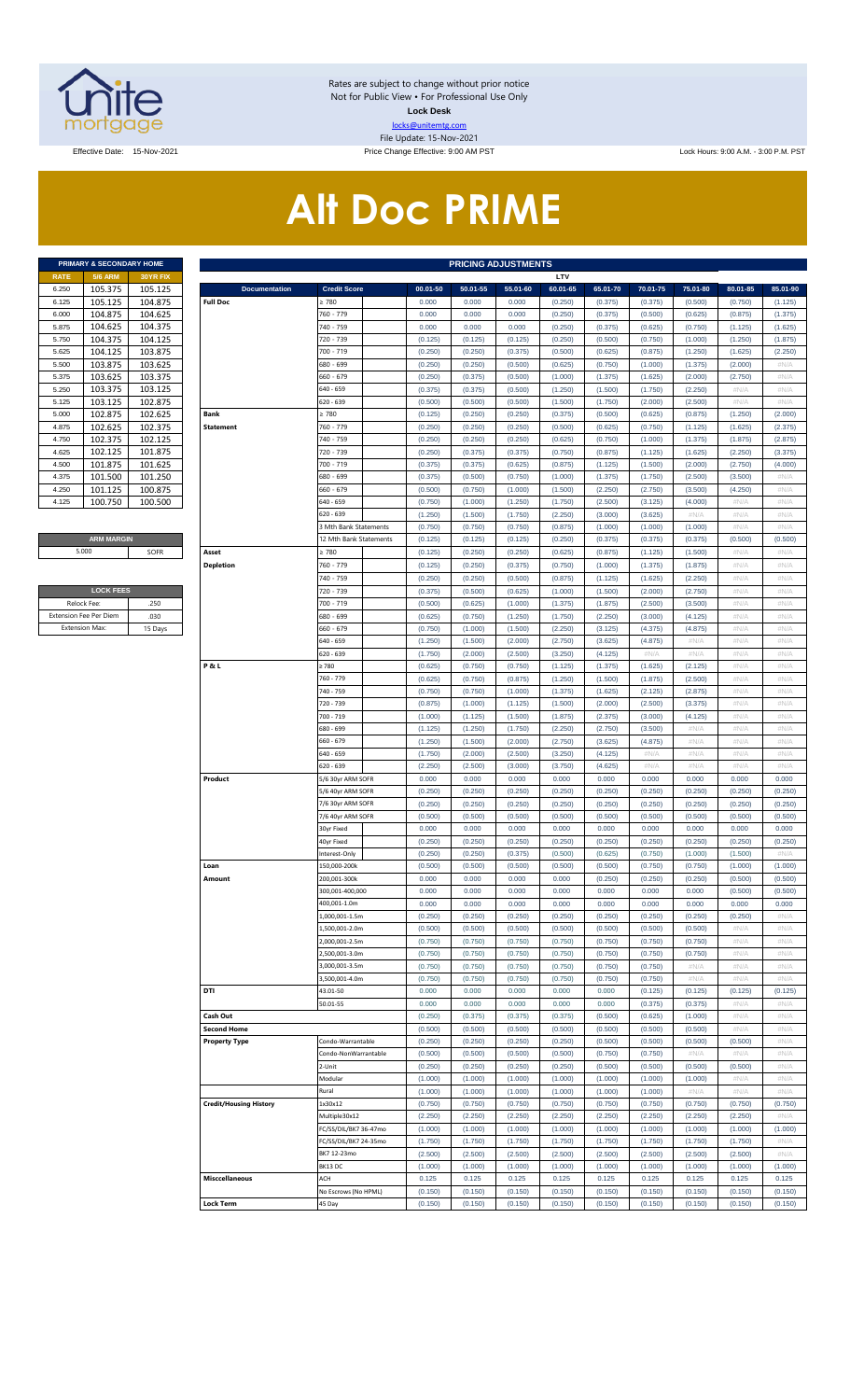

### [V](https://unitemortgage.com/)isit: https://unitemortgage.com

The pricing engine is the Formal price given, please access it through:

**Quick Pricer:** [https://un](https://unitemortgage.com/broker-resources/price-my-loan/)itemortgage.com/broker-resources/price-my-loan/

## **CALL US TODAY: 800-777-1207**

#### **CONVENTIONAL PRODUCTS AND PRICING**

|                | <b>CONFORMING LOANS</b>  |                             |                    |                |                             |                    |                    |                |                             |                    |                          |                |                          |                      |                          |
|----------------|--------------------------|-----------------------------|--------------------|----------------|-----------------------------|--------------------|--------------------|----------------|-----------------------------|--------------------|--------------------------|----------------|--------------------------|----------------------|--------------------------|
|                |                          | <b>DU CONF CONV 30 YEAR</b> |                    |                | <b>DU CONF CONV 20 YEAR</b> |                    |                    |                | <b>DU CONF CONV 15 YEAR</b> |                    |                          |                |                          | DU CONF CONV 10 YEAR |                          |
| Rate<br>3.625  | <b>10 Day</b><br>(4.750) | 25 Day<br>(4.625)           | 40 Day<br>(4.500)  | Rate<br>3.375  | 10 Day<br>(4.625)           | 25 Day<br>(4.500)  | 40 Day<br>(4.375)  | Rate<br>2.875  | 10 Day<br>(3.875)           | 25 Day<br>(3.750)  | <b>40 Day</b><br>(3.625) | Rate<br>2.875  | <b>10 Day</b><br>(3.875) | 25 Day<br>(3.750)    | <b>40 Day</b><br>(3.625) |
| 3.500          | (4.375)                  | (4.250)                     | (4.125)            | 3.250          | (4.000)                     | (3.875)            | (3.750)            | 2.750          | (3.500)                     | (3.375)            | (3.250)                  | 2.750          | (3.500)                  | (3.375)              | (3.250)                  |
| 3.375          | (3.875)                  | (3.750)                     | (3.625)            | 3.125          | (3.750)                     | (3.625)            | (3.500)            | 2.625          | (3.000)                     | (2.875)            | (2.750)                  | 2.625          | (3.125)                  | (3.000)              | (2.875)                  |
| 3.250          | (3.375)                  | (3.250)                     | (3.125)            | 3.000          | (3.375)                     | (3.250)            | (3.125)            | 2.500          | (2.500)                     | (2.375)            | (2.250)                  | 2.500          | (2.750)                  | (2.625)              | (2.500)                  |
| 3.125          | (3.000)                  | (2.875)                     | (2.750)            | 2.875          | (2.875)                     | (2.750)            | (2.625)            | 2.375          | (2.000)                     | (1.875)            | (1.750)                  | 2.375          | (2.375)                  | (2.250)              | (2.125)                  |
| 3.000          | (2.250)                  | (2.125)                     | (2.000)            | 2.750          | (2.250)                     | (2.125)            | (2.000)            | 2.250          | (1.500)                     | (1.375)            | (1.250)                  | 2.250          | (1.875)                  | (1.750)              | (1.625)                  |
| 2.875          | (1.750)                  | (1.625)                     | (1.500)            | 2.625          | (1.625)                     | (1.500)            | (1.375)            | 2.125          | (1.000)                     | (0.875)            | (0.750)                  | 2.125          | (1.500)                  | (1.375)              | (1.250)                  |
| 2.750          | (1.000)                  | (0.875)                     | (0.750)            | 2.500          | (0.750)                     | (0.625)            | (0.500)            | 2.000          | (0.500)                     | (0.375)            | (0.250)                  | 2.000          | (1.000)                  | (0.875)              | (0.750)                  |
| 2.625          | (0.125)                  | 0.000                       | 0.125              | 2.375          | 0.125                       | 0.250              | 0.375              | 1.875          | 0.375                       | 0.500              | 0.625                    | 1.875          | (0.500)                  | (0.375)              | (0.250)                  |
| 2.500          | 0.750                    | 0.875                       | 1.000              | 2.250          | 1.000                       | 1.125              | 1.250              | 1.750          | 1.000                       | 1.125              | 1.250                    | 1.750          | 0.000                    | 0.125                | 0.250                    |
|                |                          |                             |                    |                |                             |                    |                    |                |                             |                    |                          |                |                          |                      |                          |
|                |                          | LP CONF CONV 30 YEAR        |                    |                | LP CONF CONV 20 YEAR        |                    |                    |                | LP CONF CONV 15 YEAR        |                    |                          |                |                          | LP CONF CONV 10 YEAR |                          |
| Rate           | 10 Day                   | 25 Day                      | 40 Day             | Rate           | 10 Day                      | 25 Day             | 40 Day             | Rate           | 10 Day                      | 25 Day             | 40 Day                   | Rate           | 10 Day                   | 25 Day               | 40 Day                   |
| 3.750          | (5.125)                  | (5.000)                     | (4.875)            | 3.500          | (4.750)                     | (4.625)            | (4.500)            | 3.125          | (4.750)                     | (4.625)            | (4.500)                  | 3.000          | (3.750)                  | (3.625)              | (3.500)                  |
| 3.625          | (4.625)                  | (4.500)                     | (4.375)            | 3.375          | (4.375)                     | (4.250)            | (4.125)            | 3.000          | (4.250)                     | (4.125)            | (4.000)                  | 2.875          | (3.750)                  | (3.625)              | (3.500)                  |
| 3.500          | (4.125)                  | (4.000)                     | (3.875)            | 3.250          | (3.875)                     | (3.750)            | (3.625)            | 2.875          | (3.750)                     | (3.625)            | (3.500)                  | 2.750          | (3.375)                  | (3.250)              | (3.125)                  |
| 3.375          | (3.625)                  | (3.500)                     | (3.375)            | 3.125          | (3.750)                     | (3.625)            | (3.500)            | 2.750          | (3.375)                     | (3.250)            | (3.125)                  | 2.625          | (3.000)                  | (2.875)              | (2.750)                  |
| 3.250<br>3.125 | (3.125)                  | (3.000)                     | (2.875)            | 3.000          | (3.375)                     | (3.250)            | (3.125)            | 2.625          | (2.875)                     | (2.750)            | (2.625)                  | 2.500          | (2.625)                  | (2.500)              | (2.375)                  |
| 3.000          | (2.500)<br>(2.000)       | (2.375)<br>(1.875)          | (2.250)<br>(1.750) | 2.875<br>2.750 | (2.750)<br>(2.125)          | (2.625)<br>(2.000) | (2.500)<br>(1.875) | 2.500<br>2.375 | (2.375)<br>(1.875)          | (2.250)<br>(1.750) | (2.125)<br>(1.625)       | 2.375<br>2.250 | (2.250)<br>(1.875)       | (2.125)<br>(1.750)   | (2.000)<br>(1.625)       |
| 2.875          | (1.375)                  | (1.250)                     | (1.125)            | 2.625          | (1.500)                     | (1.375)            | (1.250)            | 2.250          | (1.375)                     | (1.250)            | (1.125)                  | 2.125          | (1.375)                  | (1.250)              | (1.125)                  |
| 2.750          | (0.625)                  | (0.500)                     | (0.375)            | 2.500          | (0.625)                     | (0.500)            | (0.375)            | 2.125          | (0.875)                     | (0.750)            | (0.625)                  | 2.000          | (1.000)                  | (0.875)              | (0.750)                  |
| 2.625          | 0.125                    | 0.250                       | 0.375              | 2.375          | 0.125                       | 0.250              | 0.375              | 2.000          | (0.250)                     | (0.125)            | 0.000                    | 1.875          | (0.375)                  | (0.250)              | (0.125)                  |
| 2.500          | 1.000                    | 1.125                       | 1.250              | 2.250          | 1.000                       | 1.125              | 1.250              | 1.875          | 0.375                       | 0.500              | 0.625                    | 1.750          | 0.125                    | 0.250                | 0.375                    |

|                                                                     | <b>DU HIGH BALANCE 30 YEAR</b>                                                             |                                                                                     |                                                                                     | <b>DU HIGH BALANCE 15 YEAR</b>                                      |                                                                                     |                                                                                     |                                                                                     |      | <b>DU HIGH BALANCE 20 YEAR</b> |                            |               | <b>DU HIGH BALANCE 10 YEAR</b> |               |               |               |  |
|---------------------------------------------------------------------|--------------------------------------------------------------------------------------------|-------------------------------------------------------------------------------------|-------------------------------------------------------------------------------------|---------------------------------------------------------------------|-------------------------------------------------------------------------------------|-------------------------------------------------------------------------------------|-------------------------------------------------------------------------------------|------|--------------------------------|----------------------------|---------------|--------------------------------|---------------|---------------|---------------|--|
| Rate<br>3.750<br>3.625<br>3.500<br>3.375<br>3.250<br>3.125<br>3.000 | <b>10 Day</b><br>(4.250)<br>(3.750)<br>(3.250)<br>(2.875)<br>(2.375)<br>(1.750)<br>(1.125) | 25 Day<br>(4.125)<br>(3.625)<br>(3.125)<br>(2.750)<br>(2.250)<br>(1.625)<br>(1.000) | 40 Day<br>(4.000)<br>(3.500)<br>(3.000)<br>(2.625)<br>(2.125)<br>(1.500)<br>(0.875) | Rate<br>3.125<br>3.000<br>2.875<br>2.750<br>2.625<br>2.500<br>2.375 | 10 Day<br>(2.750)<br>(2.625)<br>(2.625)<br>(2.750)<br>(2.250)<br>(1.750)<br>(1.125) | 25 Day<br>(2.625)<br>(2.500)<br>(2.500)<br>(2.625)<br>(2.125)<br>(1.625)<br>(1.000) | 40 Day<br>(2.500)<br>(2.375)<br>(2.375)<br>(2.500)<br>(2.000)<br>(1.500)<br>(0.875) | Rate | <b>10 Day</b>                  | 25 Day<br><b>SEPTED IN</b> | <b>40 Day</b> | Rate                           | <b>10 Day</b> | $25$ Day<br>œ | <b>40 Day</b> |  |
| 2.875<br>2.750<br>2.625                                             | (0.625)<br>0.000<br>0.750                                                                  | (0.500)<br>0.125<br>0.875                                                           | (0.375)<br>0.250<br>1.000                                                           | 2.250<br>2.125<br>2.000                                             | (0.750)<br>(0.250)<br>0.375                                                         | (0.625)<br>(0.125)<br>0.500                                                         | (0.500)<br>0.000<br>0.625                                                           |      |                                |                            |               |                                |               |               |               |  |

**MAX NET PRICING IS 104.000 HIGH BALANCE MAX NET PRICING IS 103.000 Rates and pricing are subject to change without notice.** This document is limited to current Unite Mortgage Wholesale Lending Solutions, and should not be intended as legal advice, legal opinion, or any other advice on specific facts or circumstances. Such policy and practice ar 自 All Rights Reserved. 11.2021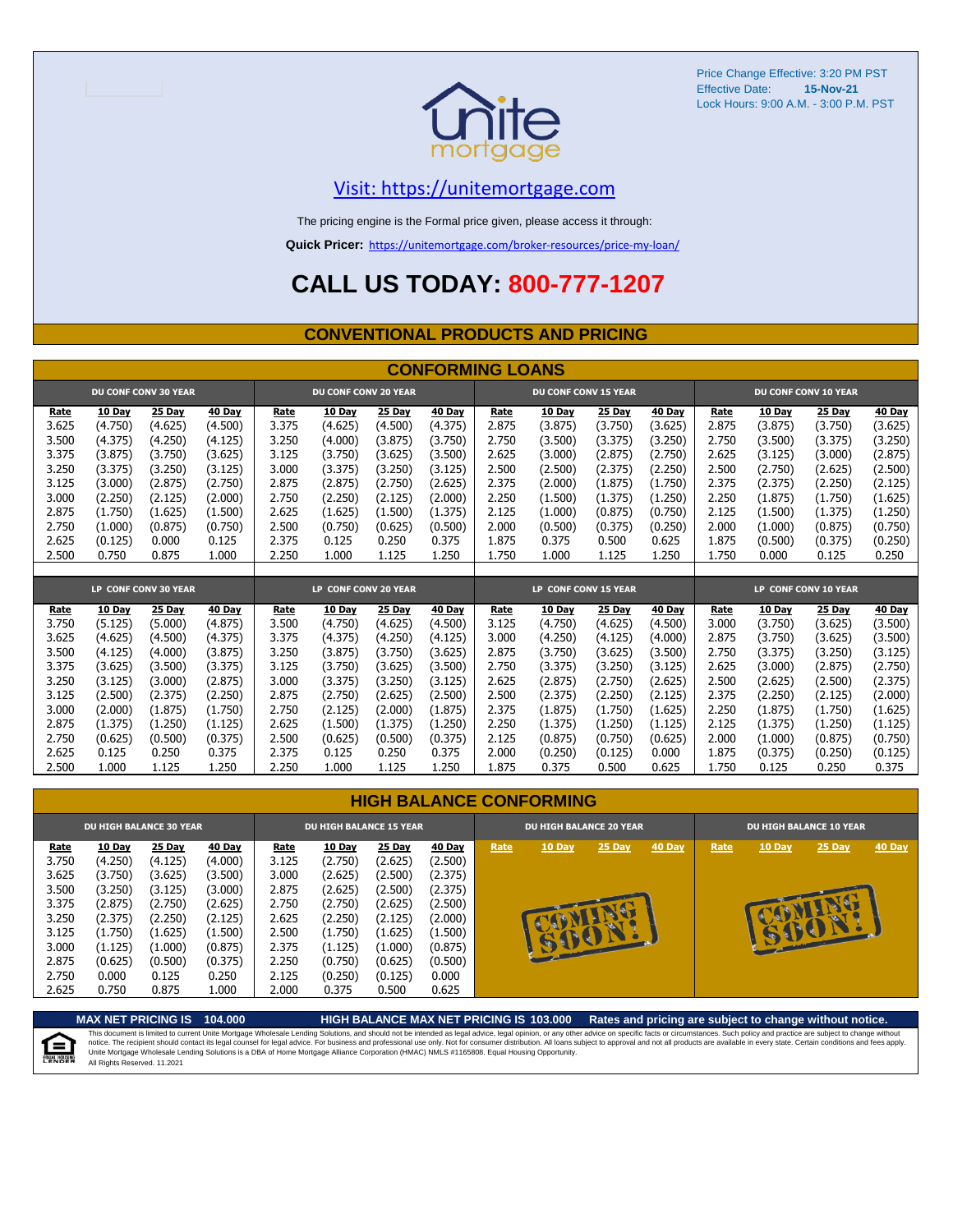

### [V](https://unitemortgage.com/)isit: https://unitemortgage.com

The pricing engine is the Formal price given, please access it through:

**Quick Pricer:** [https://un](https://unitemortgage.com/broker-resources/price-my-loan/)itemortgage.com/broker-resources/price-my-loan/

## **CALL US TODAY: 800-777-1207**

|                             | <b>HOME AFFORDABLE PRODUCTS</b> |         |               |                                          |               |               |               |             |                          |               |               |                                       |              |        |        |
|-----------------------------|---------------------------------|---------|---------------|------------------------------------------|---------------|---------------|---------------|-------------|--------------------------|---------------|---------------|---------------------------------------|--------------|--------|--------|
| <b>DU HOMEREADY 30 YEAR</b> |                                 |         |               | <b>DU HOMEREADY HIGH BALANCE 30 YEAR</b> |               |               |               |             | LP HOME POSSIBLE 30 YEAR |               |               | LP HOME POSSIBLE HIGH BALANCE 30 YEAR |              |        |        |
| <u>Rate</u>                 | <b>10 Day</b>                   | 25 Day  | <b>40 Day</b> | Rate                                     | <b>10 Day</b> | <b>25 Day</b> | <b>40 Day</b> | <u>Rate</u> | <b>10 Day</b>            | <b>25 Day</b> | <b>40 Day</b> | Rate                                  | 10 Day       | 25 Day | 40 Day |
| 3.625                       | (4.250)                         | (4.125) | (4.000)       | 3.750                                    | (3.500)       | (3.375)       | (3.250)       | 3.625       | (4.375)                  | (4.250)       | (4.125)       |                                       |              |        |        |
| 3.500                       | (4.000)                         | (3.875) | (3.750)       | 3.625                                    | (3.625)       | (3.500)       | (3.375)       | 3.500       | (4.125)                  | (4.000)       | (3.875)       |                                       |              |        |        |
| 3.375                       | (3.500)                         | (3.375) | (3.250)       | 3.500                                    | (3.250)       | (3.125)       | (3.000)       | 3.375       | (3.625)                  | (3.500)       | (3.375)       |                                       |              |        |        |
| 3.250                       | (3.000)                         | (2.875) | (2.750)       | 3.375                                    | (2.875)       | (2.750)       | (2.625)       | 3.250       | (3.125)                  | (3.000)       | (2.875)       |                                       |              |        |        |
| 3.125                       | (2.375)                         | (2.250) | (2.125)       | 3.250                                    | (2.375)       | (2.250)       | (2.125)       | 3.125       | (2.375)                  | (2.250)       | (2.125)       |                                       |              | u.     |        |
| 3.000                       | (1.750)                         | (1.625) | (1.500)       | 3.125                                    | (1.625)       | (1.500)       | (1.375)       | 3.000       | (1.875)                  | (1.750)       | (1.625)       |                                       | $\mathbf{r}$ | BOY    |        |
| 2.875                       | (1.125)                         | (1.000) | (0.875)       | 3.000                                    | (1.125)       | (1.000)       | (0.875)       | 2.875       | (1.375)                  | (1.250)       | (1.125)       |                                       |              |        |        |
| 2.750                       | (0.500)                         | (0.375) | (0.250)       | 2.875                                    | (0.625)       | (0.500)       | (0.375)       | 2.750       | (0.625)                  | (0.500)       | (0.375)       |                                       |              |        |        |
| 2.625                       | 0.250                           | 0.375   | 0.500         | 2.750                                    | 0.125         | 0.250         | 0.375         | 2.625       | 0.250                    | 0.375         | 0.500         |                                       |              |        |        |
| 2.500                       | 1.125                           | 1.250   | 1.375         | 2.625                                    | 0.875         | 1.000         | 1.125         | 2.500       | 1.125                    | 1.250         | 1.375         |                                       |              |        |        |

| <b>HOME READY AND HOMEPOSSIBLE CAP LIMITS</b>      |      |      |      |      |      |       |       |                                                                                                                   |       |  |  |  |
|----------------------------------------------------|------|------|------|------|------|-------|-------|-------------------------------------------------------------------------------------------------------------------|-------|--|--|--|
|                                                    |      |      |      |      |      |       |       | 「LTV <=60   60.01 - 65   65.01 - 70   70.01 - 75   75.01 - 80   80.01 - 85   85.01 - 90   90.01 - 95   95.01 - 97 |       |  |  |  |
| HomeReady/Home Possible FICO >=680 Adjustment Caps | .500 | .500 | .500 | .500 | .500 | 0.000 | 0.000 | 0.000                                                                                                             | 0.000 |  |  |  |
| HomeReady/Home Possible FICO <680 Adjustment Caps  | .500 | .500 | .500 | .500 | .500 | .500  | 1.500 | .500                                                                                                              | 1.500 |  |  |  |

E

MAX NET PRICING IS 103.000 Rates and pricing are subject to change without notice.<br>This document is limited to current Unite Mortgage Wholesale Lending Solutions, and should not be intended as legal advice, legal opinion, All Rights Reserved. 11.2021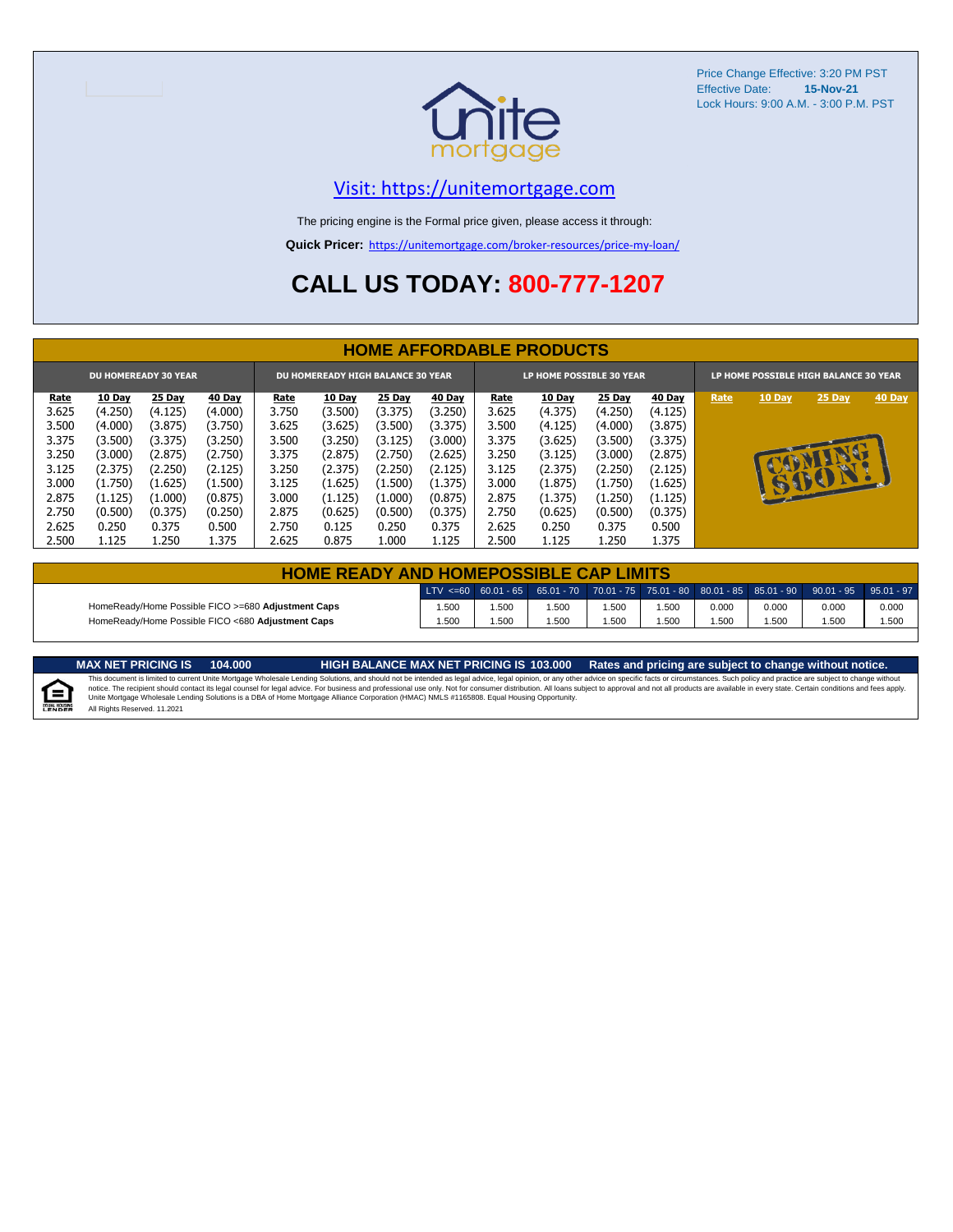

### [V](https://unitemortgage.com/)isit: https://unitemortgage.com

The pricing engine is the Formal price given, please access it through:

**Quick Pricer:** [https://un](https://unitemortgage.com/broker-resources/price-my-loan/)itemortgage.com/broker-resources/price-my-loan/

## **CALL US TODAY: 800-777-1207**

|                                                                                                                           | <b>CONVENTIONAL PRICING ADJUSTMENTS</b>                                                |              |                                                   |              |              |              |                    |              |                               |              |
|---------------------------------------------------------------------------------------------------------------------------|----------------------------------------------------------------------------------------|--------------|---------------------------------------------------|--------------|--------------|--------------|--------------------|--------------|-------------------------------|--------------|
| Credit Score / LTV                                                                                                        | Loan Terms > 15 years                                                                  | $LTV \le 60$ | $60.01 - 70$                                      | $70.01 - 75$ | $75.01 - 80$ | $80.01 - 85$ | $85.01 - 90$       | $90.01 - 95$ | $95.01 - 97$                  | >97.00%      |
| $740+$                                                                                                                    |                                                                                        | 0.000        | 0.250                                             | 0.250        | 0.500        | 0.250        | 0.250              | 0.250        | 0.750                         | 0.750        |
| 720 - 739                                                                                                                 |                                                                                        | 0.000        | 0.250                                             | 0.500        | 0.750        | 0.500        | 0.500              | 0.500        | 1.000                         | 1.000        |
| 700 - 719                                                                                                                 |                                                                                        | 0.000        | 0.500                                             | 1.000        | 1.250        | 1.000        | 1.000              | 1.000        | 1.500                         | 1.500        |
| 680 - 699                                                                                                                 |                                                                                        | 0.000        | 0.500                                             | 1.250        | 1.750        | 1.500        | 1.250              | 1.250        | 1.500                         | 1.500        |
| 660 - 679                                                                                                                 |                                                                                        | 0.000        | 1.000                                             | 2.250        | 2.750        | 2.750        | 2.250              | 2.250        | 2.250                         | 2.250        |
| 640 - 659                                                                                                                 |                                                                                        | 0.500        | 1.250                                             | 2.750        | 3.000        | 3.250        | 2.750              | 2.750        | 2.750                         | 2.750        |
| 620-639                                                                                                                   |                                                                                        | 0.500        | 1.500                                             | 3.000        | 3.000        | 3.250        | 3.250              | 3.250        | 3.500                         | 3.500        |
|                                                                                                                           | Cash Out (Ex. Student Loan Only) All Loan Terms. Cumulative with above adjust.         | $LTV \le 60$ | $60.01 - 70$                                      | $70.01 - 75$ | $75.01 - 80$ |              |                    |              |                               |              |
| 740+                                                                                                                      |                                                                                        | 0.375        | 0.625                                             | 0.625        | 0.875        |              |                    |              |                               |              |
| 720 - 739                                                                                                                 |                                                                                        | 0.375        | 1.000                                             | 1.000        | 1.125        |              |                    |              |                               |              |
| 700 - 719                                                                                                                 |                                                                                        | 0.375        | 1.000                                             | 1.000        | 1.125        |              |                    |              |                               |              |
| 680 - 699                                                                                                                 |                                                                                        | 0.375        | 1.125                                             | 1.125        | 1.750        |              |                    |              |                               |              |
| 660 - 679                                                                                                                 |                                                                                        | 0.625        | 1.125                                             | 1.125        | 1.875        |              |                    |              |                               |              |
| 640 - 659                                                                                                                 |                                                                                        | 0.625        | 1.625                                             | 1.625        | 2.625        |              |                    |              |                               |              |
| 620 - 639                                                                                                                 |                                                                                        | 0.625        | 1.625                                             | 1.625        | 3.125        |              |                    |              |                               |              |
| Other Price Adjustments<br>All Loan Terms                                                                                 | Cumulative with above adjustments                                                      | $LTV \le 60$ | $60.01 - 65$                                      | $65.01 - 70$ | $70.01 - 75$ | $75.01 - 80$ | $80.01 - 85$       | $85.01 - 90$ | $90.01 - 95$                  | $95.01 - 97$ |
| High Balance Purchase and R/T Refinance                                                                                   |                                                                                        | 0.250        | 0.250                                             | 0.250        | 0.250        | 0.250        | 0.250              | 0.250        | 0.250                         | <b>NA</b>    |
| High Balance Cash-Out Refinance                                                                                           |                                                                                        | 1.000        | 1.000                                             | 1.000        | 1.000        | 1.000        | <b>NA</b>          | <b>NA</b>    | <b>NA</b>                     | <b>NA</b>    |
| High Balance ARMs (Adjustment Based on CLTV)                                                                              |                                                                                        | 0.750        | 0.750                                             | 0.750        | 0.750        | 1.500        | 1.500              | 1.500        | 1.500                         | <b>NA</b>    |
| <b>ARMs</b>                                                                                                               |                                                                                        | 0.000        | 0.000                                             | 0.000        | 0.000        | 0.000        | 0.000              | 0.000        | 0.250                         | <b>NA</b>    |
| HomeReady/Home Possible FICO >=680 Adjustment Caps                                                                        |                                                                                        | 1.500        | 1.500                                             | 1.500        | 1.500        | 1.500        | 0.000              | 0.000        | 0.000                         | 0.000        |
| HomeReady/Home Possible FICO <680 Adjustment Caps                                                                         |                                                                                        | 1.500        | 1.500                                             | 1.500        | 1.500        | 1.500        | 1.500              | 1.500        | 1.500                         | 1.500        |
| <b>Investment Properties</b>                                                                                              |                                                                                        | 4.125        | 4.125                                             | 4.125        | 4.125        | 5.375        | 6.125              | 6.125        | 6.125                         | 6.125        |
| Second Home                                                                                                               |                                                                                        | 5.000        | 5.000                                             | 5.000        | 5.000        | 5.000        | 5.000              | 5.000        | 5.000                         | 5.000        |
| Manufactured home                                                                                                         |                                                                                        | 0.500        | 0.500                                             | 0.500        | 0.500        | 0.500        | 0.500              | 0.500        | 0.500                         | 0.500        |
| 2-4 Unit Properties (3-4 unit max LTV is 75% (DU) and 80% (LP))                                                           |                                                                                        | 1.000        | 1.000                                             | 1.000        | 1.000        | 1.000        | 1.000              | <b>NA</b>    | <b>NA</b>                     | <b>NA</b>    |
| Condos - Loan Terms > 15Y (does not apply to Detached building types)                                                     |                                                                                        | 0.000        | 0.000                                             | 0.000        | 0.000        | 0.750        | 0.750              | 0.750        | 0.750                         | 0.750        |
|                                                                                                                           | Escrow Waiver (LTV >80% not available in NM, LTV >90% does not apply to HB Nationwide) | 0.000        | 0.000                                             | 0.000        | 0.000        | 0.000        | 0.000              | 0.000        | 0.000                         | <b>NA</b>    |
| UW Waiver Fee (ALL LTV) - based on loan size                                                                              |                                                                                        |              |                                                   |              |              |              |                    |              |                               |              |
|                                                                                                                           |                                                                                        |              |                                                   |              |              |              |                    |              |                               |              |
|                                                                                                                           | <b>ALL SUBORDINATE FINANCING .375%</b>                                                 |              |                                                   |              |              |              |                    |              |                               |              |
| <b>LTV Range</b>                                                                                                          | <b>CLTV Range</b>                                                                      |              | Credit Score < 720                                |              |              |              | Credit Score > 720 |              |                               |              |
| $\leq 65.00\%$                                                                                                            | $80.01\% - 95.00\%$                                                                    |              | 0.500                                             |              |              |              | 0.250              |              |                               |              |
| 65.01% - 75.00%                                                                                                           | $80.01\% - 95.00\%$                                                                    |              | 0.750                                             |              |              |              | 0.500              |              |                               |              |
| 75.01% - 95.00%                                                                                                           | $90.01\% - 95.00\%$                                                                    |              | 1.000                                             |              |              |              | 0.750              |              |                               |              |
| 75.01% - 90.00%                                                                                                           | 76.01% - 90.00%                                                                        |              | 1.000                                             |              |              |              | 0.750              |              |                               |              |
| ≤ 95.00%                                                                                                                  | 95.01% - 97.00%                                                                        |              | 1.500                                             |              |              |              | 1.500              |              |                               |              |
|                                                                                                                           | <b>LOCK EXTENSIONS - RELOCKS - OTHER CHANGES</b>                                       |              |                                                   |              |              |              |                    |              |                               |              |
|                                                                                                                           |                                                                                        |              |                                                   |              |              |              |                    |              |                               |              |
|                                                                                                                           | .03/day                                                                                |              | <b>Lock Extensions:</b>                           |              |              |              |                    |              |                               |              |
| 1-4 days<br>5 days                                                                                                        | 0.125                                                                                  |              |                                                   |              |              |              |                    |              | 10 Day Lock Expires: 11/25/21 |              |
| 7 days                                                                                                                    | 0.187                                                                                  |              |                                                   |              |              |              |                    |              | 25 Day Lock Expires:          | 12/10/21     |
| 10 days                                                                                                                   | 0.250                                                                                  |              |                                                   |              |              |              |                    |              | 40 Day Lock Expires: 12/25/21 |              |
| 15 days                                                                                                                   | 0.375                                                                                  |              |                                                   |              |              |              |                    |              |                               |              |
| <b>Relocks:</b>                                                                                                           | <b>Other Changes:</b>                                                                  |              |                                                   |              |              |              |                    |              |                               |              |
| Worse Case pricing plus additional .250 hit                                                                               | Loan Program                                                                           |              | Worse Case if moving into different delivery type |              |              |              |                    |              |                               |              |
|                                                                                                                           | Rate Change                                                                            |              |                                                   |              |              |              |                    |              |                               |              |
| Not subject to worse case pricing<br>Locks expiring on a non business day are<br>good through the following business day. |                                                                                        |              |                                                   |              |              |              |                    |              |                               |              |

APOR: 15/20 YR.: 2.500% 1 YR CMT: 0.120% **MAX NET PRICING IS 104.000 Rates and prices are subject to change without notice.** 25/30 YR.: 2.960% 1 YR Libor: 0.360% This document is limited to current Unite Mortgage Wholesale Lending Solutions, and should not be intended as legal advice, legal opinion, or any other advice on specific facts or circumstances. Such policy and practice ar  $=$ **EQUAL HOUSING** All Rights Reserved. 11.2021